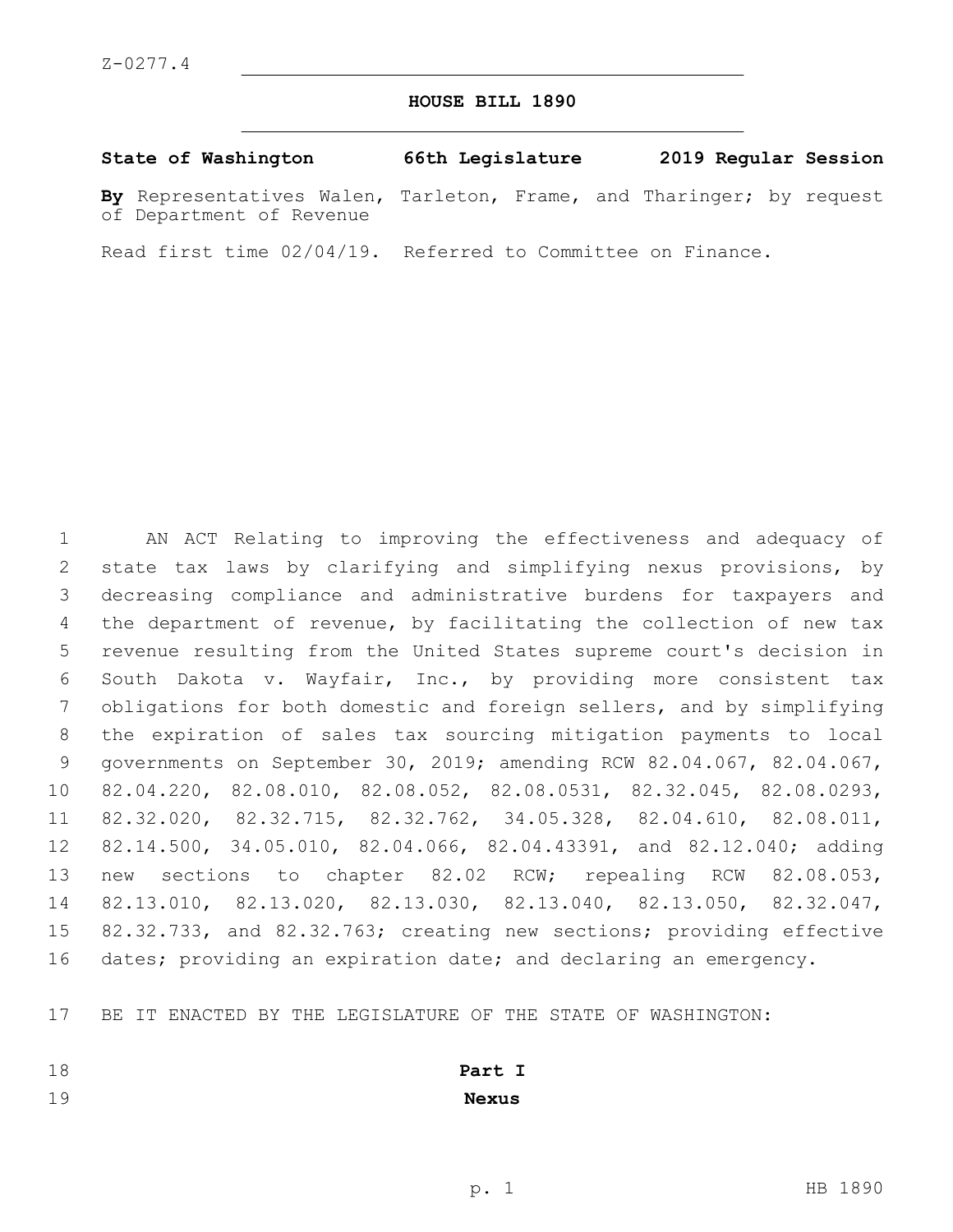- **Sec. 101.** RCW 82.04.067 and 2017 3rd sp.s. c 28 s 302 are each 2 amended to read as follows:
- (1) A person engaging in business is deemed to have substantial nexus with this state if, in the current or immediately preceding 5 calendar year, the person is:
- 

(a) An individual and is a resident or domiciliary of this state;

 (b) A business entity and is organized or commercially domiciled 8 in this state; or

 (c) A nonresident individual or a business entity that is organized or commercially domiciled outside this state, and the 11 person had:

 (i) More than fifty-three thousand dollars of property in this 13 state;

 (ii) More than fifty-three thousand dollars of payroll in this 15 state;

 (iii) More than two hundred sixty-seven thousand dollars of 17 receipts from this state; or

 (iv) At least twenty-five percent of the person's total property, 19 total payroll, or total receipts in this state.

 (2)(a) Property counting toward the thresholds in subsection (1)(c)(i) and (iv) of this section is the average value of the taxpayer's property, including intangible property, owned or rented and used in this state during the current or immediately preceding 24 calendar year.

 (b)(i) Property owned by the taxpayer, other than loans and credit card receivables owned by the taxpayer, is valued at its original cost basis. Loans and credit card receivables owned by the taxpayer are valued at their outstanding principal balance, without regard to any reserve for bad debts. However, if a loan or credit card receivable is charged off in whole or in part for federal income tax purposes, the portion of the loan or credit card receivable charged off is deducted from the outstanding principal balance.

 (ii) Property rented by the taxpayer is valued at eight times the net annual rental rate. For purposes of this subsection, "net annual rental rate" means the annual rental rate paid by the taxpayer less any annual rental rate received by the taxpayer from subrentals.

 (c) The average value of property must be determined by averaging the values at the beginning and ending of the applicable calendar year; but the department may require the averaging of monthly values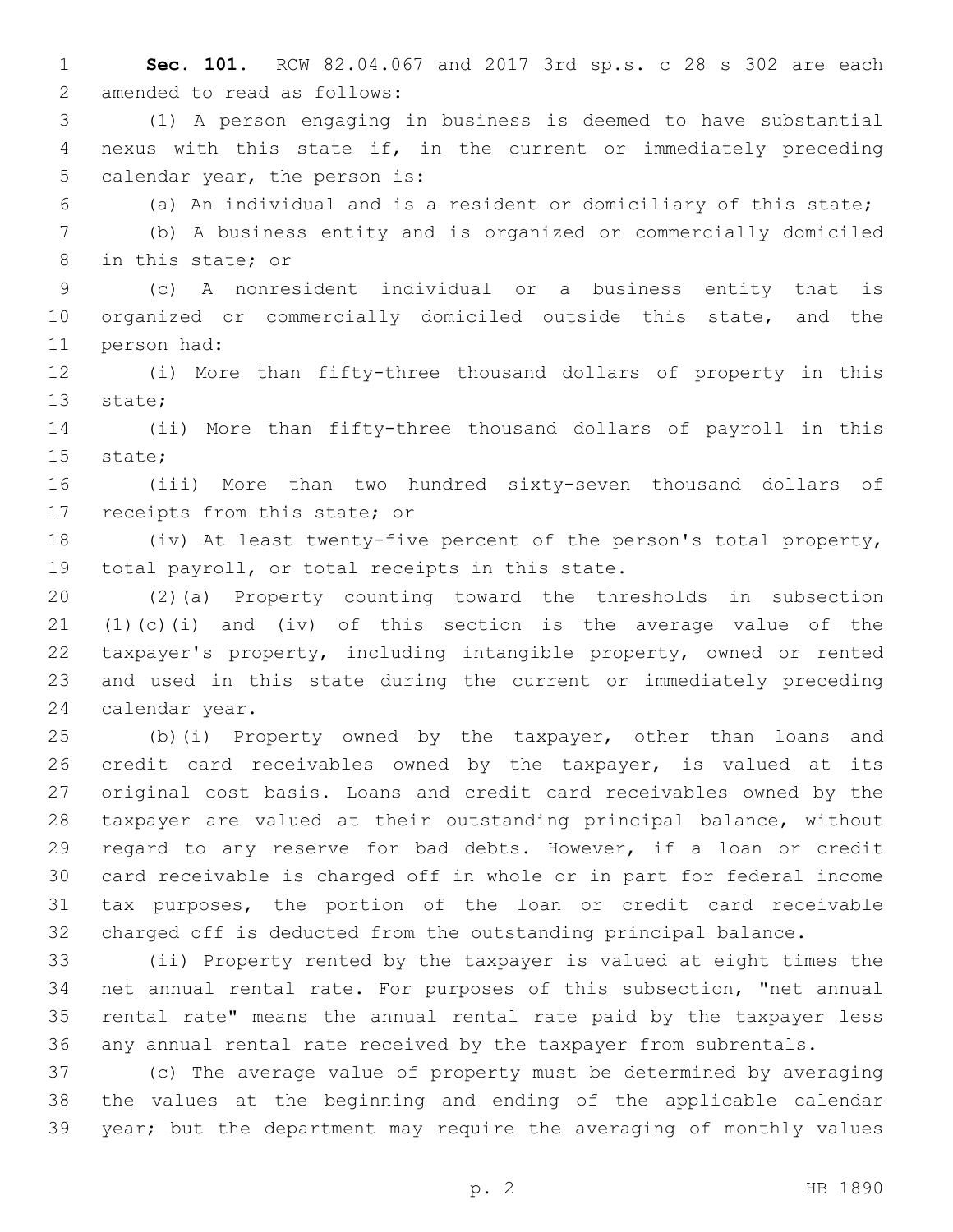during the applicable calendar year if reasonably required to properly reflect the average value of the taxpayer's property.

 (d)(i) For purposes of this subsection (2), loans and credit card receivables are deemed owned and used in this state as follows:

 (A) Loans secured by real property, personal property, or both real and personal property are deemed owned and used in the state if the real property or personal property securing the loan is located within this state. If the property securing the loan is located both within this state and one or more other states, the loan is deemed owned and used in this state if more than fifty percent of the fair market value of the real or personal property is located within this state. If more than fifty percent of the fair market value of the 13 real or personal property is not located within any one state, then the loan is deemed owned and used in this state if the borrower is located in this state. The determination of whether the real or personal property securing a loan is located within this state must be made, as of the time the original agreement was made, and any and all subsequent substitutions of collateral must be disregarded.

 (B) Loans not secured by real or personal property are deemed owned and used in this state if the borrower is located in this 21 state.

 (C) Credit card receivables are deemed owned and used in this state if the billing address of the cardholder is in this state.

 (ii)(A) Except as otherwise provided in (d)(ii)(B) of this subsection (2), the definitions in the multistate tax commission's recommended formula for the apportionment and allocation of net income of financial institutions as existing on June 1, 2010, or such subsequent date as may be provided by the department by rule, consistent with the purposes of this section, apply to this section.

 (B) "Credit card" means a card or device existing for the purpose 31 of obtaining money, property, labor, or services on credit.

 (e) Notwithstanding anything else to the contrary in this subsection, property counting toward the thresholds in subsection (1)(c)(i) and (iv) of this section does not include a person's ownership of, or rights in, computer software as defined in RCW 82.04.215, including computer software used in providing a digital automated service; master copies of software; and digital goods and digital codes residing on servers located in this state.

 (3)(a) Payroll counting toward the thresholds in subsection (1)(c)(ii) and (iv) of this section is the total amount paid by the

p. 3 HB 1890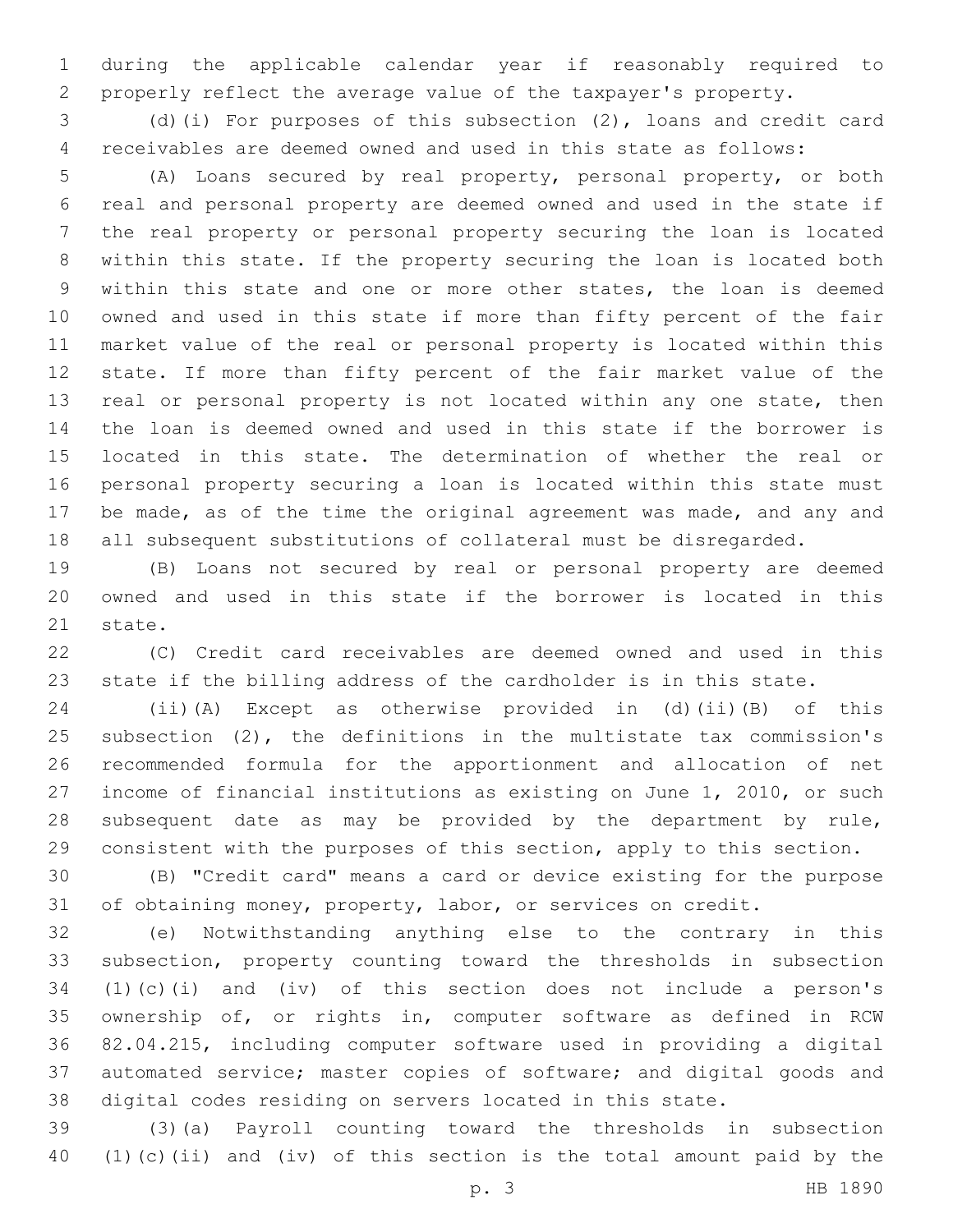taxpayer for compensation in this state during the current or immediately preceding calendar year plus nonemployee compensation paid to representative third parties in this state. Nonemployee compensation paid to representative third parties includes the gross amount paid to nonemployees who represent the taxpayer in interactions with the taxpayer's clients and includes sales commissions.7

 (b) Employee compensation is paid in this state if the compensation is properly reportable to this state for unemployment compensation tax purposes, regardless of whether the compensation was 11 actually reported to this state.

 (c) Nonemployee compensation is paid in this state if the service performed by the representative third party occurs entirely or 14 primarily within this state.

 (d) For purposes of this subsection, "compensation" means wages, salaries, commissions, and any other form of remuneration paid to employees or nonemployees and defined as gross income under 26 U.S.C. Sec. 61 of the federal internal revenue code of 1986, as existing on 19 June 1, 2010.

 (4) Receipts counting toward the thresholds in subsection  $(1)(c)(iii)$  and  $(iv)$  of this section are:

 (a) Those amounts included in the numerator of the receipts 23 factor under RCW 82.04.462;

 (b) For financial institutions, those amounts included in the numerator of the receipts factor under the rule adopted by the 26 department as authorized in RCW  $82.04.460(2)$ ; and

 (c) For persons taxable under RCW 82.04.250(1), 82.04.257(1), or 82.04.270, the gross proceeds of sales taxable under those statutory provisions and sourced to this state in accordance with RCW 30 82.32.730.

 (5)(a) Each December, the department must review the cumulative percentage change in the consumer price index. The department must adjust the thresholds in subsection (1)(c)(i) through (iii) of this section if the consumer price index has changed by five percent or more since the later of June 1, 2010, or the date that the thresholds were last adjusted under this subsection. For purposes of determining the cumulative percentage change in the consumer price index, the department must compare the consumer price index available as of December 1st of the current year with the consumer price index as of the later of June 1, 2010, or the date that the thresholds were last

p. 4 HB 1890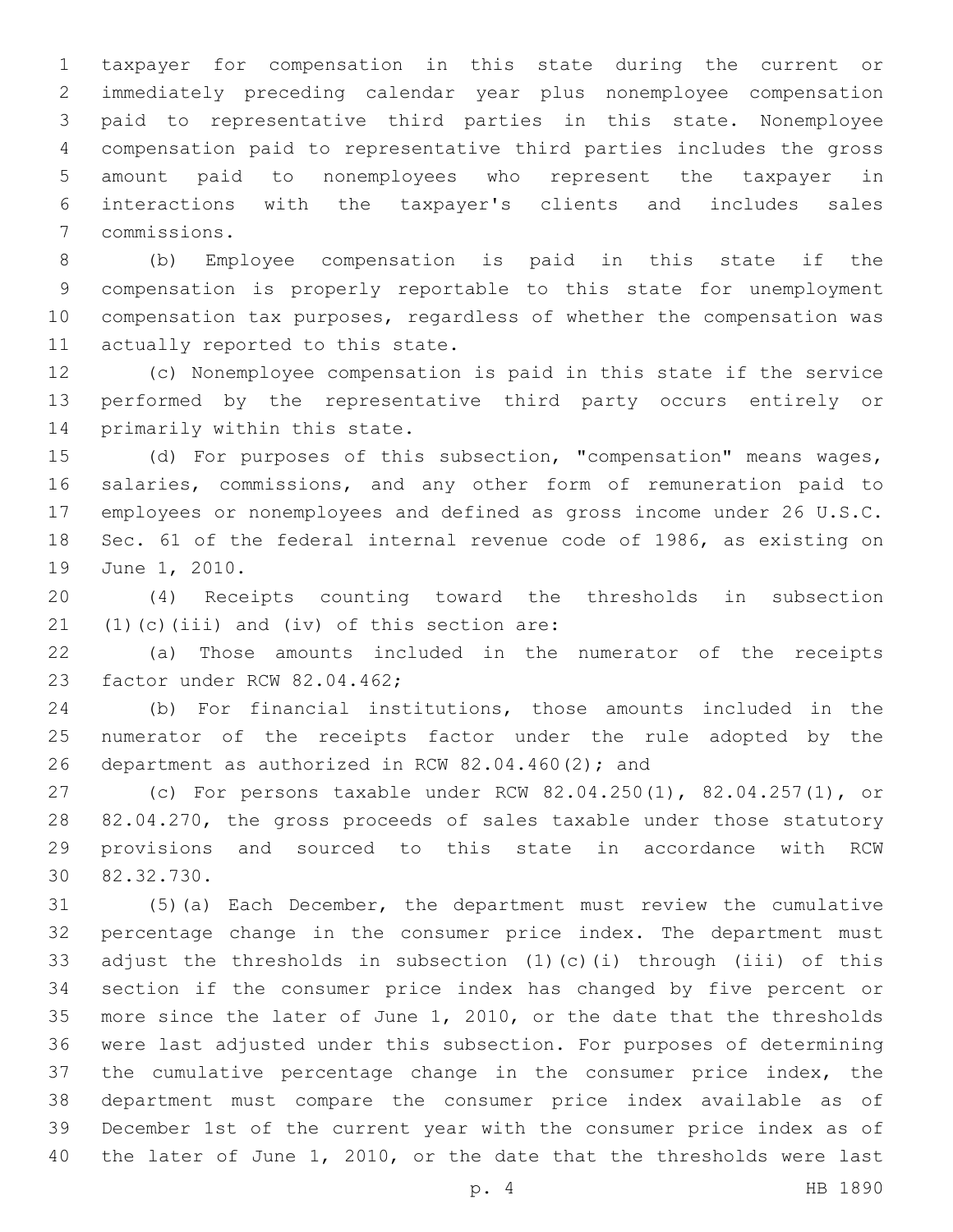adjusted under this subsection. The thresholds must be adjusted to reflect that cumulative percentage change in the consumer price index. The adjusted thresholds must be rounded to the nearest one thousand dollars. Any adjustment will apply to tax periods that begin 5 after the adjustment is made.

 (b) As used in this subsection, "consumer price index" means the consumer price index for all urban consumers (CPI-U) available from the bureau of labor statistics of the United States department of 9 labor.

 (6)(a)(i) Except as provided in (a)(iii) of this subsection (6), subsections (1) through (5) of this section only apply with respect to the taxes on persons engaged in apportionable activities as defined in RCW 82.04.460 or making wholesale sales taxable under RCW 14 82.04.257(1) or 82.04.270.

 (ii) Subject to the limitation in RCW 82.32.531, for purposes of the taxes imposed under this chapter on the business of making sales at retail or any other activity not included in the definition of apportionable activities in RCW 82.04.460, other than the business of making wholesale sales taxed under RCW 82.04.257(1) or 82.04.270, a person is deemed to have a substantial nexus with this state if the person has a physical presence in this state during the current or immediately preceding calendar year, which need only be demonstrably 23 more than a slightest presence.

 (iii) For purposes of the taxes imposed under this chapter on the business of making sales at retail taxable under RCW 82.04.250(1) or 82.04.257(1), a person is also deemed to have a substantial nexus with this state if the person's receipts from this state, pursuant to subsection (4)(c) of this section, meet either criterion in subsection (1)(c)(iii) or (iv) of this section, as adjusted under 30 subsection (5) of this section.

 (b) For purposes of this subsection, a person is physically present in this state if the person has property or employees in this 33 state.

34 (c)( $(\frac{1}{1})$ ) A person is also physically present in this state for the purposes of this subsection if the person, either directly or through an agent or other representative, engages in activities in this state that are significantly associated with the person's ability to establish or maintain a market for its products in this 39 state.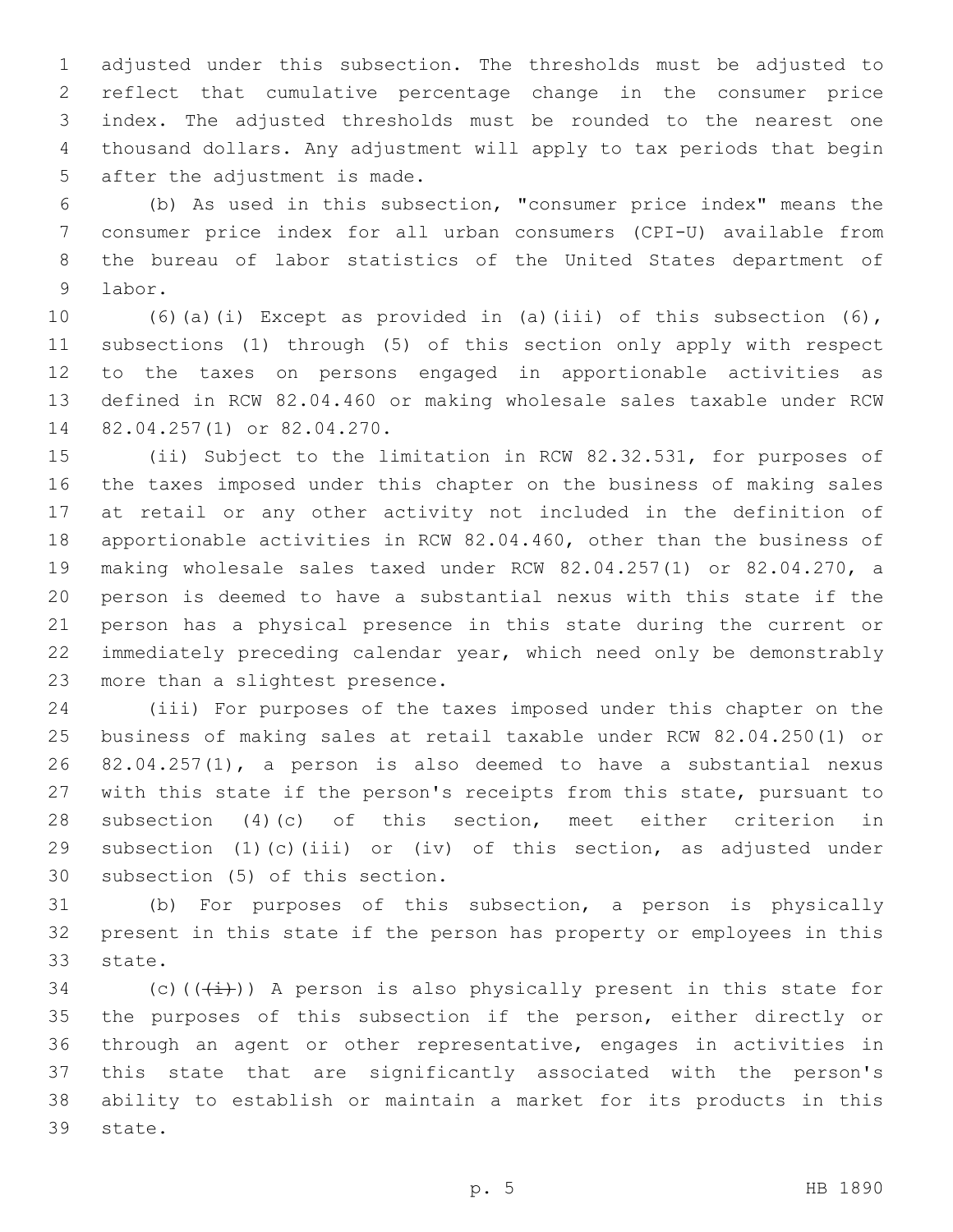1 (((ii) A remote seller as defined in RCW 82.08.052 is presumed to be engaged in activities in this state that are significantly associated with the remote seller's ability to establish or maintain a market for its products in this state if the remote seller is presumed to have a substantial nexus with this state under RCW 82.08.052. The presumption in this subsection (6)(c)(ii) may be rebutted as provided in RCW 82.08.052. To the extent that the presumption in RCW 82.08.052 is no longer operative pursuant to RCW 82.32.762, the presumption in this subsection (6)(c)(ii) is no longer 10 operative.))

11 **Sec. 102.** RCW 82.04.067 and 2019 c . . . s 101 (section 101 of 12 this act) are each amended to read as follows:

13 (1) A person engaging in business is deemed to have substantial 14 nexus with this state if, in the current or immediately preceding 15 calendar year, the person is:

16 (a) An individual and is a resident or domiciliary of this state;

17 (b) A business entity and is organized or commercially domiciled 18 in this state; or

19 (c) A nonresident individual or a business entity that is 20 organized or commercially domiciled outside this state, and the 21 person had:

22 (i) ((More than fifty-three thousand dollars of property in this 23 state;

24 (ii) More than fifty-three thousand dollars of payroll in this  $25$  state:

26 (iii))) More than ((two hundred sixty-seven)) one hundred 27 thousand dollars of cumulative gross receipts from this state; or

28 (((iv) At least twenty-five percent of the person's total 29 property, total payroll, or total receipts in this state.

30 (2)(a) Property counting toward the thresholds in subsection  $(1)(c)(i)$  and  $(iv)$  of this section is the average value of the taxpayer's property, including intangible property, owned or rented and used in this state during the current or immediately preceding calendar year.

35 (b)(i) Property owned by the taxpayer, other than loans and 36 credit card receivables owned by the taxpayer, is valued at its 37 original cost basis. Loans and credit card receivables owned by the 38 taxpayer are valued at their outstanding principal balance, without 39 regard to any reserve for bad debts. However, if a loan or credit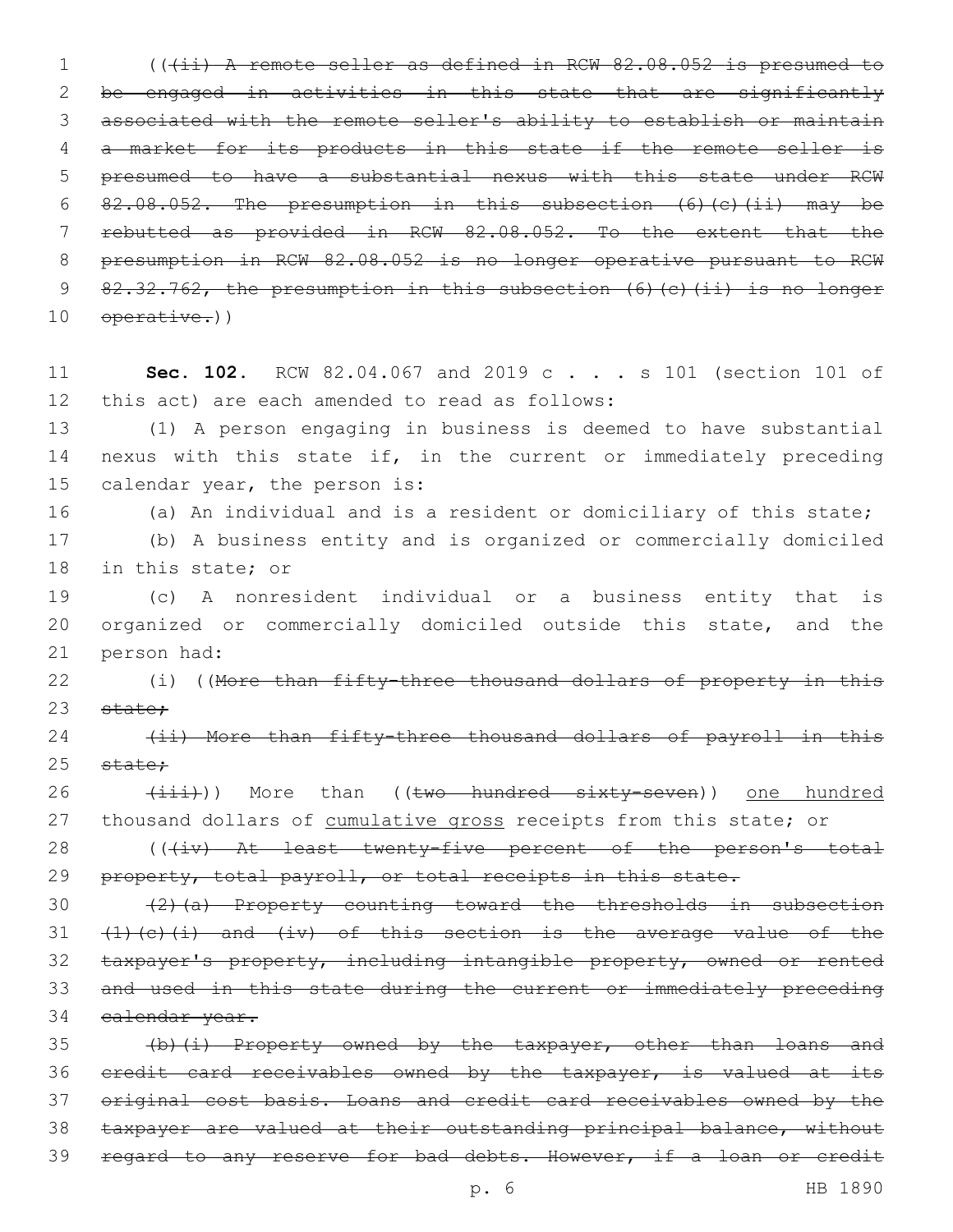1 card receivable is charged off in whole or in part for federal income 2 tax purposes, the portion of the loan or credit card receivable 3 charged off is deducted from the outstanding principal balance.

4 (ii) Property rented by the taxpayer is valued at eight times the 5 net annual rental rate. For purposes of this subsection, "net annual 6 rental rate" means the annual rental rate paid by the taxpayer less 7 any annual rental rate received by the taxpayer from subrentals.

8 (c) The average value of property must be determined by averaging 9 the values at the beginning and ending of the applicable calendar 10 year; but the department may require the averaging of monthly values 11 during the applicable calendar year if reasonably required to 12 properly reflect the average value of the taxpayer's property.

13 (d)(i) For purposes of this subsection (2), loans and credit card 14 receivables are deemed owned and used in this state as follows:

15 (A) Loans secured by real property, personal property, or both 16 real and personal property are deemed owned and used in the state if 17 the real property or personal property securing the loan is located 18 within this state. If the property securing the loan is located both 19 within this state and one or more other states, the loan is deemed 20 owned and used in this state if more than fifty percent of the fair 21 market value of the real or personal property is located within this 22 state. If more than fifty percent of the fair market value of the 23 real or personal property is not located within any one state, then 24 the loan is deemed owned and used in this state if the borrower is 25 <del>located in this state. The determination of whether the real or</del> 26 personal property securing a loan is located within this state must 27 be made, as of the time the original agreement was made, and any and 28 all subsequent substitutions of collateral must be disregarded.

29 (B) Loans not secured by real or personal property are deemed 30 owned and used in this state if the borrower is located in this 31 state.

# 32 (C) Credit card receivables are deemed owned and used in this 33 state if the billing address of the cardholder is in this state.

 (ii)(A) Except as otherwise provided in (d)(ii)(B) of this subsection (2), the definitions in the multistate tax commission's recommended formula for the apportionment and allocation of net income of financial institutions as existing on June 1, 2010, or such 38 subsequent date as may be provided by the department by rule, 39 consistent with the purposes of this section, apply to this section.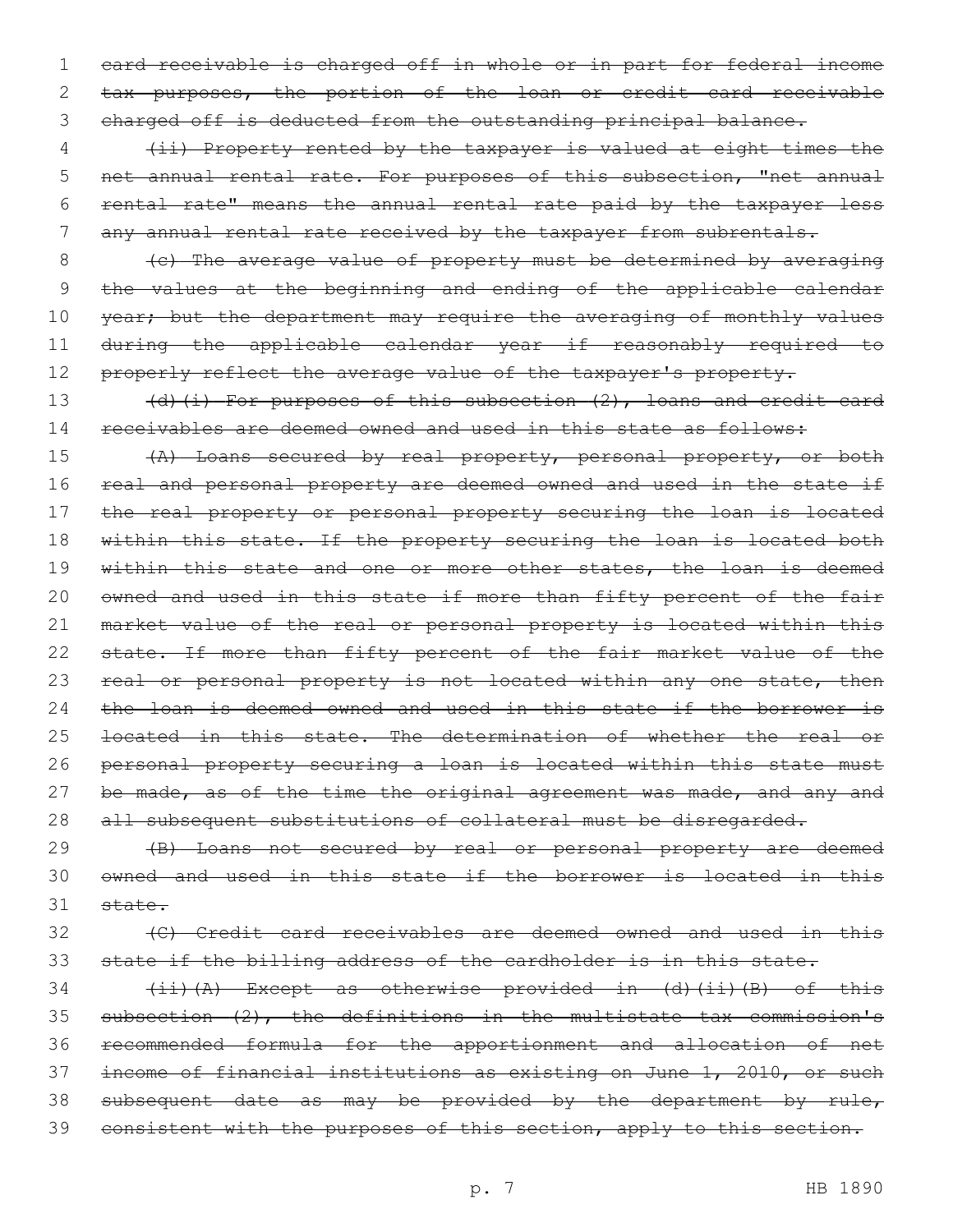1 (B) "Credit card" means a card or device existing for the purpose

2 of obtaining money, property, labor, or services on credit.

3 (e) Notwithstanding anything else to the contrary in this 4 subsection, property counting toward the thresholds in subsection 5  $(1)(c)(i)$  and  $(iv)$  of this section does not include a person's 6 ownership of, or rights in, computer software as defined in RCW 7 82.04.215, including computer software used in providing a digital 8 automated service; master copies of software; and digital goods and 9 digital codes residing on servers located in this state.

 (3)(a) Payroll counting toward the thresholds in subsection  $(1)$  (c)(ii) and (iv) of this section is the total amount paid by the 12 taxpayer for compensation in this state during the current or immediately preceding calendar year plus nonemployee compensation 14 paid to representative third parties in this state. Nonemployee compensation paid to representative third parties includes the gross amount paid to nonemployees who represent the taxpayer in 17 interactions with the taxpayer's clients and includes sales commissions.

 (b) Employee compensation is paid in this state if the compensation is properly reportable to this state for unemployment compensation tax purposes, regardless of whether the compensation was 22 actually reported to this state.

23 (c) Nonemployee compensation is paid in this state if the service 24 performed by the representative third party occurs entirely or 25 primarily within this state.

26 (d) For purposes of this subsection, "compensation" means wages, 27 salaries, commissions, and any other form of remuneration paid to 28 employees or nonemployees and defined as gross income under 26 U.S.C. 29 Sec. 61 of the federal internal revenue code of 1986, as existing on 30 June 1, 2010.

31 (4) Receipts counting toward the thresholds in subsection  $32$  (1)(c)(iii) and (iv) of this section are:

33 (a) Those amounts included in the numerator of the receipts 34 factor under RCW 82.04.462;

35 (b) For financial institutions, those amounts included in the 36 numerator of the receipts factor under the rule adopted by the 37 department as authorized in RCW  $82.04.460(2)$ ; and

38 (c) For persons taxable under RCW 82.04.250(1), 82.04.257(1), 39 82.04.270, the gross proceeds of sales taxable under those statutory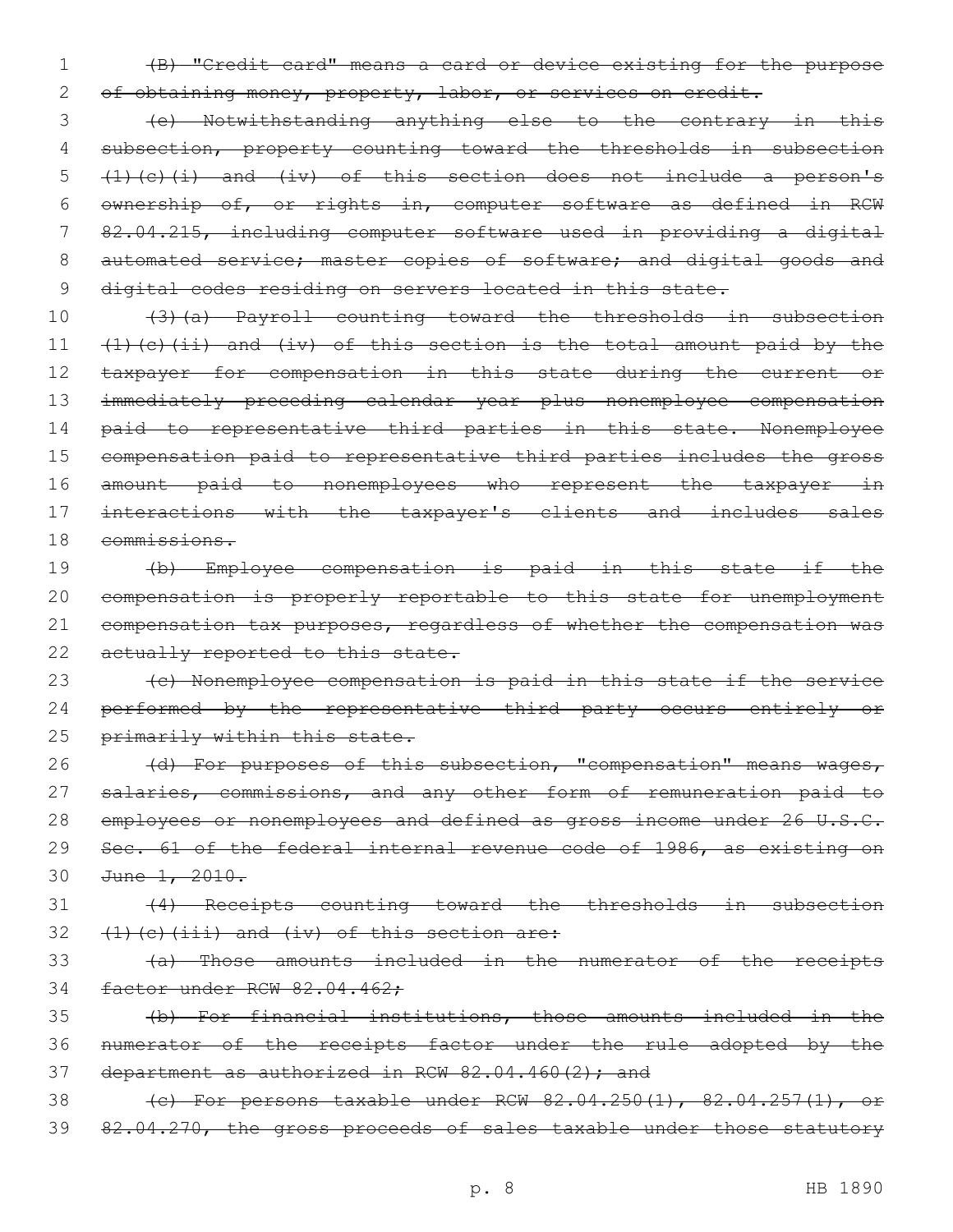1 provisions and sourced to this state in accordance with RCW

 $2 \quad 82.32.730.$ 

3 (5)(a) Each December, the department must review the cumulative 4 percentage change in the consumer price index. The department must 5 adjust the thresholds in subsection (1)(c)(i) through (iii) of this 6 section if the consumer price index has changed by five percent or 7 more since the later of June 1, 2010, or the date that the thresholds 8 were last adjusted under this subsection. For purposes of determining 9 the cumulative percentage change in the consumer price index, the 10 department must compare the consumer price index available as of 11 December 1st of the current year with the consumer price index as of 12 the later of June 1, 2010, or the date that the thresholds were last 13 adjusted under this subsection. The thresholds must be adjusted to 14 reflect that cumulative percentage change in the consumer price 15 index. The adjusted thresholds must be rounded to the nearest one 16 thousand dollars. Any adjustment will apply to tax periods that begin 17 after the adjustment is made.

18 (b) As used in this subsection, "consumer price index" means the 19 consumer price index for all urban consumers (CPI-U) available from 20 the bureau of labor statistics of the United States department of 21 <del>labor.</del>

 $(6)(a)(i)$  Except as provided in  $(a)(iii)$  of this subsection  $(6)$ , 23 subsections (1) through (5) of this section only apply with respect to the taxes on persons engaged in apportionable activities as defined in RCW 82.04.460 or making wholesale sales taxable under RCW 82.04.257(1) or 82.04.270.

27 (ii) Subject to the limitation in RCW 82.32.531, for purposes of 28 the taxes imposed under this chapter on the business of making sales at retail or any other activity not included in the definition of apportionable activities in RCW 82.04.460, other than the business of making wholesale sales taxed under RCW 82.04.257(1) or 82.04.270, a person is deemed to have a substantial nexus with this state if the person has a physical presence in this state during the current or immediately preceding calendar year, which need only be demonstrably 35 more than a slightest presence.

 (iii) For purposes of the taxes imposed under this chapter on the business of making sales at retail taxable under RCW 82.04.250(1) or 82.04.257(1), a person is also deemed to have a substantial nexus 39 with this state if the person's receipts from this state, pursuant to subsection (4)(c) of this section, meet either criterion in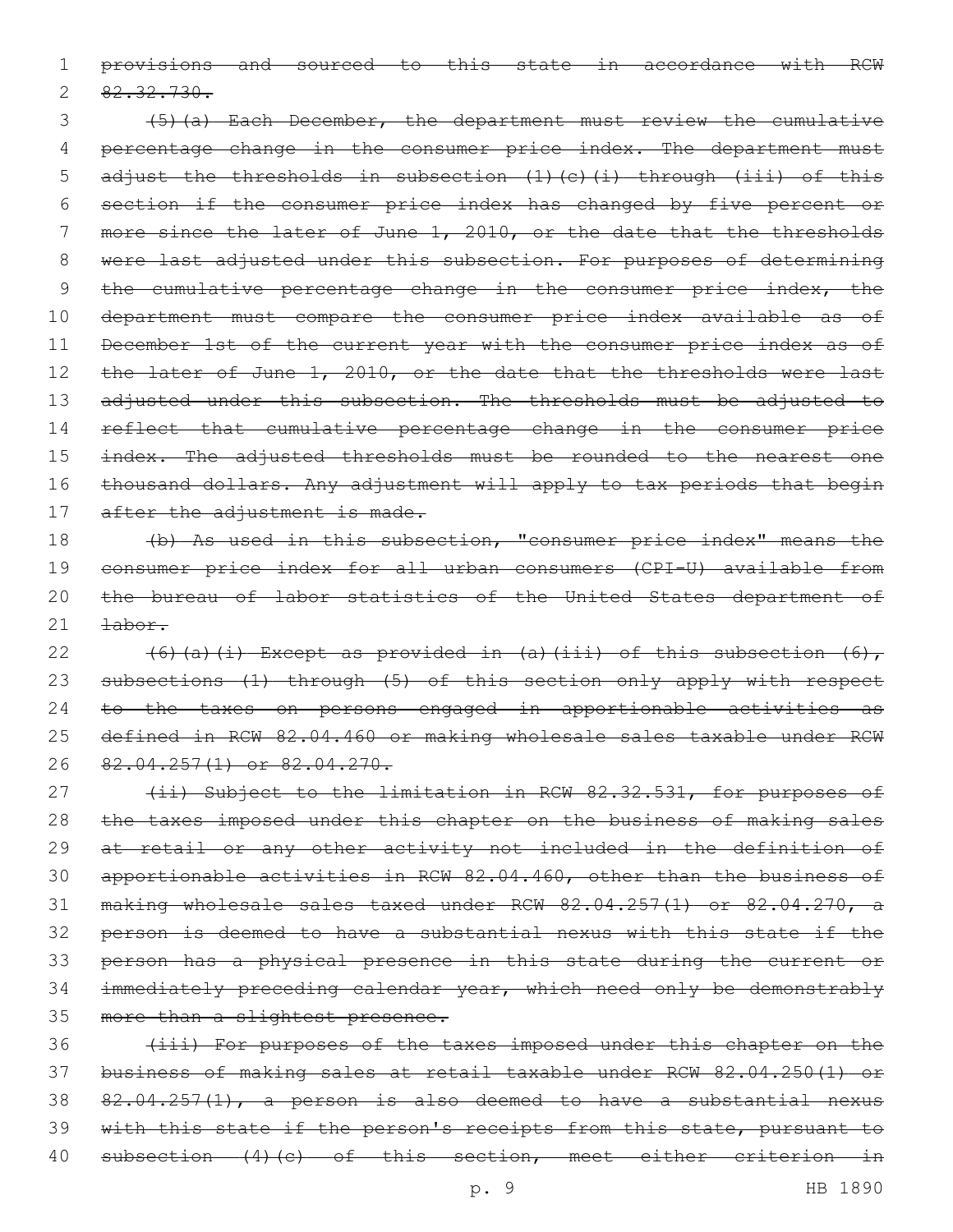2 subsection (5) of this section. (b))) (ii) Subject to the limitation in RCW 82.32.531, physical 4 presence in this state, which need only be demonstrably more than a slightest presence. (2)(a) Cumulative gross receipts counting toward the threshold in subsection (1)(c)(i) of this section include all of a person's gross 8 income of the business attributed to this state. For purposes of this subsection, gross income of the business is attributed to this state as follows: (i) For apportionable income, all amounts included in the numerator of the receipts factor under RCW 82.04.462 and, in the case 13 of financial institutions, all amounts included in the numerator of 14 the receipts factor under the rule adopted by the department as authorized in RCW 82.04.460(2); and 16 (ii) For all other income, the gross income of the business allocated to this state in accordance with the sourcing provisions of RCW 82.32.730. 19 (b) For a marketplace facilitator, cumulative gross receipts counting toward the threshold in subsection (1)(c)(i) of this section 21 include, in addition to the gross proceeds of its own sales, the cumulative gross proceeds from sales by all marketplace sellers 23 through the marketplace facilitator's marketplace, including marketplace sellers that do not have a substantial nexus with this 25 state under the provisions of this section.  $(3)(a)$  For purposes of  $((this))$  subsection  $(1)(c)(ii)$  of this 27 section, a person is physically present in this state if the person 28 has property or employees in this state. 29 ( $(\overline{+e})$ ) (b) A person is also physically present in this state for 30 the purposes of  $((\text{this}) )$  subsection  $(1)$  (c)(ii) of this section if the person, either directly or through an agent or other representative, engages in activities in this state that are significantly associated with the person's ability to establish or maintain a market for its 34 products in this state. (4) The definitions in this subsection apply throughout this section unless the context clearly requires otherwise. (a) "Apportionable income" has the same meaning as provided in RCW 82.04.460. (b) "Marketplace," "marketplace facilitator," and "marketplace seller" have the same meaning as provided in RCW 82.08.010.

1 subsection (1)(c)(iii) or (iv) of this section, as adjusted under

p. 10 HB 1890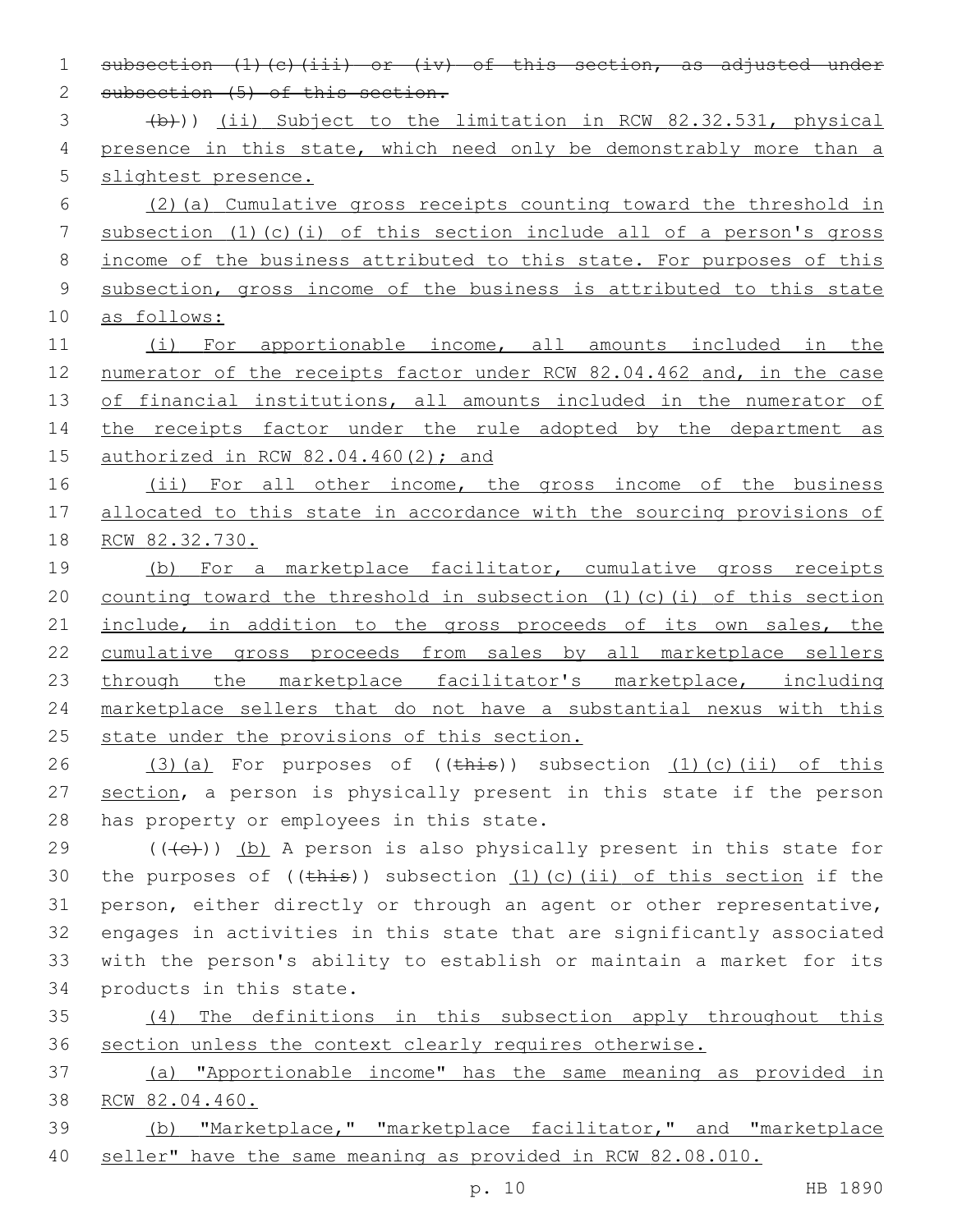1 (c) "Product" has the same meaning as provided in RCW 82.32.023.

2 **Sec. 103.** RCW 82.04.220 and 2017 3rd sp.s. c 28 s 303 are each 3 amended to read as follows:

 (1) There is levied and collected from every person that has a substantial nexus with this state, as provided in RCW 82.04.067, a tax for the act or privilege of engaging in business activities. The tax is measured by the application of rates against value of products, gross proceeds of sales, or gross income of the business, 9 as the case may be.

10 (2)( $(\overline{a})$ ) A person who ( $(has)$ ) establishes a substantial nexus 11 with this state in the current calendar year under the provisions of 12 RCW 82.04.067((, based solely on the person's property, payroll, or 13 receipts in this state during the current calendar  $year<sub>r</sub>)$ ) is subject 14 to the tax imposed under this chapter for the current calendar year 15 only on business activity occurring on and after the date that the 16 person established a substantial nexus with this state in the current 17 calendar year. This subsection does not apply to a person who also 18 had a substantial nexus with this state during the immediately 19 preceding calendar year under RCW 82.04.067, and such person is 20 taxable under this chapter for the current calendar year in its 21 entirety.

# 22  $($  (( $+b$ ) This subsection  $(2)$  does not apply to any person who also 23 had a substantial nexus with this state during:

24 (i) The immediately preceding calendar year under RCW 82.04.067;  $25$   $\Theta$  $\mathbf{f}$ 

26  $(i)$  The current calendar year under RCW  $82.04.067$  (1)(a) or (b) 27 or  $(6)$   $(a)$   $(ii)$  or  $(e)$ .)

28 NEW SECTION. **Sec. 104.** A new section is added to chapter 82.02 29 RCW to read as follows:

 A person that has a substantial nexus under RCW 82.04.067 is obligated to pay all applicable taxes and fees imposed on that person's business activity, including any taxes and fees enacted after December 31, 2018. For purposes of this section, "taxes and fees" means any monetary exaction, regardless of its label, that is imposed directly on a person engaging in business and that the 36 department is responsible for collecting.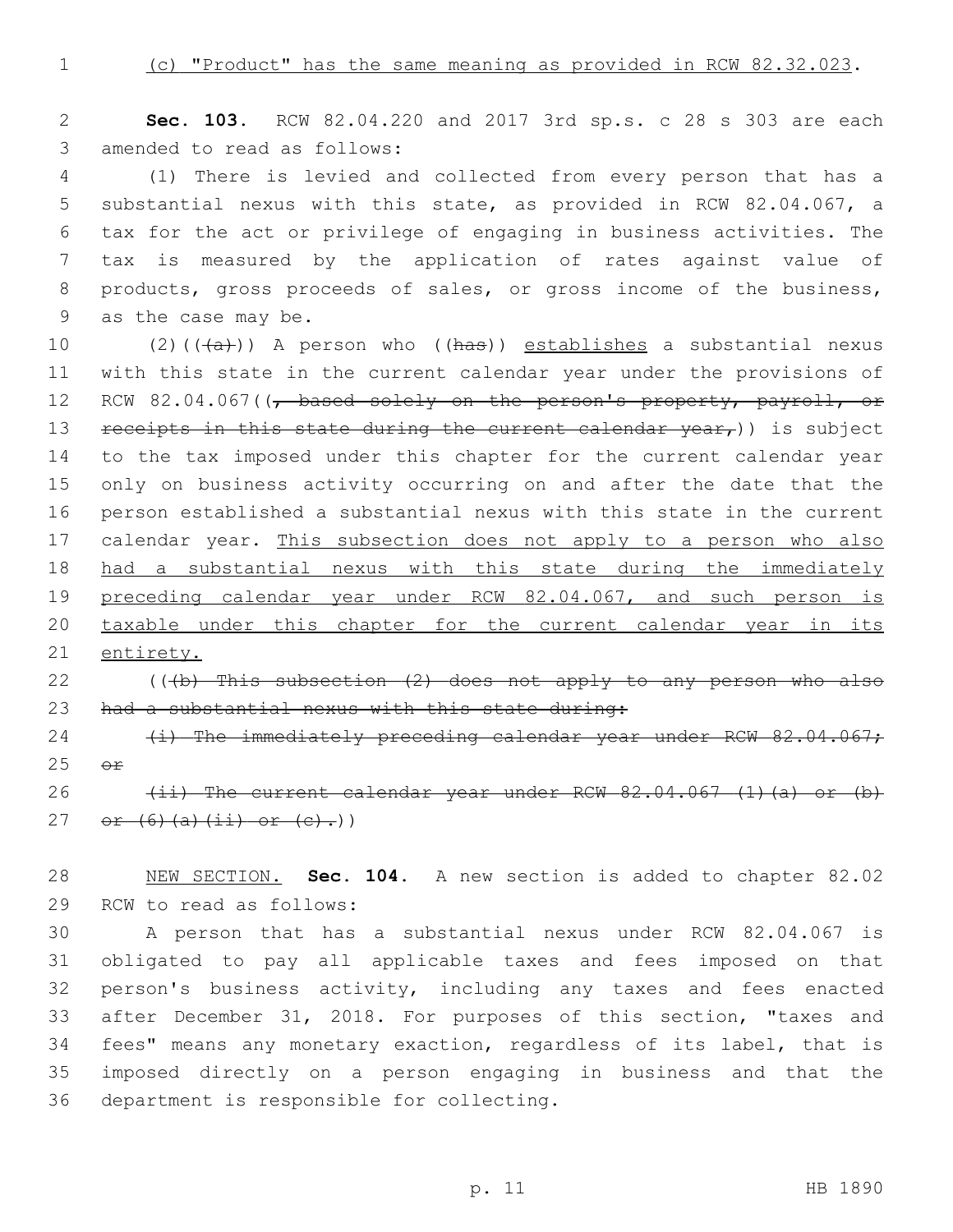**Sec. 105.** RCW 82.08.010 and 2014 c 140 s 11 are each amended to 2 read as follows:

3 For the purposes of this chapter:

 (1)(a)(i) "Selling price" includes "sales price." "Sales price" means the total amount of consideration, except separately stated trade-in property of like kind, including cash, credit, property, and services, for which tangible personal property, extended warranties, digital goods, digital codes, digital automated services, or other services or anything else defined as a "retail sale" under RCW 82.04.050 are sold, leased, or rented, valued in money, whether received in money or otherwise. No deduction from the total amount of consideration is allowed for the following: (A) The seller's cost of the property sold; (B) the cost of materials used, labor or service cost, interest, losses, all costs of transportation to the seller, 15 all taxes imposed on the seller, and any other expense of the seller; (C) charges by the seller for any services necessary to complete the sale, other than delivery and installation charges; (D) delivery 18 charges; and  $(E)$  installation charges.

 (ii) When tangible personal property is rented or leased under circumstances that the consideration paid does not represent a reasonable rental for the use of the articles so rented or leased, the "selling price" must be determined as nearly as possible according to the value of such use at the places of use of similar products of like quality and character under such rules as the 25 department may prescribe;

 (b) "Selling price" or "sales price" does not include: Discounts, including cash, term, or coupons that are not reimbursed by a third party that are allowed by a seller and taken by a purchaser on a sale; interest, financing, and carrying charges from credit extended on the sale of tangible personal property, extended warranties, digital goods, digital codes, digital automated services, or other services or anything else defined as a retail sale in RCW 82.04.050, if the amount is separately stated on the invoice, bill of sale, or similar document given to the purchaser; and any taxes legally imposed directly on the consumer that are separately stated on the invoice, bill of sale, or similar document given to the purchaser; (c) "Selling price" or "sales price" includes consideration

38 received by the seller from a third party if: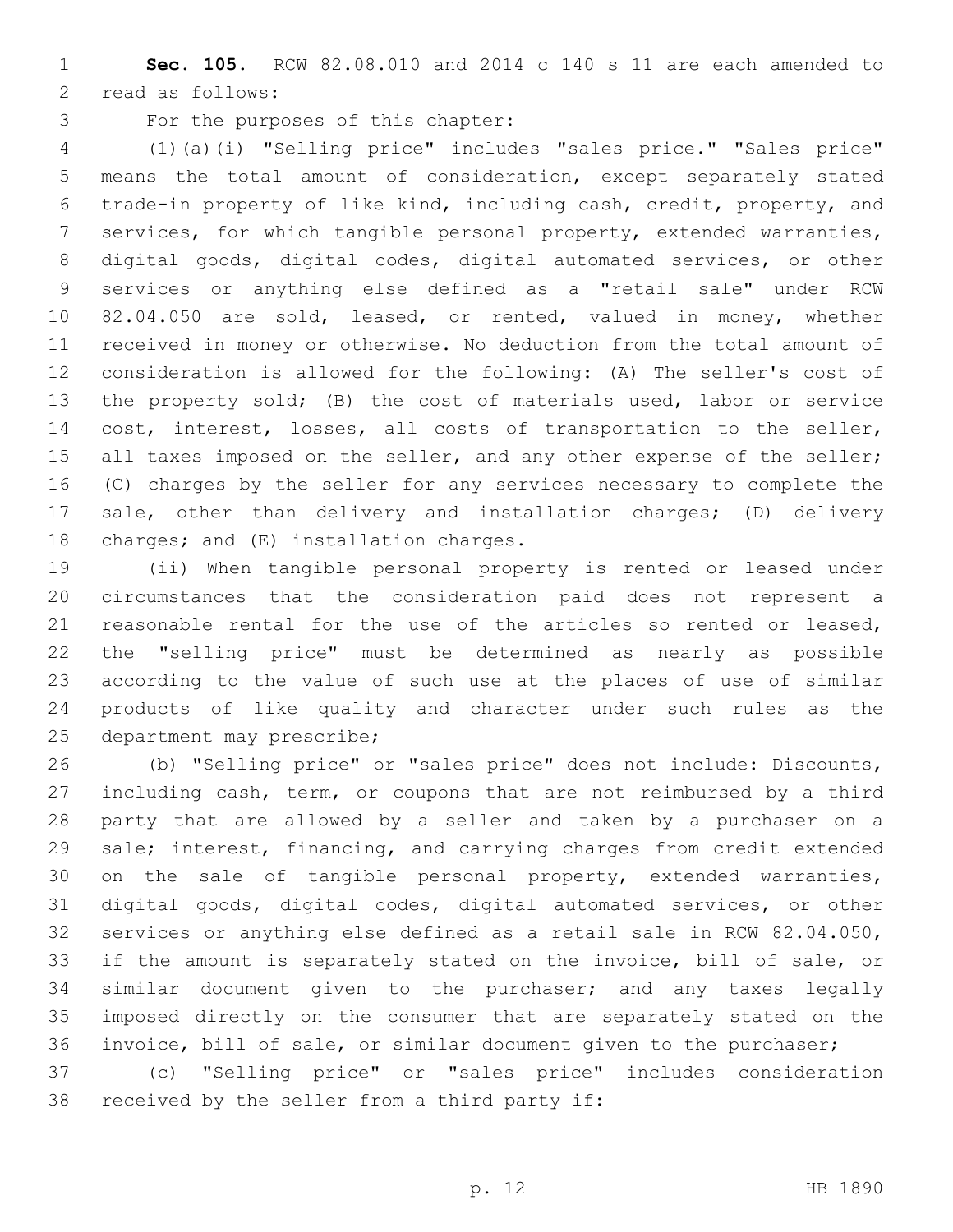(i) The seller actually receives consideration from a party other than the purchaser, and the consideration is directly related to a 3 price reduction or discount on the sale;

 (ii) The seller has an obligation to pass the price reduction or 5 discount through to the purchaser;

 (iii) The amount of the consideration attributable to the sale is fixed and determinable by the seller at the time of the sale of the 8 item to the purchaser; and

(iv) One of the criteria in this subsection (1)(c)(iv) is met:

 (A) The purchaser presents a coupon, certificate, or other documentation to the seller to claim a price reduction or discount where the coupon, certificate, or documentation is authorized, distributed, or granted by a third party with the understanding that the third party will reimburse any seller to whom the coupon, 15 certificate, or documentation is presented;

 (B) The purchaser identifies himself or herself to the seller as a member of a group or organization entitled to a price reduction or discount, however a "preferred customer" card that is available to any patron does not constitute membership in such a group; or

 (C) The price reduction or discount is identified as a third party price reduction or discount on the invoice received by the purchaser or on a coupon, certificate, or other documentation 23 presented by the purchaser;

24 (2)(a) $(i)$  "Seller" means every person, including the state and its departments and institutions, making sales at retail or retail sales to a buyer, purchaser, or consumer, whether as agent, broker, 27 or principal, except (("seller" does not mean)) as otherwise provided in this subsection (2).

 (ii) "Seller" includes marketplace facilitators, whether making sales in their own right or facilitating sales on behalf of marketplace sellers.

(b)(i) "Seller" does not include:

33  $((\overline{i}))(A)$  The state and its departments and institutions when making sales to the state and its departments and institutions; or

 (( $(i+i)$ )) (B) A professional employer organization when a covered employee coemployed with the client under the terms of a professional employer agreement engages in activities that constitute a sale at retail that is subject to the tax imposed by this chapter. In such cases, the client, and not the professional employer organization, is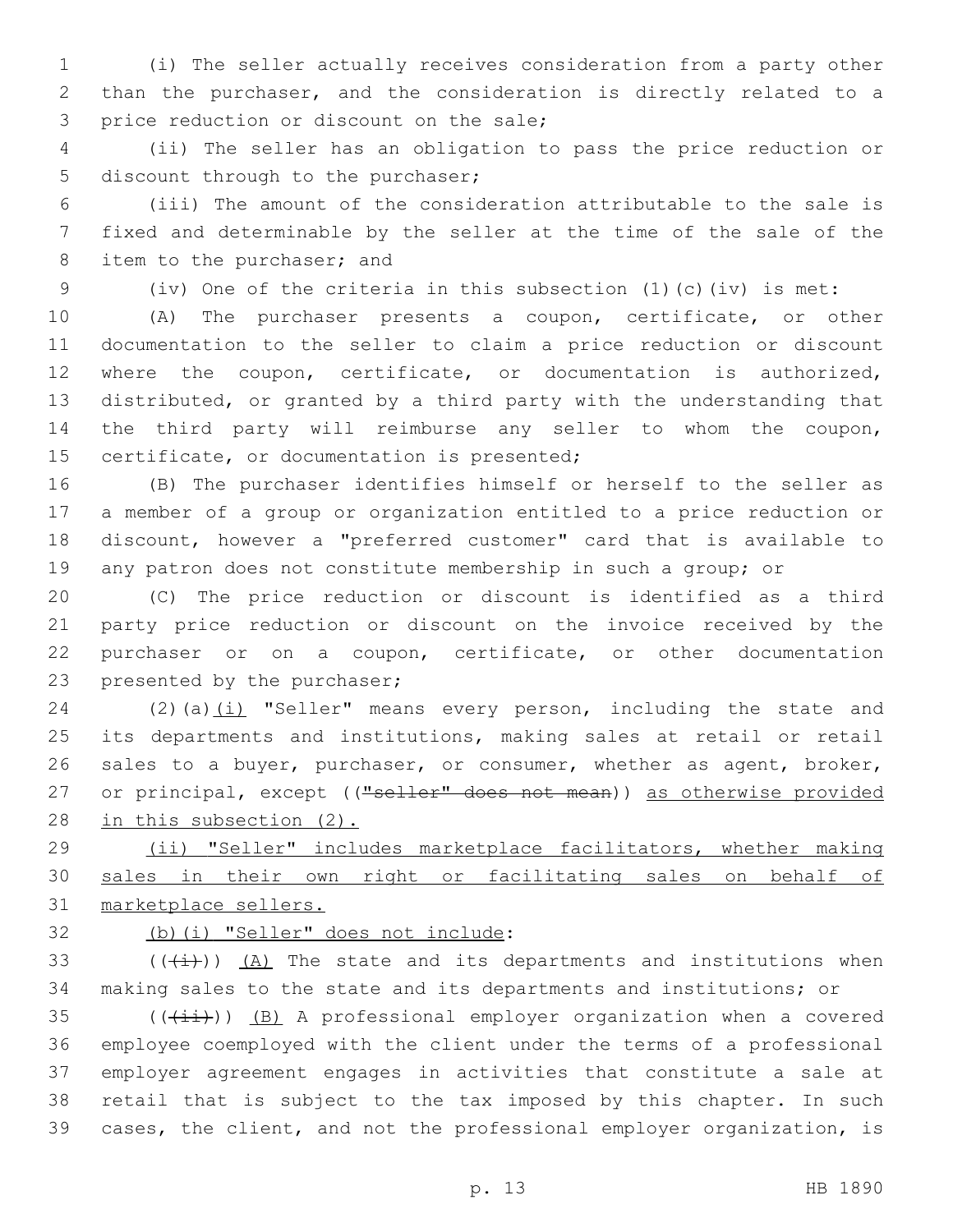deemed to be the seller and is responsible for collecting and 2 remitting the tax imposed by this chapter.

 $((+b))$   $(i)$  For the purposes of  $((+a)$   $-6)$ ) this subsection (2)(b), the terms "client," "covered employee," "professional employer agreement," and "professional employer organization" have 6 the same meanings as in RCW  $82.04.540$ ;

 (3) "Buyer," "purchaser," and "consumer" include, without 8 limiting the scope hereof, every individual, receiver, assignee, trustee in bankruptcy, trust, estate, firm, copartnership, joint venture, club, company, joint stock company, business trust, corporation, association, society, or any group of individuals acting as a unit, whether mutual, cooperative, fraternal, nonprofit, or otherwise, municipal corporation, quasi municipal corporation, and also the state, its departments and institutions and all political 15 subdivisions thereof, irrespective of the nature of the activities engaged in or functions performed, and also the United States or any 17 instrumentality thereof;

 (4) "Delivery charges" means charges by the seller of personal property or services for preparation and delivery to a location designated by the purchaser of personal property or services including, but not limited to, transportation, shipping, postage, 22 handling, crating, and packing;

 (5) "Direct mail" means printed material delivered or distributed by United States mail or other delivery service to a mass audience or to addressees on a mailing list provided by the purchaser or at the direction of the purchaser when the cost of the items are not billed directly to the recipients. "Direct mail" includes tangible personal property supplied directly or indirectly by the purchaser to the direct mail seller for inclusion in the package containing the printed material. "Direct mail" does not include multiple items of 31 printed material delivered to a single address;

 (6) The meaning attributed in chapter 82.04 RCW to the terms "tax year," "taxable year," "person," "company," "sale," "sale at wholesale," "wholesale," "business," "engaging in business," "cash discount," "successor," "consumer," "in this state," "within this state," "marijuana," "useable marijuana," and "marijuana-infused 37 products" applies equally to the provisions of this chapter;

 (7) For the purposes of the taxes imposed under this chapter and under chapter 82.12 RCW, "tangible personal property" means personal 40 property that can be seen, weighed, measured, felt, or touched, or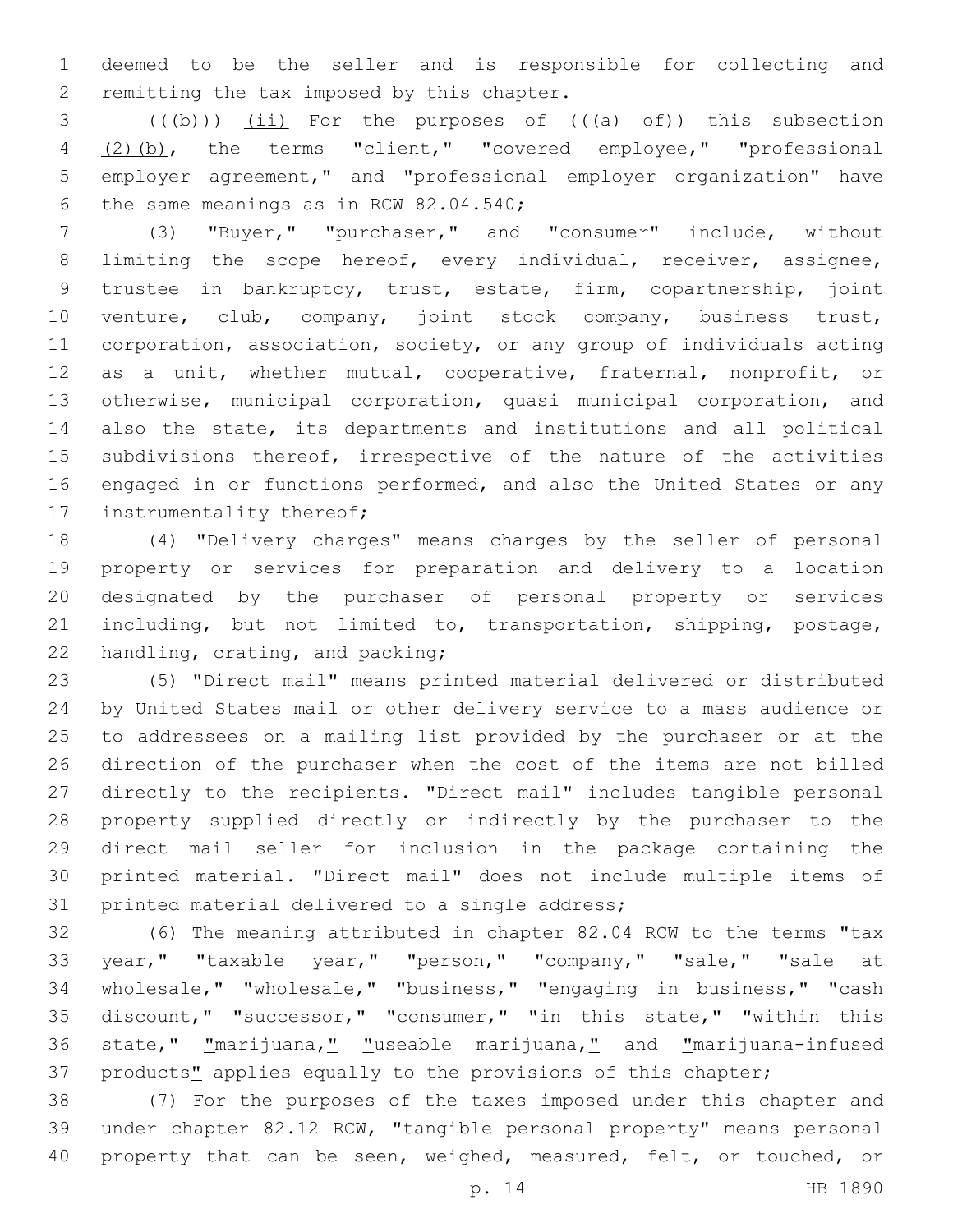that is in any other manner perceptible to the senses. Tangible personal property includes electricity, water, gas, steam, and 3 prewritten computer software;

 (8) "Extended warranty" has the same meaning as in RCW 5  $82.04.050(7)$ ;

(9) The definitions in RCW 82.04.192 apply to this chapter;

 (10) For the purposes of the taxes imposed under this chapter and chapter 82.12 RCW, whenever the terms "property" or "personal property" are used, those terms must be construed to include digital 10 goods and digital codes unless:

 (a) It is clear from the context that the term "personal 12 property" is intended only to refer to tangible personal property;

 (b) It is clear from the context that the term "property" is intended only to refer to tangible personal property, real property, 15 or both; or

 (c) To construe the term "property" or "personal property" as including digital goods and digital codes would yield unlikely, 18 absurd, or strained consequences; and

 (11) "Retail sale" or "sale at retail" means any sale, lease, or rental for any purpose other than for resale, sublease, or subrent.

 (12) The terms "agriculture," "farming," "horticulture," "horticultural," and "horticultural product" may not be construed to include or relate to marijuana, useable marijuana, or marijuana- infused products unless the applicable term is explicitly defined to include marijuana, useable marijuana, or marijuana-infused products.

 (13)(a) "Affiliated person" means a person that, with respect to another person:

28 (i) Has an ownership interest of more than five percent, whether direct or indirect, in the other person; or

 (ii) Is related to the other person because a third person, or group of third persons who are affiliated persons with respect to 32 each other, holds an ownership interest of more than five percent, 33 whether direct or indirect, in the related persons.

34 (b) For purposes of this subsection (13):

 (i) "Ownership interest" means the possession of equity in the 36 capital, the stock, or the profits of the other person; and

 (ii) An indirect ownership interest in a person is an ownership interest in an entity that has an ownership interest in the person or

in an entity that has an indirect ownership interest in the person.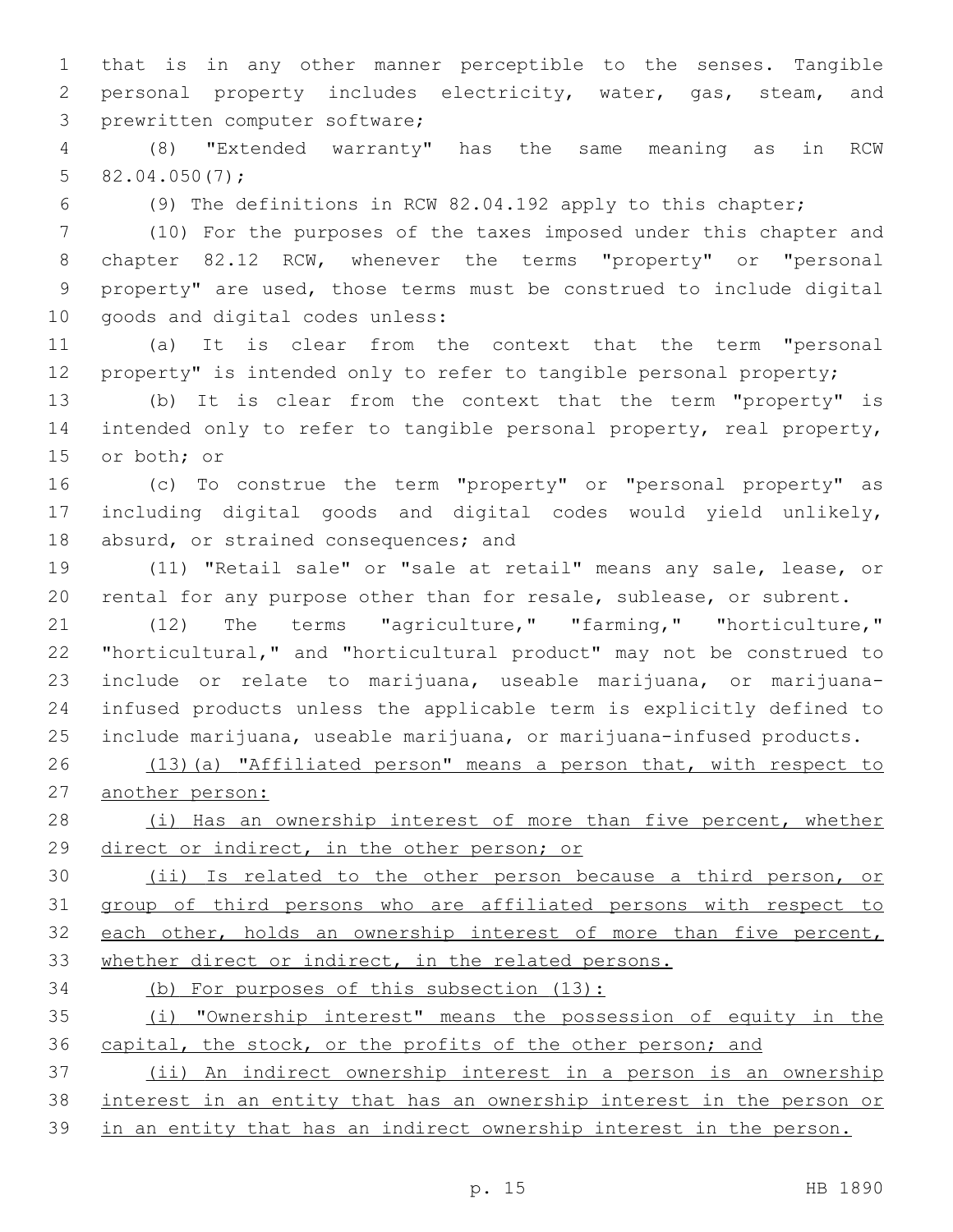| $\mathbf 1$   | "Marketplace" means a physical or electronic place,<br>(14)           |  |  |  |  |  |  |
|---------------|-----------------------------------------------------------------------|--|--|--|--|--|--|
| 2             | including, but not limited to, a store, a booth, an internet web      |  |  |  |  |  |  |
| 3             | site, a catalog or a dedicated sales software application, where      |  |  |  |  |  |  |
| 4             | tangible personal property, digital codes and digital products, or    |  |  |  |  |  |  |
| 5             | services are offered for sale.                                        |  |  |  |  |  |  |
| 6             | (15) (a) "Marketplace facilitator" means a person that:               |  |  |  |  |  |  |
| 7             | (i) Contracts with sellers to facilitate for consideration,           |  |  |  |  |  |  |
| 8             | regardless of whether deducted as fees from the transaction, the sale |  |  |  |  |  |  |
| $\mathcal{G}$ | of the seller's products through a marketplace owned or operated by   |  |  |  |  |  |  |
| 10            | the person;                                                           |  |  |  |  |  |  |
| 11            | (ii) Engages directly or indirectly, through one or more              |  |  |  |  |  |  |
| 12            | affiliated persons, in transmitting or otherwise communicating the    |  |  |  |  |  |  |
| 13            | offer or acceptance between the buyer and seller. For purposes of     |  |  |  |  |  |  |
| 14            | this subsection, mere advertising does not constitute transmitting or |  |  |  |  |  |  |
| 15            | otherwise communicating the offer or acceptance between the buyer and |  |  |  |  |  |  |
| 16            | seller; and                                                           |  |  |  |  |  |  |
| 17            | (iii) Engages directly or indirectly, through one or more             |  |  |  |  |  |  |
| 18            | affiliated persons, in any of the following activities with respect   |  |  |  |  |  |  |
| 19            | to the seller's products:                                             |  |  |  |  |  |  |
| 20            | (A) Payment processing services;                                      |  |  |  |  |  |  |
| 21            | (B) Fulfillment or storage services;                                  |  |  |  |  |  |  |
| 22            | (C) Listing products for sale;                                        |  |  |  |  |  |  |
| 23            | (D) Setting prices;                                                   |  |  |  |  |  |  |
| 24            | (E) Branding sales as those of the marketplace facilitator;           |  |  |  |  |  |  |
| 25            | (F) Taking orders; or                                                 |  |  |  |  |  |  |
| 26            | (G) Providing customer service or accepting or assisting with         |  |  |  |  |  |  |
| 27            | returns or exchanges.                                                 |  |  |  |  |  |  |
| 28            | (b) (i) "Marketplace facilitator" does not include:                   |  |  |  |  |  |  |
| 29            | (A) A person who provides internet advertising services,              |  |  |  |  |  |  |
| 30            | including listing products for sale, so long as the person does not   |  |  |  |  |  |  |
| 31            | also engage in the activity described in (a) (ii) of this subsection  |  |  |  |  |  |  |
| 32            | $(15)$ in addition to any of the activities described in (a)(iii) of  |  |  |  |  |  |  |
| 33            | this subsection (15); or                                              |  |  |  |  |  |  |
| 34            | (B) A person with respect to the provision of travel agency           |  |  |  |  |  |  |
| 35            | services or the operation of a marketplace or that portion of a       |  |  |  |  |  |  |
| 36            | marketplace that enables consumers to purchase transient lodging      |  |  |  |  |  |  |
| 37            | accommodations in a hotel or other commercial transient lodging       |  |  |  |  |  |  |
| 38            | facility.                                                             |  |  |  |  |  |  |
| 39            | (ii) The exclusion in this subsection (15) (b) does not apply to a    |  |  |  |  |  |  |
| 40            | marketplace or that portion of a marketplace that facilitates the     |  |  |  |  |  |  |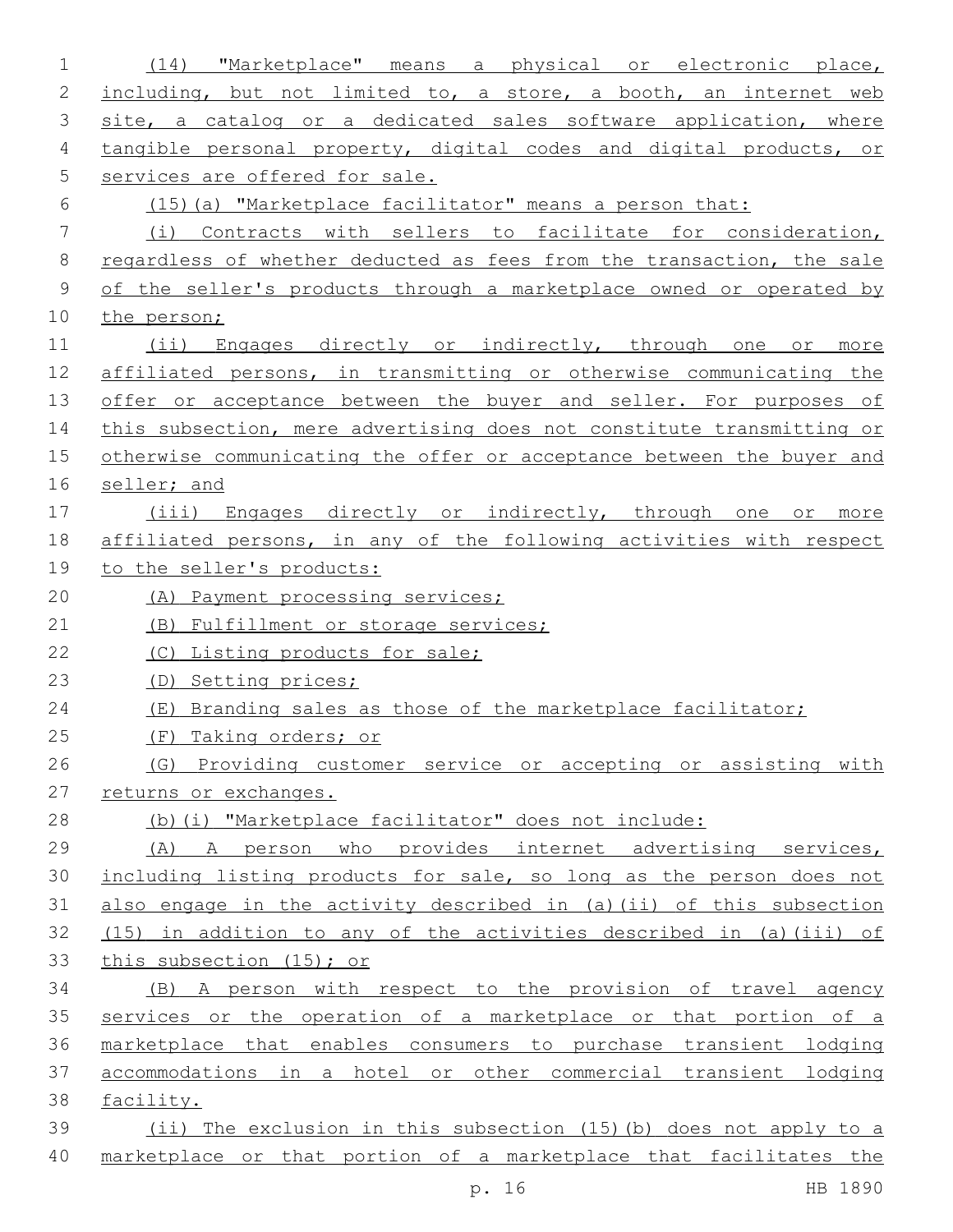1 retail sale of transient lodging accommodations in homes, apartments, 2 cabins, or other residential dwelling units.

3 (iii) For purposes of this subsection (15)(b), the following 4 definitions apply:

5 (A) "Hotel" has the same meaning as in RCW 19.48.010.

6 (B) "Travel agency services" means arranging or booking, for a 7 commission, fee or other consideration, vacation or travel packages, 8 rental car or other travel reservations or accommodations, tickets 9 for domestic or foreign travel by air, rail, ship, bus, or other 10 medium of transportation, or hotel or other lodging accommodations.

11 (16) "Marketplace seller" means a seller that makes retail sales 12 through any marketplace operated by a marketplace facilitator, 13 regardless of whether the seller is required to be registered with 14 the department under RCW 82.32.030.

15 (17) "Remote seller" means any seller, including a marketplace 16 facilitator, who does not have a physical presence in this state and 17 makes retail sales to purchasers or facilitates retail sales on 18 behalf of marketplace sellers.

19 **Sec. 106.** RCW 82.08.052 and 2015 3rd sp.s. c 5 s 202 are each 20 amended to read as follows:

21 (1) ((For purposes of this chapter, a remote seller is presumed 22 to have a substantial nexus with this state and is obligated to 23 collect retail sales tax if the remote seller enters into an 24 agreement with a resident of this state under which the resident, for 25 a commission or other consideration, directly or indirectly refers 26 potential customers, whether by a link on an internet web site or 27 otherwise, to the remote seller, if the cumulative gross receipts 28 from sales by the remote seller to customers in this state who are 29 referred to the remote seller by all residents with this type of an 30 agreement with the remote seller exceed ten thousand dollars during 31 the preceding calendar year. This presumption may be rebutted by 32 proof that the resident with whom the remote seller has an agreement 33 did not engage in any solicitation in this state on behalf of the 34 remote seller that would satisfy the nexus requirement of the United 35 States Constitution during the calendar year in question. Proof may 36 be shown by (a) establishing, in a manner acceptable to the 37 department, that (i) each in-state person with whom the remote seller 38 has an agreement is prohibited from engaging in any solicitation 39 activities in this state that refer potential customers to the remote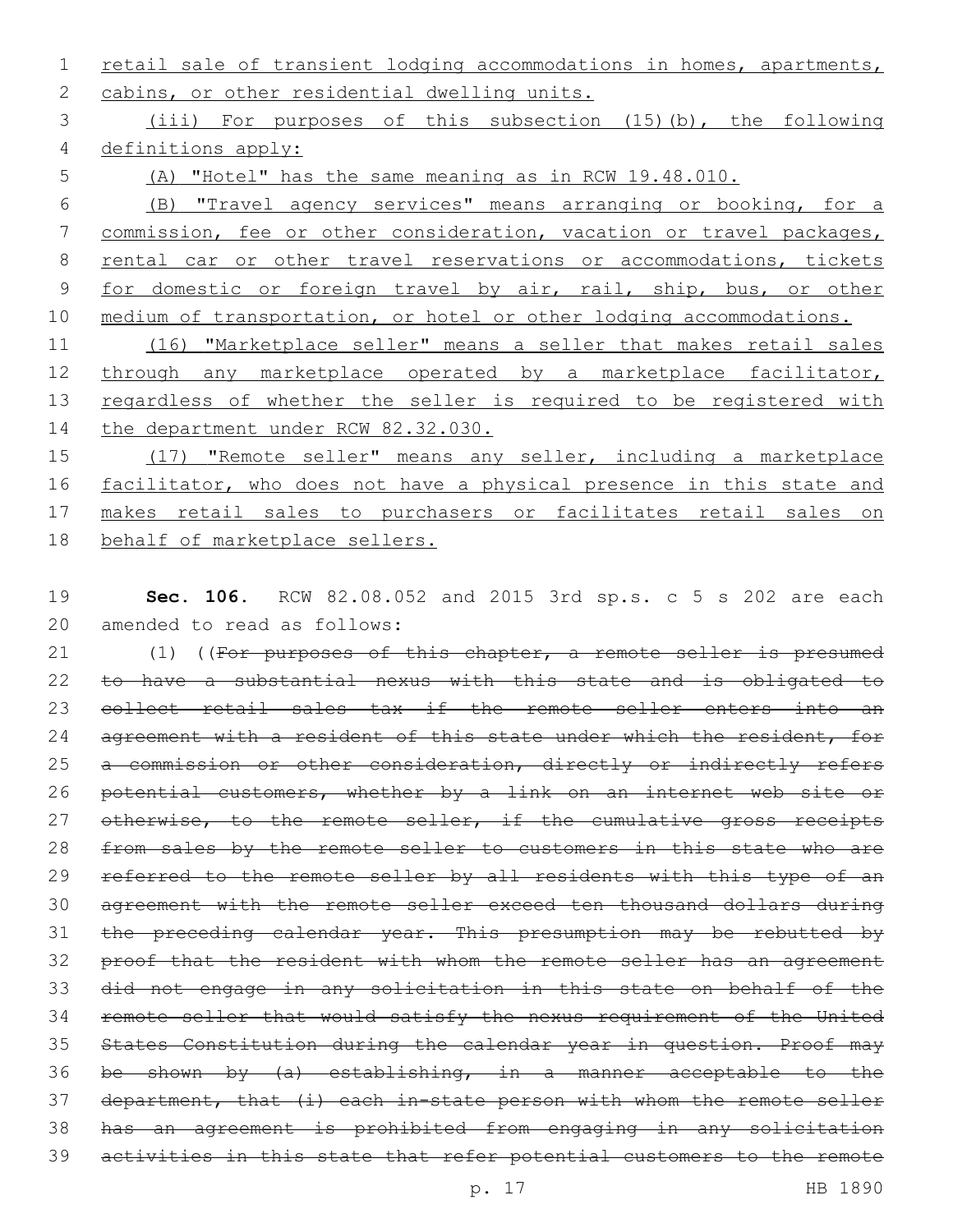seller, and (ii) such in-state person or persons have complied with 2 that prohibition; or (b) any other means as may be approved by the 3 department. (2) "Remote seller" means a seller that makes retail sales in this state through one or more agreements described in subsection (1) of this section, and the seller's other physical presence in this state, if any, is not sufficient to establish a retail sales or use tax collection obligation under the commerce clause of the United States Constitution. (3) Nothing in this section may be construed to affect in any way

 (4))) (a) From October 1, 2018, through December 31, 2019, a 13 seller is obligated to collect and remit to the department the taxes 14 imposed under this chapter, except as otherwise provided in RCW 15 82.08.0531(2) and this subsection, if the seller, in the current or 16 immediately preceding calendar year, had:

11 RCW 82.04.424, 82.08.050(11), or 82.12.040(5).

 (i) More than one hundred thousand dollars of cumulative gross 18 receipts from this state;

 (ii) Subject to the limitation in (c)(ii) of this subsection (1), two hundred or more separate transactions for the delivery of 21 products into this state; or

 (iii) Subject to the limitation in RCW 82.32.531, physical 23 presence in this state under RCW 82.04.067.

 (b) Cumulative gross receipts counting toward the threshold in (a)(i) of this subsection include a person's gross income of the business from all retail sales made by the seller and sourced to this state under RCW 82.32.730.

 (c)(i) Transactions counting toward the threshold in (a)(ii) of this subsection include all retail sales transactions made by the seller and sourced to this state under RCW 82.32.730.

 (ii) From the effective date of this section, a seller is 32 relieved of the obligation to collect the taxes imposed under this chapter and remit those taxes to the department if that obligation arose solely based on the threshold in (a)(ii) of this subsection.

 (iii) For purposes of the threshold in (a)(ii) of this subsection "transaction" means an agreement to furnish a product or products for consideration, and includes a sale as defined in RCW 82.04.040.

 (iv) The term "transaction" does not include an agreement if the agreement is canceled or rescinded before any of the products are 40 delivered to the buyer or other recipient designated by the buyer,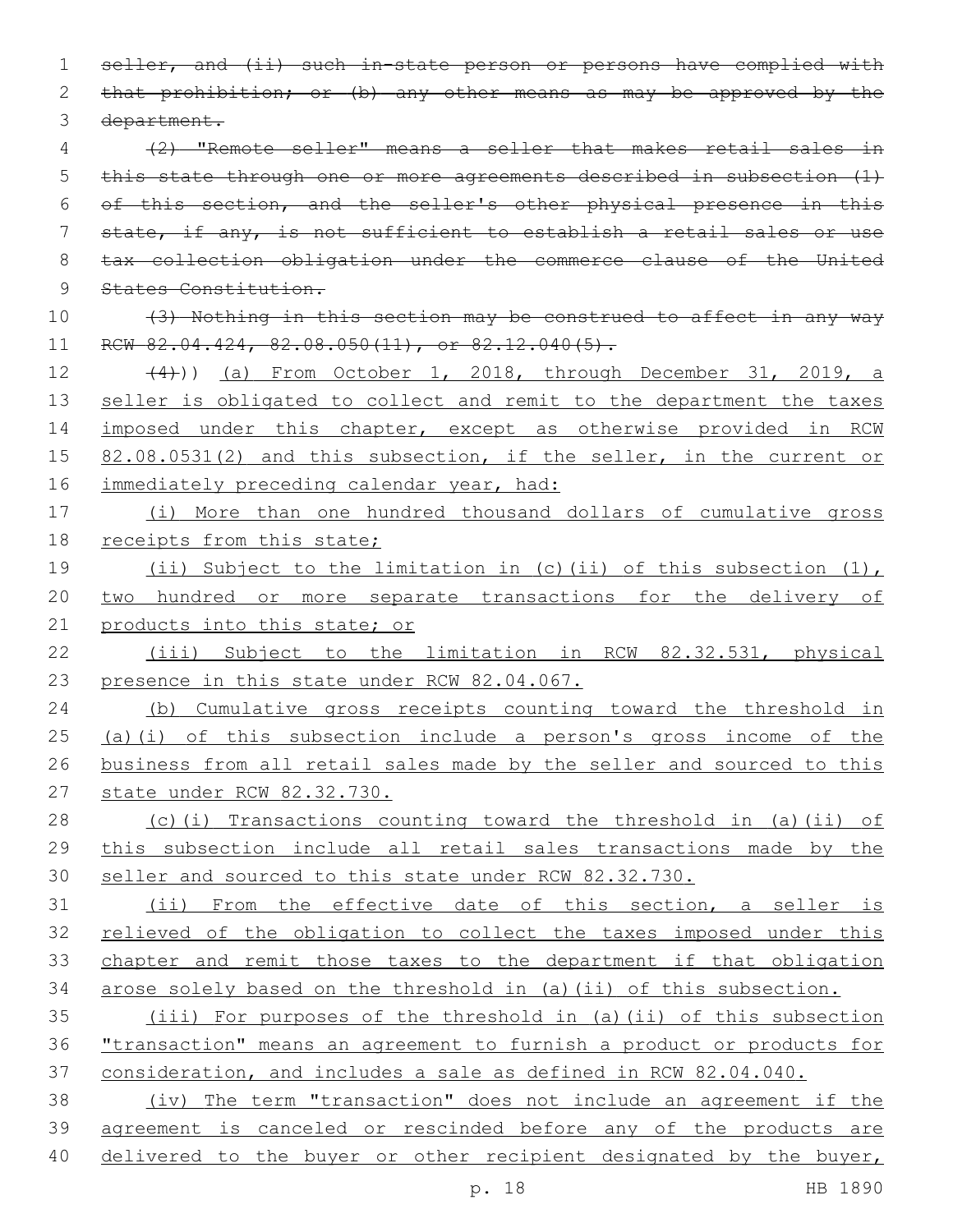the seller retains no part of the consideration from the buyer, and the seller did not collect from the buyer any tax imposed or 3 authorized under this title. (v) With regard to agreements requiring multiple payments by the consumer, such as a lease, rental, or installment sale, such agreements count as a single transaction for purposes of this subsection, regardless of the number of payments required under the agreement. However, any modification of such an agreement that provides for additional payments is counted as an additional transaction. (d)(i) Subject to (b) and (c) of this subsection (1), for a marketplace facilitator, receipts and transactions counting toward the thresholds in (a)(i) and (ii) of this subsection include, in 14 addition to the cumulative gross receipts and separate transactions 15 of its own sales, the cumulative gross receipts and separate transactions from sales by all marketplace sellers through the marketplace facilitator's marketplace, including marketplace sellers that are not obligated to collect the taxes under this chapter pursuant to the provisions of this section. (ii) For a purchase made by one consumer through a marketplace 21 facilitator, where the purchase involves sales by multiple marketplace sellers, the purchase is deemed to be one transaction for 23 the marketplace facilitator and one transaction apiece for each marketplace seller. (2) Beginning January 1, 2020, a seller with a substantial nexus with this state under RCW 82.04.067 is obligated to collect and remit to the department the taxes imposed under this chapter. (3)(a) For purposes of this section, the following definitions apply: (i) "Apportionable income" has the same meaning as provided in RCW 82.04.460. (ii) "Gross income of the business" has the same meaning as provided in RCW 82.04.080. (iii) "Product" has the same meaning as provided in RCW 82.32.023. (b) The definitions in RCW 82.13.010 apply to this section through June 30, 2019. (4)(a) A seller whose obligation to collect the taxes imposed under this chapter arises after October 1, 2018, must begin

collecting taxes imposed under this chapter as follows: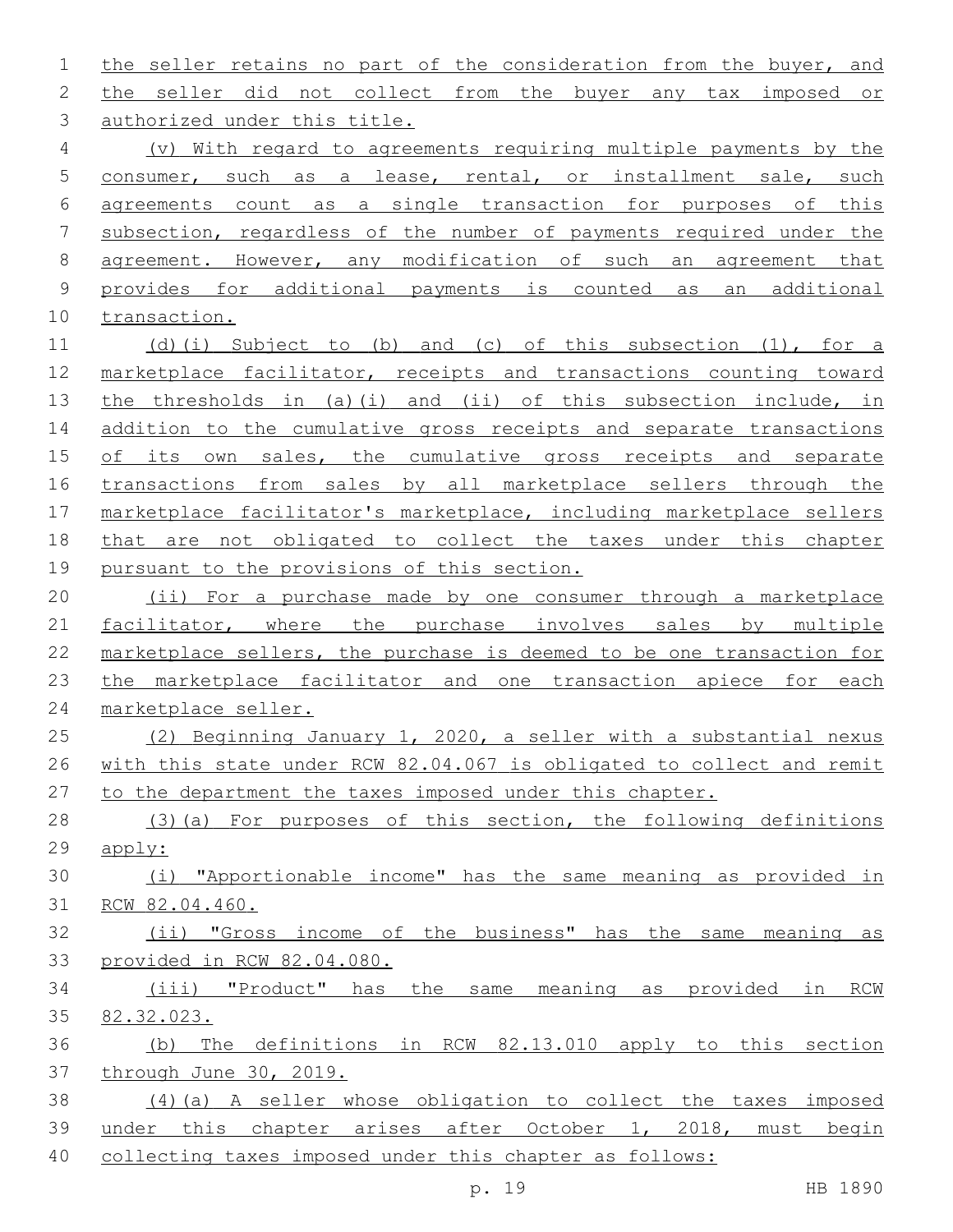(i) For a remote seller, on the first day of the first calendar month that is at least thirty days from the date that the remote seller becomes required under subsection (1) or (2) of this section 4 to collect the taxes imposed under this chapter.

 (ii) For a seller that has a physical presence in this state, immediately upon establishing a tax collection obligation under 7 subsection (1)(a)(iii) or (2) of this section.

 (b) Nothing in this subsection (4) affects the ongoing tax 9 collection obligation of any seller that was required, or elected, to 10 collect the taxes imposed under this chapter on or before October 1, 2018.

12 (5) This section is subject to RCW 82.32.762.

 NEW SECTION. **Sec. 107.** A new section is added to chapter 82.02 14 RCW to read as follows:

 A seller that is obligated to collect the taxes imposed under chapter 82.08 RCW must also collect all other applicable taxes and fees in effect as of the effective date of this section, or enacted after December 31, 2018. For purposes of this section, "taxes and fees" means any monetary exaction, regardless of its label, imposed on a buyer and that the seller is required to collect and pay over to 21 the department.

#### **Part II**

## **Marketplace Facilitators**

 **Sec. 201.** RCW 82.08.0531 and 2017 3rd sp.s. c 28 s 203 are each 25 amended to read as follows:

26 (1)( $(\overline{a})$ ) For purposes of this chapter and chapter 82.12 RCW, a 27 marketplace facilitator ((or referrer)) is deemed to be an agent of any marketplace seller making retail sales through the marketplace 29 facilitator's ((physical or electronic)) marketplace ((or directly 30 resulting from a referral of the purchaser by the referrer)).

31 (((b))) (2) Beginning October 1, 2018, marketplace facilitators subject to a tax collection obligation under RCW 82.08.052 (1) or (2) must collect and remit to the department retail sales tax on all taxable retail sales made or facilitated by the marketplace facilitator, whether in its own right or as an agent of a marketplace seller, regardless of whether the marketplace seller is subject to a tax collection obligation under RCW 82.08.052 (1) or (2). Beginning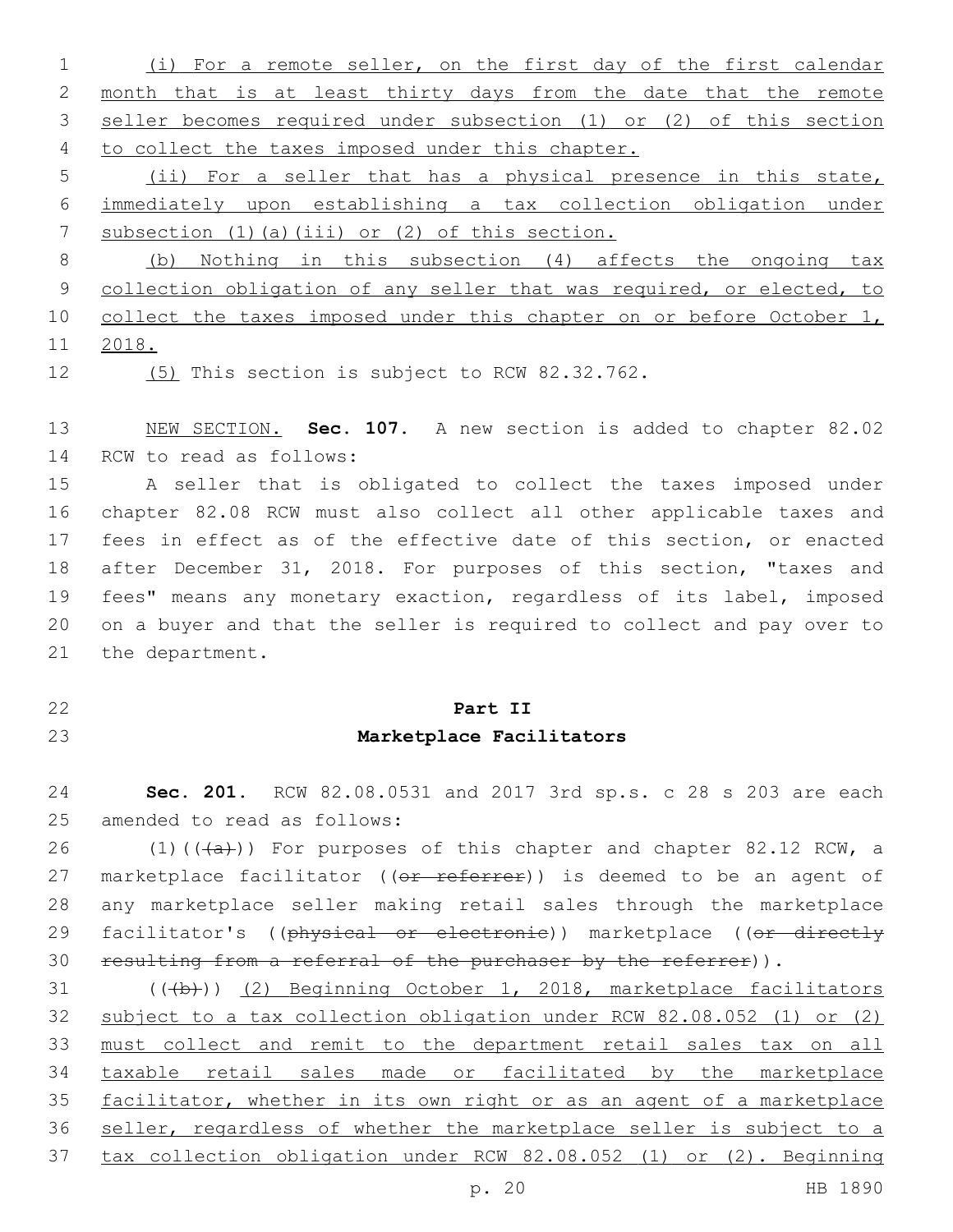1 January 1, 2020, the collection obligation of a marketplace 2 facilitator under this chapter also applies to any other taxes and 3 fees, as defined under section 107 of this act, that are imposed on a 4 retail sale made or facilitated by the marketplace facilitator, 5 whether in its own right or as an agent of a marketplace seller, 6 regardless of whether the marketplace seller has a tax collection 7 obligation under RCW 82.08.052 (1) or (2).

8 (3) In addition to other applicable recordkeeping requirements, 9 the department may require a marketplace facilitator ((or referrer)) 10 to provide or make available to the department any information the 11 department determines is reasonably necessary to enforce the 12 provisions of this chapter and chapter 82.13 RCW. Such information 13 may include documentation of sales made by marketplace sellers 14 through the marketplace facilitator's ((physical or electronic)) 15 marketplace ((or directly resulting from a referral by the 16 referrer)). The department may prescribe by rule the form and manner 17 for providing this information.

18  $((+2+))$  (4)(a) Beginning July 1, 2019, to ensure that marketplace 19 sellers have the necessary information to timely and accurately file 20 their excise tax returns with the department pursuant to RCW 21 82.32.045, a marketplace facilitator must, at a minimum, provide each 22 of its marketplace sellers with access, through a written report or 23 other means, to gross sales information for all Washington sales made 24 as an agent of the marketplace seller under this section during the 25 immediately preceding month. Marketplace facilitators must provide 26 such access within fifteen calendar days following the end of each 27 month.

 (b) If a marketplace seller does not receive the gross sales information for all Washington sales through a marketplace facilitator, as required under (a) of this subsection (4), the marketplace seller may determine its business and occupation tax liability under chapter 82.04 RCW based on a reasonable method of estimating Washington sales as may be required or approved by the department. (c) For purposes of this subsection, "Washington sales" means any sale sourced to this state under RCW 82.32.730, regardless of whether the sale is a retail sale. 38 (5) If a marketplace facilitator ((or referrer)) has fully complied with the requirements of subsection (4)(a) of this section,

40 the marketplace facilitator is relieved of liability under this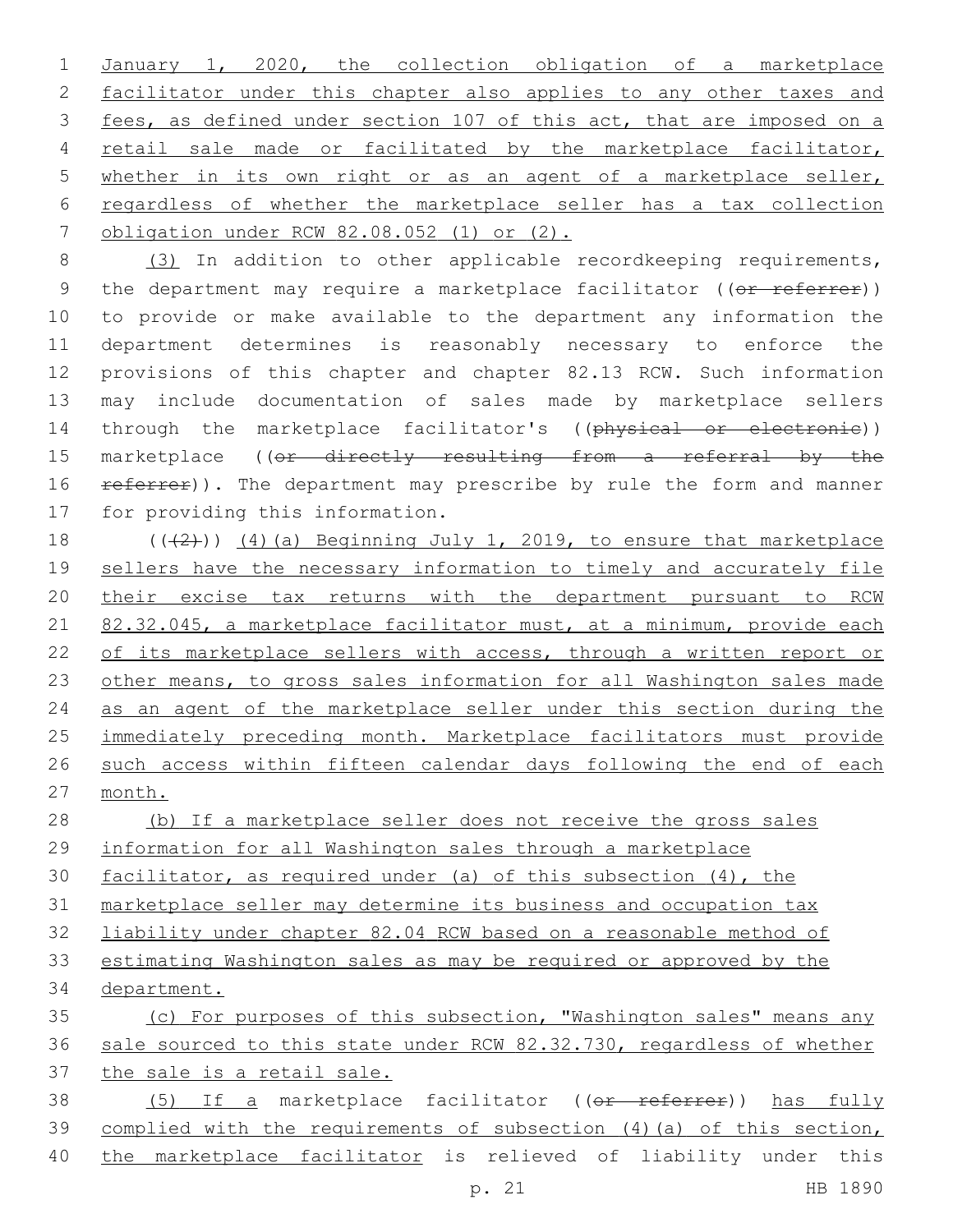1 chapter and chapter 82.12 RCW for failure to collect the correct 2 amount of tax to the extent that the marketplace facilitator ((or 3 referrer)) can show to the department's satisfaction that the error 4 was due to incorrect information given to the marketplace facilitator 5 ((or referrer)) by the marketplace seller, unless the marketplace 6 facilitator( $(\tau$  or referrer,)) and marketplace seller are affiliated 7 persons. Where the marketplace facilitator ((or referrer)) is 8 relieved of liability under this subsection  $((+2+))$  (5), the 9 marketplace seller is solely liable for the amount of uncollected tax 10 due.

11  $((+3+))$   $(6)$  (a) Subject to the limits in (b) and (c) of this 12 subsection  $((+3))$   $(6)$ , a marketplace facilitator  $((or *reference*))$ 13 that has fully complied with the requirements of subsection (4)(a) of 14 this section is relieved of liability under this chapter and chapter 15 82.12 RCW for the failure to collect tax on taxable retail sales to 16 the extent that the marketplace facilitator ((or referrer)) can show 17 to the department's satisfaction that:

18 (i) The taxable retail sale was made through the marketplace 19 facilitator's marketplace ((or directly resulting from a referral of 20 the purchaser by the referrer)  $\gamma$ ;

21 (ii) The taxable retail sale was made solely as the agent of a 22 marketplace seller, and the marketplace facilitator( $(\tau$  or referrer,)) 23 and marketplace seller are not affiliated persons; and

24 (iii) The failure to collect sales tax was not due to an error in 25 sourcing the sale under RCW 82.32.730.

26 (b) Liability relief for a marketplace facilitator under (a) of 27 this subsection  $((+3+))$  (6) for a calendar year is limited as 28 follows:

 (i) For calendar year 2018, the liability relief may not exceed ten percent of the total tax due under this chapter and chapter 82.12 RCW on taxable retail sales facilitated by the marketplace facilitator as agent of a marketplace seller and sourced to this state under RCW 82.32.730 during the same calendar year.

34 (ii) For calendar year((s)) 2019( $\left(-2020, 2021, 2022,$  and 2023)), the liability relief may not exceed five percent of the total tax due under this chapter and chapter 82.12 RCW on taxable retail sales by the marketplace facilitator as agent of a marketplace seller and sourced to this state under RCW 82.32.730 during the same calendar 39 year.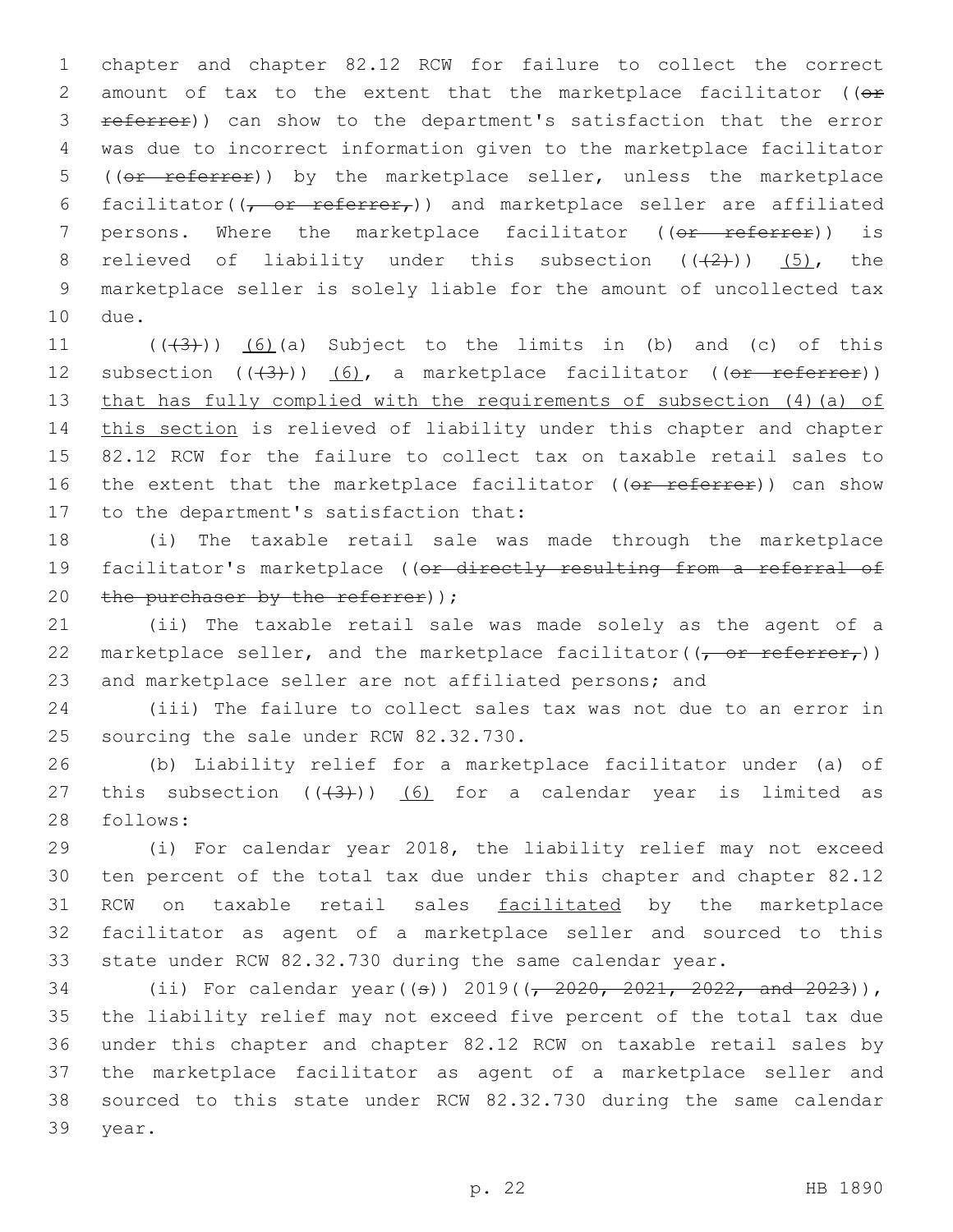- 1 (iii) ((Beginning in calendar year 2024, the liability relief may 2 not exceed three percent of the total tax due under this chapter and 3 chapter 82.12 RCW on taxable retail sales by the marketplace 4 facilitator as agent of a marketplace seller and sourced to this 5 state under RCW 82.32.730 during the same calendar year.
- 6 (c) Liability relief for a referrer under (a) of this subsection 7 (3) for a calendar year is limited as follows:

8 (i) For calendar year 2018, the liability relief may not exceed 9 ten percent of the total tax due under this chapter and chapter 82.12 10 RCW on taxable retail sales directly resulting from a referral of the 11 purchaser to the marketplace seller by the referrer and sourced to 12 this state under RCW 82.32.730 during the same calendar year.

13 (ii) For calendar years 2019, 2020, 2021, 2022, and 2023, the 14 liability relief may not exceed five percent of the total tax due 15 under this chapter and chapter 82.12 RCW on taxable retail sales 16 directly resulting from a referral of the purchaser to the 17 marketplace seller by the referrer and sourced to this state under 18 RCW 82.32.730 during the same calendar year.

19 (iii) Beginning in calendar year 2024, the liability relief may 20 not exceed three percent of the total tax due under this chapter and 21 chapter 82.12 RCW on taxable retail sales directly resulting from a 22 referral of the purchaser to the marketplace seller by the referrer 23 and sourced to this state under RCW 82.32.730 during the same 24 ealendar year.)) The provisions of this subsection (6) do not apply 25 to retail sales made after December 31, 2019.

- 26 (c) For purposes of this subsection (6), a retail sale is deemed 27 to be facilitated by a marketplace facilitator when the marketplace 28 facilitator either:
- 

29 (i) Accepts the order for the product;

30 (ii) Communicates to the marketplace seller the buyer's offer to 31 purchase the product;

32 (iii) Accepts the buyer's payment for the product; or

33 (iv) Delivers or arranges for delivery of the product.

34 (d) Where the marketplace facilitator or referrer is relieved of 35 liability under this subsection  $((+3+))$   $(6)$ , the marketplace seller 36 is also relieved of liability for the amount of uncollected tax due, 37 subject to the limitations in subsection  $((+4))$  (7) of this section.

38 (e) The department may by rule determine the manner in which a 39 taxpayer may claim the liability relief provided under this 40 subsection.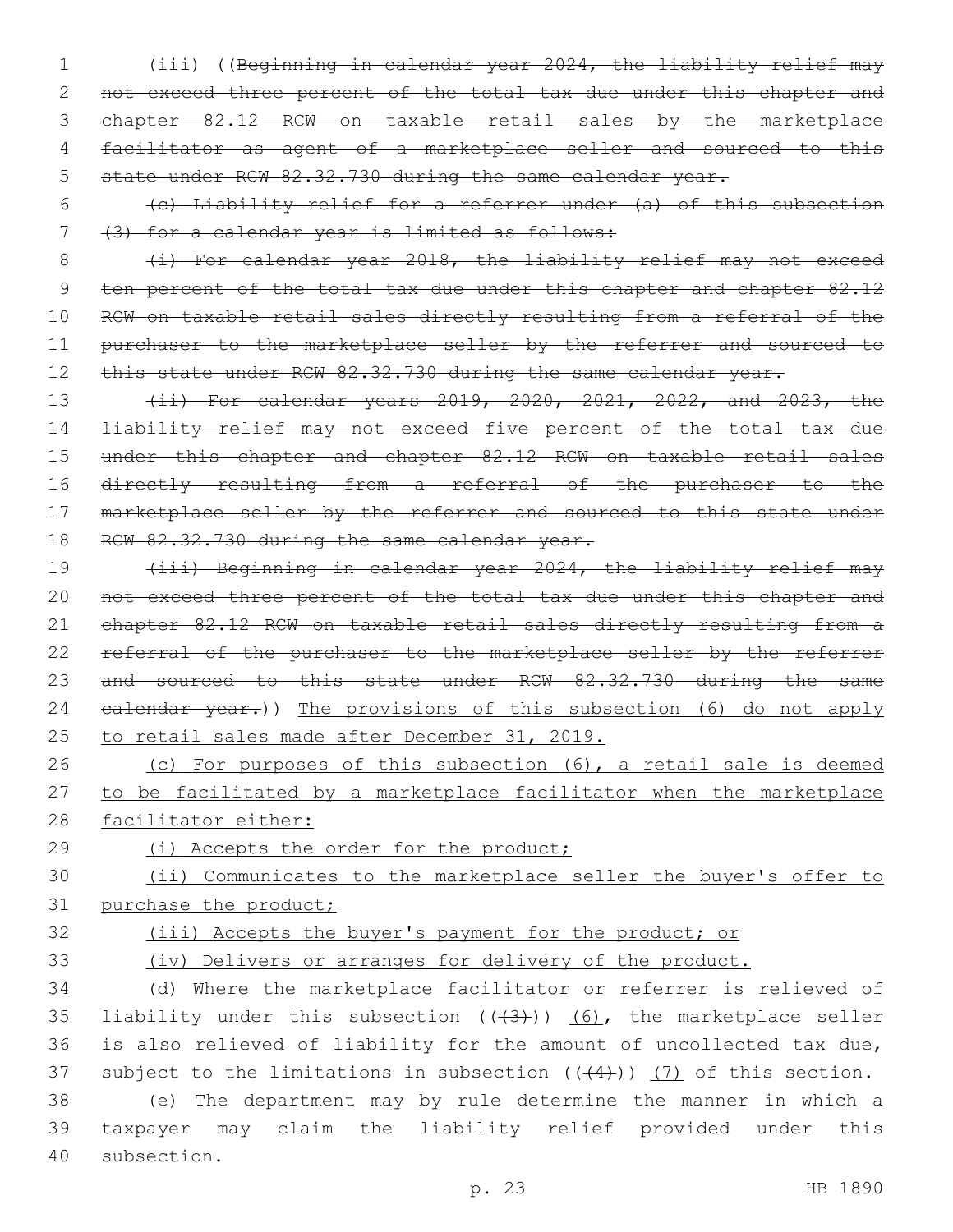1 (((4))) (7) Except as otherwise provided in this section, a 2 marketplace seller obligated ((or electing)) to collect the taxes 3 imposed under this chapter and chapter 82.12 RCW is not required to 4 collect such taxes on all taxable retail sales through a marketplace 5 operated by a marketplace facilitator ((or directly resulting from a 6 referral of the purchaser to the marketplace seller by the referrer)) 7 if the marketplace seller has obtained documentation from the 8 marketplace facilitator ((or referrer)) indicating that the 9 marketplace facilitator ((or referrer)) is registered with the 10 department and will collect all applicable taxes due under this 11 chapter and chapter 82.12 RCW on all taxable retail sales made on 12 behalf of the marketplace seller through the marketplace operated by 13 the marketplace facilitator ((or taxable retail sales directly 14 resulting from a referral of the purchaser to the marketplace seller 15 by the referrer)). The documentation required by this subsection 16  $((+4))$   $(7)$  must be provided in a form and manner prescribed by or 17 acceptable to the department. This subsection  $((+4))$  (7) does not 18 relieve a marketplace seller from liability for uncollected taxes due 19 under this chapter or chapter 82.12 RCW resulting from a marketplace 20 facilitator's ((or referrer's)) failure to collect the proper amount 21 of tax due when the error was due to incorrect information given to 22 the marketplace facilitator ((or referrer)) by the marketplace 23 seller.

24 ((45) Except as otherwise provided in this section, a marketplace 25 seller that is also a remote seller subject to RCW 82.08.053(1) is relieved of its obligation to collect sales or use taxes imposed under RCW 82.08.053 with respect to all taxable retail sales through a marketplace operated by a marketplace facilitator that provides the marketplace seller with written confirmation that the marketplace facilitator has elected to comply with the notice and reporting requirements of RCW 82.13.020 in lieu of collecting sales and use 32 taxes.

 (6) Notwithstanding subsections (4) and (5) of this section, a marketplace seller is not relieved of the obligation to collect taxes imposed under this chapter and chapter 82.12 RCW or comply with RCW 82.08.053 with respect to retail sales of digital products and digital codes, other than (a) specified digital products and digital games and (b) digital codes used to redeem specified digital products and digital games, until January 1, 2020.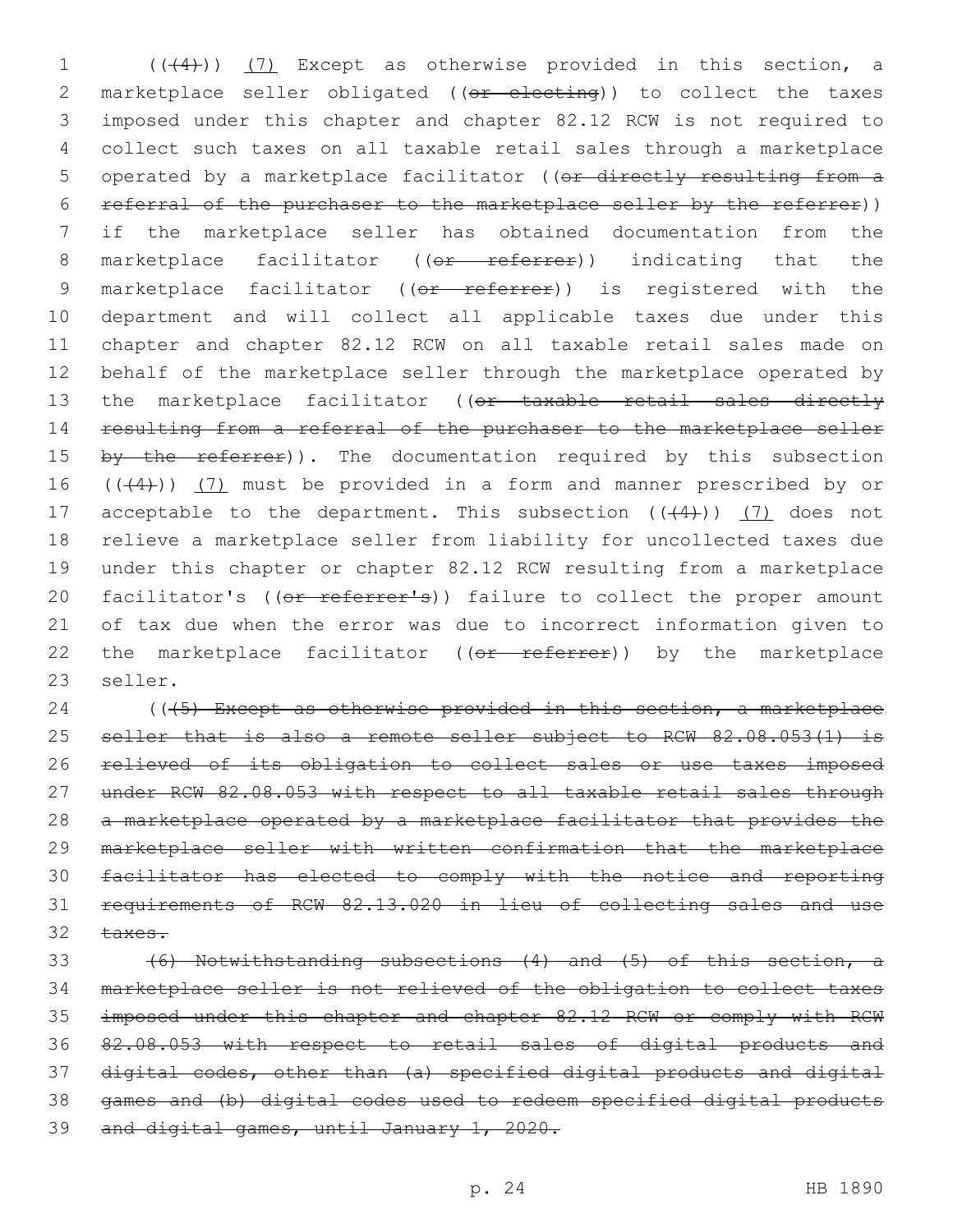1  $(7)$ )) (8) No class action may be brought against a marketplace 2 facilitator ((or referrer)) in any court of this state on behalf of 3 purchasers arising from or in any way related to an overpayment of 4 sales or use tax collected by the marketplace facilitator (( $\theta$ r 5 referrer)), regardless of whether that claim is characterized as a 6 tax refund claim. Nothing in this subsection affects a purchaser's 7 right to seek a refund from the department as provided under chapter 8 82.32 RCW.

9  $((+8))$  (9) Nothing in this section affects the obligation of any 10 purchaser to remit sales or use tax and any other applicable taxes 11 and fees, as to any applicable taxable transaction in which the 12 seller or the seller's agent does not collect and remit sales tax.

13 (((9) This section is subject to the provisions of RCW 82.32.733. 14 (10) The definitions in RCW 82.13.010 apply to this section.))

### 15 **Part III**

## 16 **Repealing and Modifying Conflicting and Unnecessary Laws**

17 NEW SECTION. **Sec. 301.** The following acts or parts of acts are 18 each repealed:

19 (1) RCW 82.08.053 (Remote sellers, referrers, and marketplace 20 facilitators—Tax collection and remittance) and 2017 3rd sp.s. c 28 s 202;

22 (2) RCW 82.13.010 (Definitions) and 2017 3rd sp.s. c 28 s 204;

23 (3) RCW 82.13.020 (Notice and reporting requirements) and 2017 3rd sp.s. c 28 s 205;24

25 (4) RCW 82.13.030 (Penalties) and 2017 3rd sp.s. c 28 s 206;

26 (5) RCW 82.13.040 (Administration of chapter) and 2017 3rd sp.s. 27 c 28 s 207;

28 (6) RCW 82.13.050 (Liability, administration, and enforcement 29 under chapters 82.08 and 82.12 RCW) and 2017 3rd sp.s. c 28 s 208;

30 (7) RCW 82.32.047 (Taxes—Payable by consumer directly to 31 department—When due) and 2017 3rd sp.s. c 28 s 209;

32 (8) RCW 82.32.733 (Changes in federal law or the streamlined 33 sales and use tax agreement after July 7, 2017—Conflicts) and 2017 34 3rd sp.s. c 28 s 214; and

35 (9) RCW 82.32.763 (Remote seller, referrer, and marketplace 36 facilitator—Recovery procedures—Liability) and 2017 3rd sp.s. c 28 s 37 210.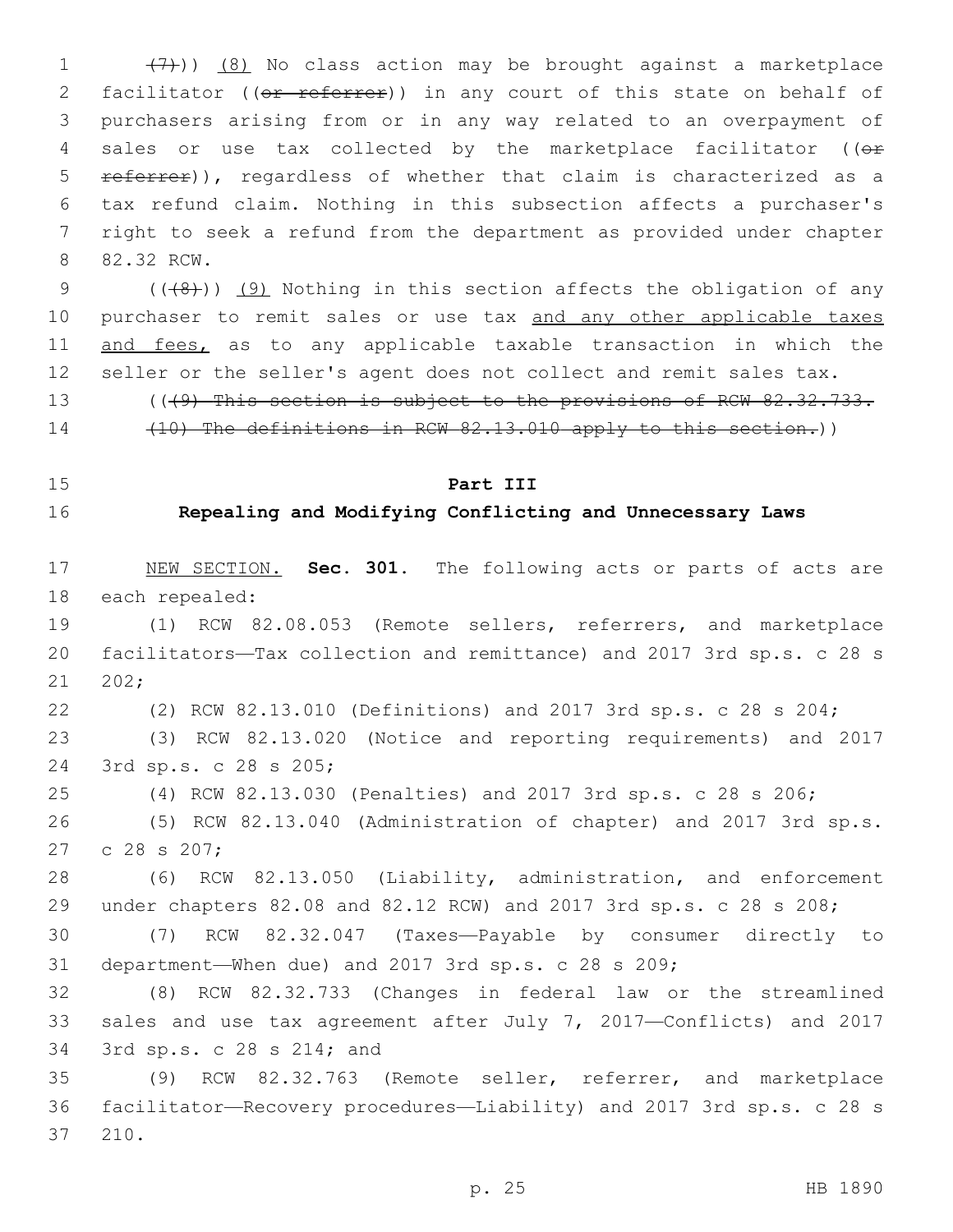**Sec. 302.** RCW 82.32.045 and 2010 1st sp.s. c 23 s 1103 are each 2 amended to read as follows:

 (1) Except as otherwise provided in this chapter and subsection (5) of this section, payments of the taxes imposed under chapters 82.04, 82.08, 82.12, 82.14, and 82.16 RCW, along with reports and returns on forms prescribed by the department, are due monthly within twenty-five days after the end of the month in which the taxable 8 activities occur.

 (2) The department of revenue may relieve any taxpayer or class of taxpayers from the obligation of remitting monthly and may require 11 the return to cover other longer reporting periods, but in no event may returns be filed for a period greater than one year. For these taxpayers, tax payments are due on or before the last day of the month next succeeding the end of the period covered by the return.

 (3) The department of revenue may also require verified annual returns from any taxpayer, setting forth such additional information as it may deem necessary to correctly determine tax liability.

 (4) Notwithstanding subsections (1) and (2) of this section, the department may relieve any person of the requirement to file returns 20 if the following conditions are met:

 (a) The person's value of products, gross proceeds of sales, or gross income of the business, from all business activities taxable 23 under chapter 82.04 RCW, is less than:

(i) Twenty-eight thousand dollars per year; or

 (ii) Forty-six thousand six hundred sixty-seven dollars per year for persons generating at least fifty percent of their taxable amount from activities taxable under RCW 82.04.255, 82.04.290(2)(a), and 28 82.04.285;

 (b) The person's gross income of the business from all activities taxable under chapter 82.16 RCW is less than twenty-four thousand 31 dollars per year; and

 (c) The person is not required to collect or pay to the department of revenue any other tax or fee which the department is 34 authorized to collect.

 (5)(a) Taxes imposed under chapter 82.08 or 82.12 RCW on taxable events that occur beginning January 1, 2019, through June 30, 2019, 37 and payable by a consumer directly to the department are due, on 38 returns prescribed by the department, by July 25, 2019.

 (b) This subsection (5) does not apply to the reporting and payment of taxes imposed under chapters 82.08 and 82.12 RCW: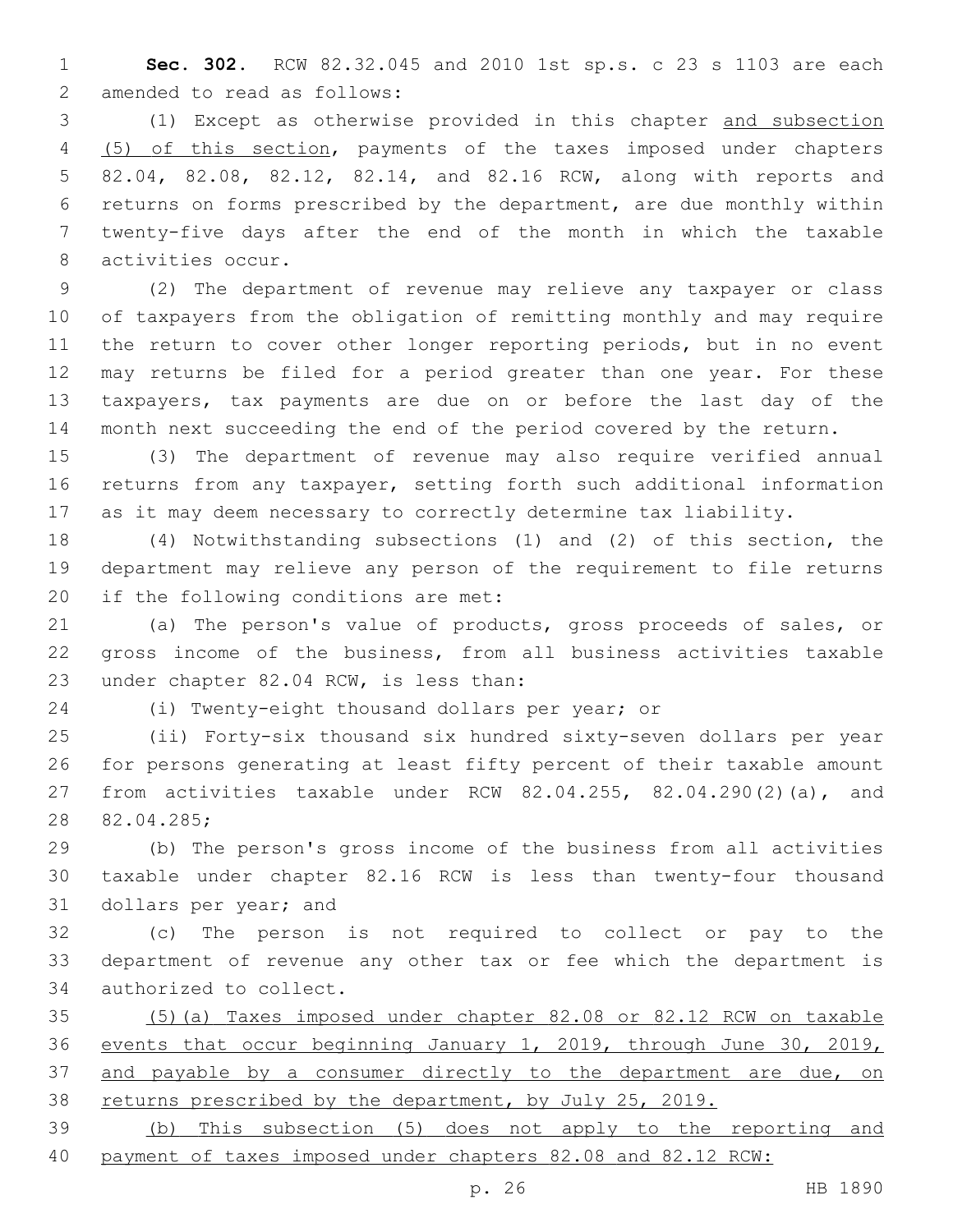(i) On the retail sale or use of motor vehicles, vessels, or aircraft; or (ii) By consumers who are engaged in business, unless the

 department has relieved the consumer of the requirement to file returns pursuant to subsection (4) of this section.

 **Ensuring Continuing Compliance with the Streamlined Sales & Use Tax Agreement and Addressing Potential Federal Preemption**

**Part IV**

 **Sec. 401.** RCW 82.08.0293 and 2017 3rd sp.s. c 28 s 101 are each 10 amended to read as follows:

 (1) The tax levied by RCW 82.08.020 does not apply to sales of food and food ingredients. "Food and food ingredients" means substances, whether in liquid, concentrated, solid, frozen, dried, or dehydrated form, that are sold for ingestion or chewing by humans and are consumed for their taste or nutritional value. "Food and food 16 ingredients" does not include:

 (a) "Alcoholic beverages," which means beverages that are suitable for human consumption and contain one-half of one percent or 19 more of alcohol by volume;

 (b) "Tobacco," which means cigarettes, cigars, chewing or pipe tobacco, or any other item that contains tobacco; and

(c) Marijuana, useable marijuana, or marijuana-infused products.

 (2) The exemption of "food and food ingredients" provided for in subsection (1) of this section does not apply to prepared food, soft drinks, bottled water, or dietary supplements. The definitions in this subsection apply throughout this section unless the context 27 clearly requires otherwise.

 (a) "Bottled water" means water that is placed in a safety sealed container or package for human consumption. Bottled water is calorie free and does not contain sweeteners or other additives except that it may contain: (i) Antimicrobial agents; (ii) fluoride; (iii) carbonation; (iv) vitamins, minerals, and electrolytes; (v) oxygen; (vi) preservatives; and (vii) only those flavors, extracts, or essences derived from a spice or fruit. "Bottled water" includes water that is delivered to the buyer in a reusable container that is 36 not sold with the water.

 (b) "Dietary supplement" means any product, other than tobacco, 38 intended to supplement the diet that: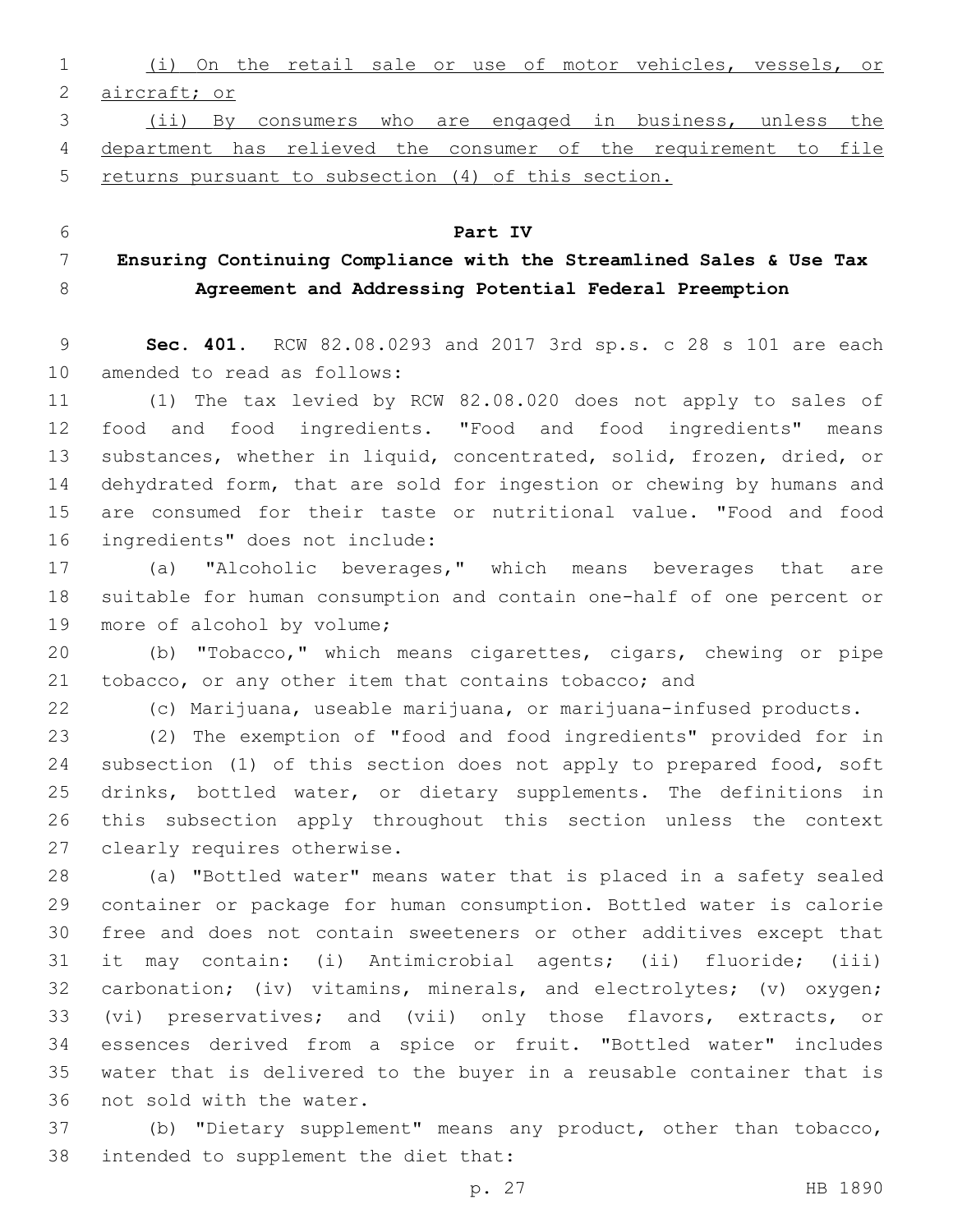(i) Contains one or more of the following dietary ingredients:

(A) A vitamin;2

(B) A mineral;3

4 (C) An herb or other botanical;

5 (D) An amino acid;

 (E) A dietary substance for use by humans to supplement the diet 7 by increasing the total dietary intake; or

 (F) A concentrate, metabolite, constituent, extract, or combination of any ingredient described in this subsection;

 (ii) Is intended for ingestion in tablet, capsule, powder, softgel, gelcap, or liquid form, or if not intended for ingestion in such form, is not represented as conventional food and is not represented for use as a sole item of a meal or of the diet; and

 (iii) Is required to be labeled as a dietary supplement, identifiable by the "supplement facts" box found on the label as required pursuant to 21 C.F.R. Sec. 101.36, as amended or renumbered 17 as of January 1, 2003.

18 (c)(i) "Prepared food" means:

(A) Food sold in a heated state or heated by the seller;

 (B) Food sold with eating utensils provided by the seller, including plates, knives, forks, spoons, glasses, cups, napkins, or straws. A plate does not include a container or packaging used to 23 transport the food; or

 (C) Two or more food ingredients mixed or combined by the seller 25 for sale as a single item, except:

 (I) Food that is only cut, repackaged, or pasteurized by the 27 seller; or

 (II) Raw eggs, fish, meat, poultry, and foods containing these raw animal foods requiring cooking by the consumer as recommended by the federal food and drug administration in chapter 3, part 401.11 of The Food Code, published by the food and drug administration, as amended or renumbered as of January 1, 2003, so as to prevent foodborne illness.33

 (ii) Food is "sold with eating utensils provided by the seller" if:

 (A) The seller's customary practice for that item is to physically deliver or hand a utensil to the customer with the food or food ingredient as part of the sales transaction. If the food or food ingredient is prepackaged with a utensil, the seller is considered to have physically delivered a utensil to the customer unless the food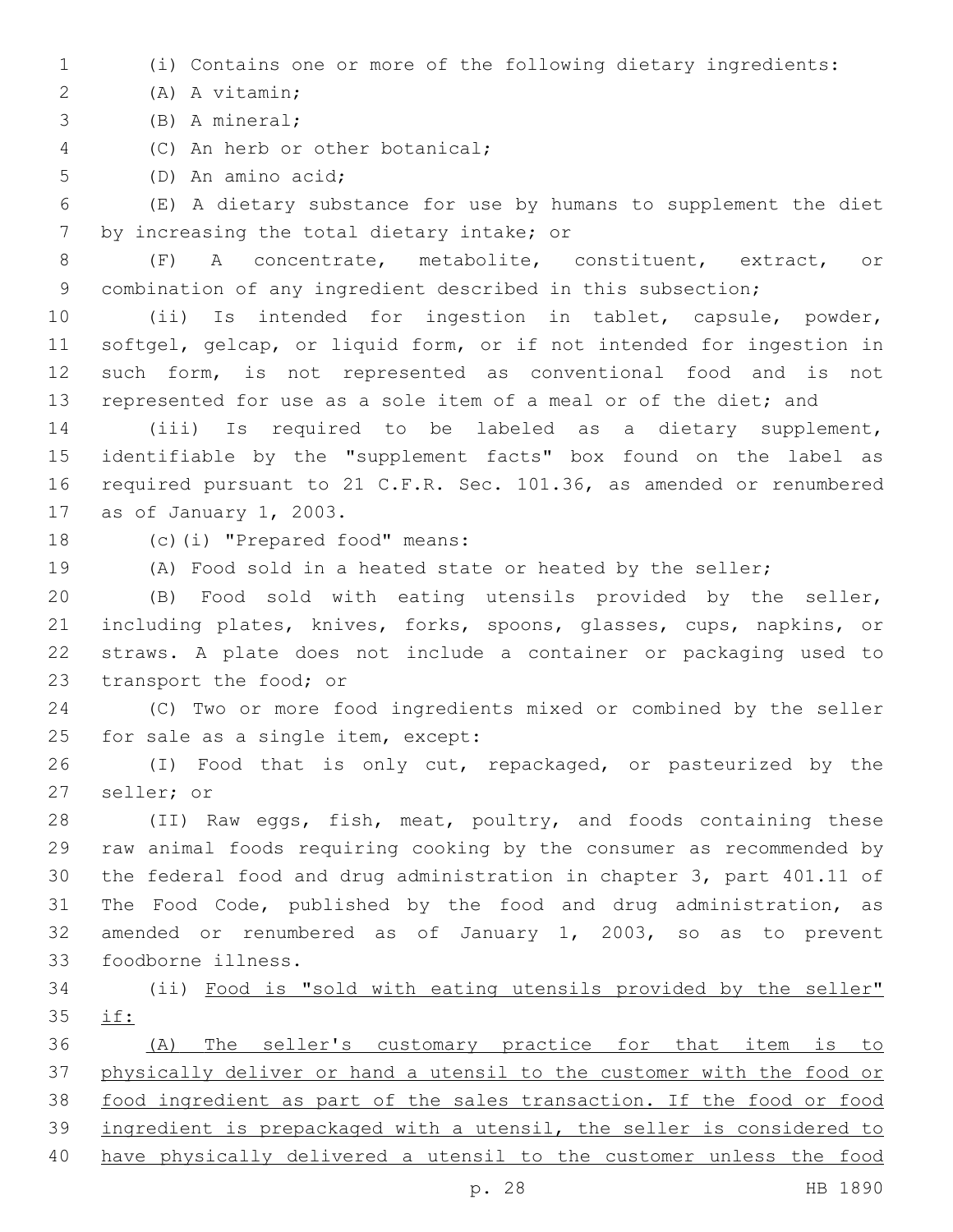and utensil are prepackaged together by a food manufacturer classified under sector 311 of the North American industry 3 classification system (NAICS);

 (B) A plate, glass, cup, or bowl is necessary to receive the food or food ingredient, and the seller makes those utensils available to its customers; or

 (C)(I) The seller makes utensils available to its customers, and the seller has more than seventy-five percent prepared food sales. 9 For purposes of this subsection (2)(c)(ii)(C), a seller has more than seventy-five percent prepared food sales if the seller's gross retail 11 sales of prepared food under (c)(i)(A), (c)(i)(C), and (c)(ii)(B) of this subsection equal more than seventy-five percent of the seller's gross retail sales of all food and food ingredients, including 14 prepared food, soft drinks, and dietary supplements.

 (II) However, even if a seller has more than seventy-five percent 16 prepared food sales, four servings or more of food or food ingredients packaged for sale as a single item and sold for a single price are not "sold with utensils provided by the seller" unless the seller's customary practice for the package is to physically hand or otherwise deliver a utensil to the customer as part of the sales 21 transaction. Whenever available, the number of servings included in a package of food or food ingredients must be determined based on the manufacturer's product label. If no label is available, the seller must reasonably determine the number of servings.

 (III) The seller must determine a single prepared food sales percentage annually for all the seller's establishments in the state based on the prior year of sales. The seller may elect to determine its prepared food sales percentage based either on the prior calendar year or on the prior fiscal year. A seller may not change its elected method for determining its prepared food percentage without the written consent of the department. The seller must determine its annual prepared food sales percentage as soon as possible after 33 accounting records are available, but in no event later than ninety days after the beginning of the seller's calendar or fiscal year. A seller may make a good faith estimate of its first annual prepared food sales percentage if the seller's records for the prior year are not sufficient to allow the seller to calculate the prepared food sales percentage. The seller must adjust its good faith estimate prospectively if its relative sales of prepared foods in the first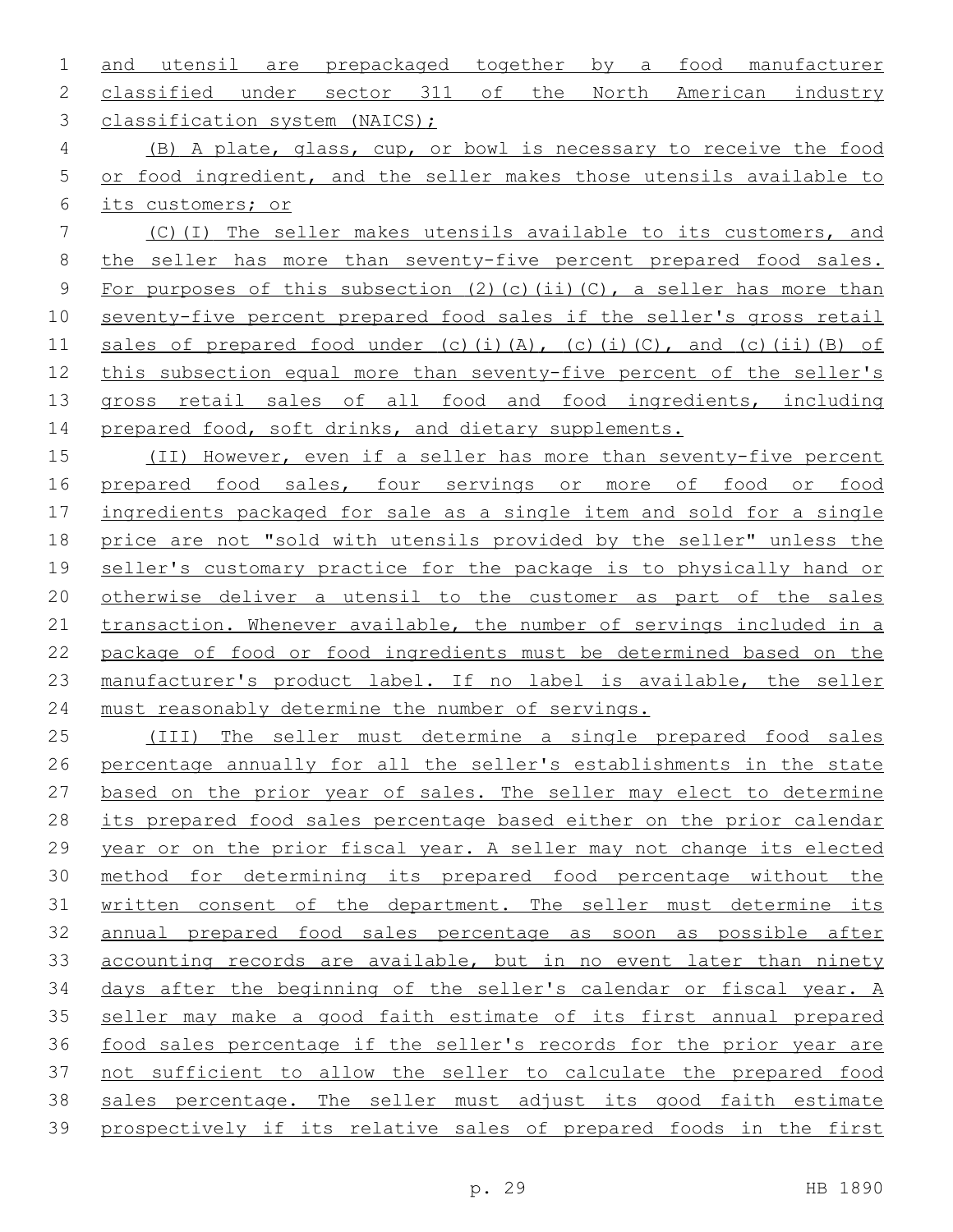ninety days of operation materially depart from the seller's 2 estimate.

3 (iii) "Prepared food" does not include the following ((food or food ingredients, if the food or food ingredients are)) items, if sold without eating utensils provided by the seller:

 (A) Food sold by a seller whose proper primary ((North American 7 industry classification system ())NAICS(())) classification is manufacturing in sector 311, except subsector 3118 (bakeries), as provided in the "North American industry classification system—United 10 States, 2002";

 (B) Food sold in an unheated state by weight or volume as a 12 single item; or

 (C) Bakery items. The term "bakery items" includes bread, rolls, buns, biscuits, bagels, croissants, pastries, donuts, Danish, cakes, tortes, pies, tarts, muffins, bars, cookies, or tortillas.

 (d) "Soft drinks" means nonalcoholic beverages that contain natural or artificial sweeteners. Soft drinks do not include beverages that contain: Milk or milk products; soy, rice, or similar milk substitutes; or greater than fifty percent of vegetable or fruit 20 juice by volume.

 (3) Notwithstanding anything in this section to the contrary, the exemption of "food and food ingredients" provided in this section applies to food and food ingredients that are furnished, prepared, or 24 served as meals:

 (a) Under a state administered nutrition program for the aged as provided for in the older Americans act (P.L. 95-478 Title III) and 27 RCW 74.38.040(6);

 (b) That are provided to senior citizens, individuals with disabilities, or low-income persons by a not-for-profit organization 30 organized under chapter 24.03 or 24.12 RCW; or

 (c) That are provided to residents, sixty-two years of age or older, of a qualified low-income senior housing facility by the lessor or operator of the facility. The sale of a meal that is billed to both spouses of a marital community or both domestic partners of a domestic partnership meets the age requirement in this subsection (3)(c) if at least one of the spouses or domestic partners is at least sixty-two years of age. For purposes of this subsection, "qualified low-income senior housing facility" means a facility: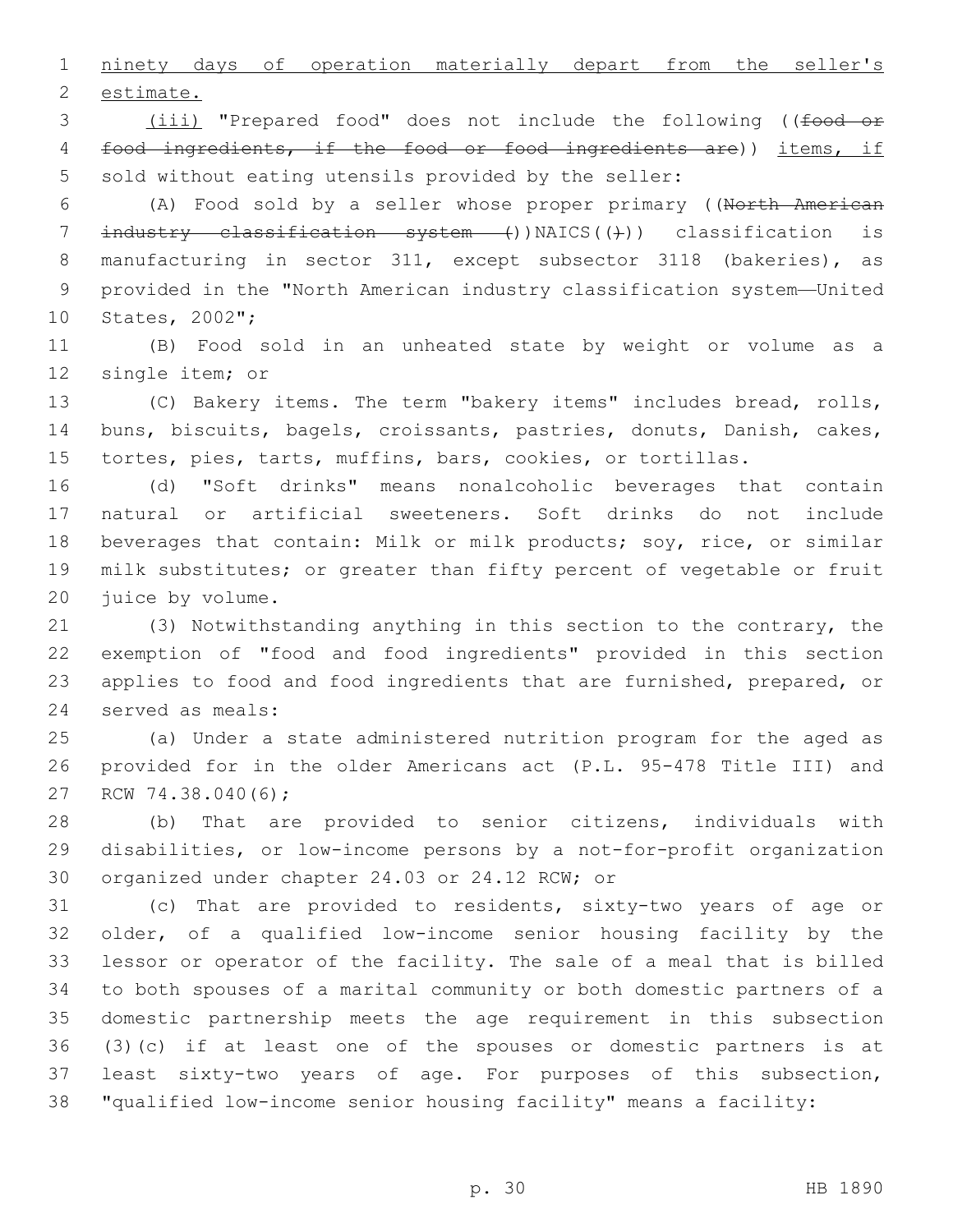(i) That meets the definition of a qualified low-income housing project under 26 U.S.C. Sec. 42 of the federal internal revenue code, 3 as existing on August 1, 2009;

 (ii) That has been partially funded under 42 U.S.C. Sec. 1485; 5 and

 (iii) For which the lessor or operator has at any time been entitled to claim a federal income tax credit under 26 U.S.C. Sec. 42 8 of the federal internal revenue code.

 (4)(a) Subsection (1) of this section notwithstanding, the retail sale of food and food ingredients is subject to sales tax under RCW 82.08.020 if the food and food ingredients are sold through a vending machine. Except as provided in (b) of this subsection, the selling price of food and food ingredients sold through a vending machine for purposes of RCW 82.08.020 is fifty-seven percent of the gross 15 receipts.

 (b) For soft drinks, bottled water, and hot prepared food and food ingredients, other than food and food ingredients which are heated after they have been dispensed from the vending machine, the selling price is the total gross receipts of such sales divided by the sum of one plus the sales tax rate expressed as a decimal.

 (c) For tax collected under this subsection (4), the requirements that the tax be collected from the buyer and that the amount of tax 23 be stated as a separate item are waived.

 **Sec. 402.** RCW 82.32.020 and 2015 c 86 s 309 are each amended to 25 read as follows:

26 For the purposes of this chapter:

 (1) The meaning attributed in chapters 82.01 through 82.27 RCW to the words and phrases "tax year," "taxable year," "person," "company," "gross proceeds of sales," "gross income of the business," "business," "engaging in business," "successor," "gross operating revenue," "gross income," "taxpayer," "retail sale," "seller," "buyer," "purchaser," "extended warranty," and "value of products" 33 apply equally to the provisions of this chapter.

 (2) Unless the context clearly requires otherwise, the term "tax" includes any monetary exaction, regardless of its label, that the department is responsible for collecting, but not including interest, penalties, the surcharge imposed in RCW 40.14.027, or fees incurred 38 by the department and recouped from taxpayers.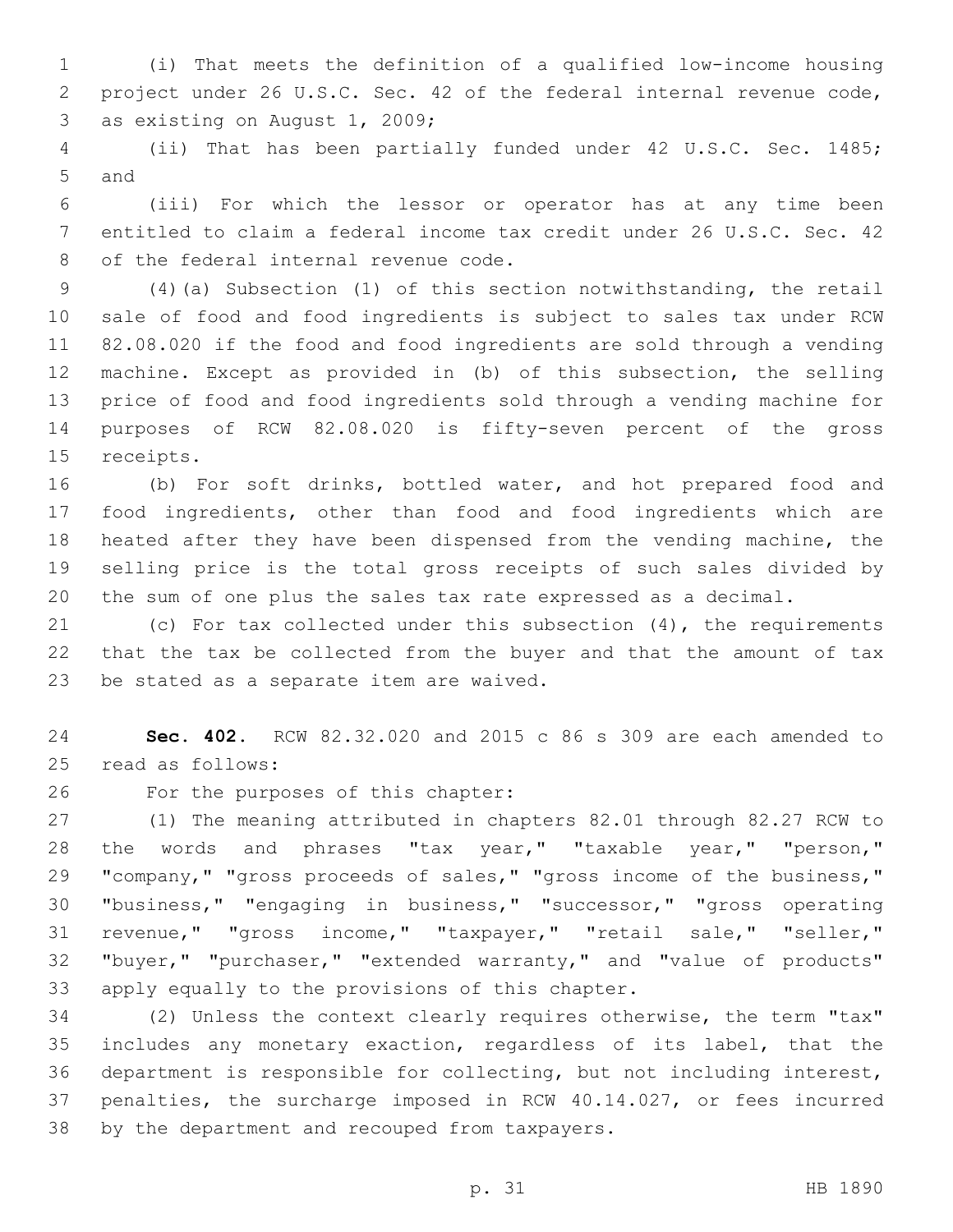(3) Whenever "property" or "personal property" is used, those terms must be construed to include digital goods and digital codes unless: (a) It is clear from the context that the term "personal property" is intended only to refer to tangible personal property; (b) it is clear from the context that the term "property" is intended only to refer to tangible personal property, real property, or both; or (c) to construe the term "property" or "personal property" as including digital goods and digital codes would yield unlikely, 9 absurd, or strained consequences.

 (4) The definitions in this subsection apply throughout this chapter, unless the context clearly requires otherwise.

 (a) "Agreement" means the streamlined sales and use tax 13 agreement.

 (b) "Associate member" means a petitioning state that is found to 15 be in compliance with the agreement and changes to its laws, rules, or other authorities necessary to bring it into compliance are not in effect, but are scheduled to take effect on or before January 1, 18 2008. The petitioning states, by majority vote, may also grant associate member status to a petitioning state that does not receive an affirmative vote of three-fourths of the petitioning states upon a finding that the state has achieved substantial compliance with the terms of the agreement as a whole, but not necessarily each required provision, measured qualitatively, and there is a reasonable expectation that the state will achieve compliance by January 1, 2008.

 (c) "Certified automated system" means software certified under the agreement to calculate the tax imposed by each jurisdiction on a transaction, determine the amount of tax to remit to the appropriate 29 state, and maintain a record of the transaction.

 (d) "Certified service provider" means an agent certified under the agreement to perform all of the seller's sales and use tax functions, other than the seller's obligation to remit tax on its own 33 purchases.

(e)(i) "Member state" means a state that:34

 (A) Has petitioned for membership in the agreement and submitted 36 a certificate of compliance; and

 (B) Before the effective date of the agreement, has been found to be in compliance with the requirements of the agreement by an affirmative vote of three-fourths of the other petitioning states; or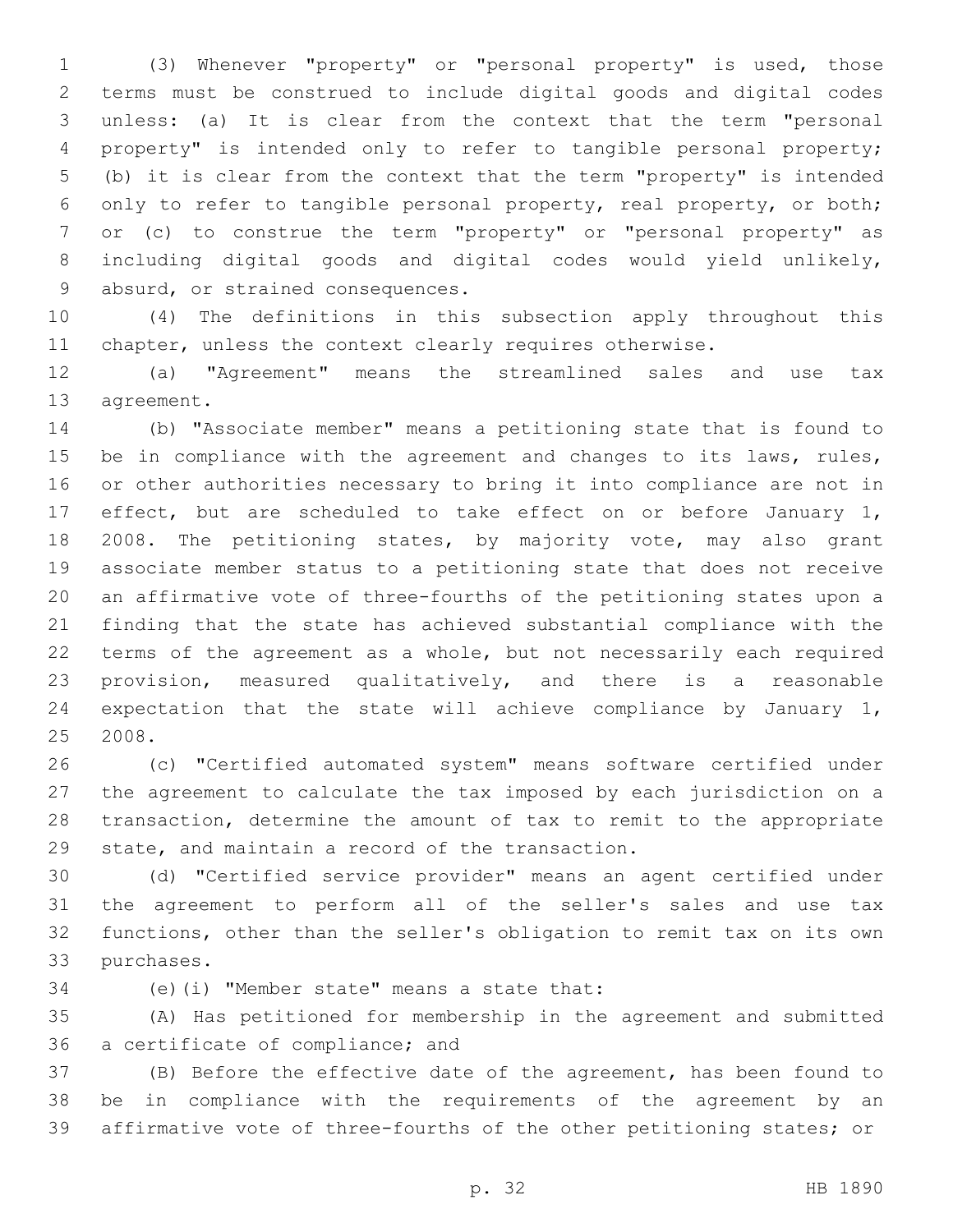(C) After the effective date of the agreement, has been found to be in compliance with the agreement by a three-fourths vote of the 3 entire governing board of the agreement.

 (ii) Membership by reason of (e)(i)(A) and (B) of this subsection is effective on the first day of a calendar quarter at least sixty days after at least ten states comprising at least twenty percent of the total population, as determined by the 2000 federal census, of all states imposing a state sales tax have petitioned for membership and have either been found in compliance with the agreement or have been found to be an associate member under section 704 of the 11 agreement.

 (iii) Membership by reason of (e)(i)(A) and (C) of this subsection is effective on the state's proposed date of entry or the first day of the calendar quarter after its petition is approved by 15 the governing board, whichever is later, and is at least sixty days 16 after its petition is approved.

 (f) "Model 1 seller" means a seller that has selected a certified service provider as its agent to perform all the seller's sales and use tax functions as outlined in the contract between the streamlined sales tax governing board and the certified service provider, other than the seller's obligation to remit tax on its own purchases.

 (g) "Model 2 seller" means a seller that has selected a certified automated system to perform part of its sales and use tax functions, 24 but retains responsibility for remitting the tax.

 (h) "Model 3 seller" means a seller that has sales in at least five member states, has total annual sales revenue of at least five hundred million dollars, has a proprietary system that calculates the amount of tax due each jurisdiction, and has entered into a performance agreement with the member states that establishes a tax performance standard for the seller. As used in this subsection (4)(h), a seller includes an affiliated group of sellers using the 32 same proprietary system.

 (i) "Source" means the location in which the sale or use of tangible personal property, a digital good or digital code, an extended warranty, or a digital automated service or other service, subject to tax under chapter 82.08, 82.12, 82.14, or 82.14B RCW, is 37 deemed to occur.

 **Sec. 403.** RCW 82.32.715 and 2007 c 6 s 301 are each amended to 39 read as follows: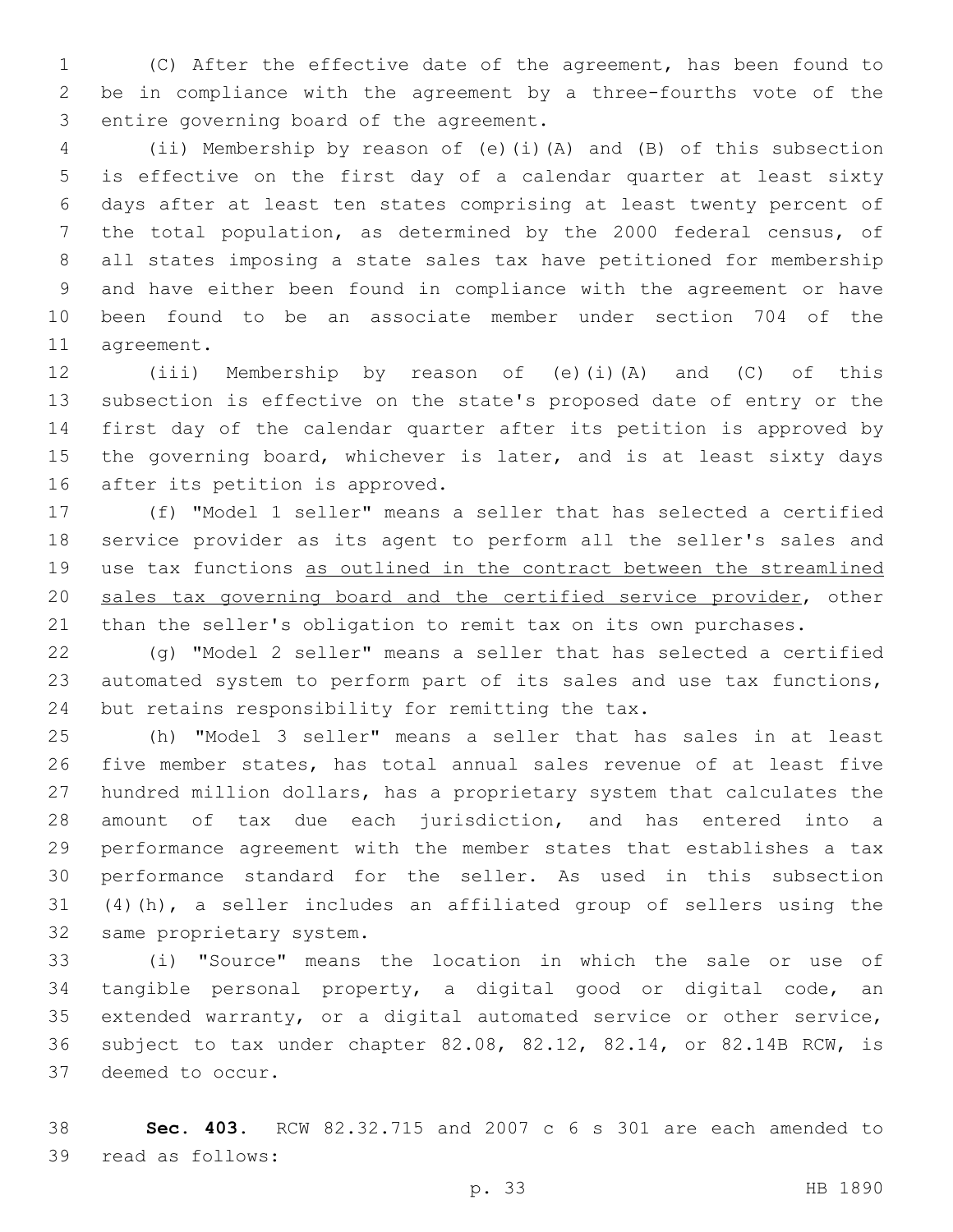(1) The department shall adopt by rule monetary allowances for 2 certified service providers( $\left(\frac{1}{f}\right)$  model 2 sellers, and model 3 sellers and all other sellers that are not model 1 or)) selected by model 1 sellers and also for model 2 sellers. The department may be guided by the provisions for monetary allowances adopted by the governing board of the agreement to determine the amount of the allowances and the conditions under which they are allowed. The monetary allowances must be reasonable and provide adequate incentive for certified service providers and sellers to collect and remit sales and use taxes under the agreement. Monetary allowances will be funded solely from state 11 sales and use taxes. The department may modify its rules for monetary allowances in light of the holding of the United States supreme court in *South Dakota v. Wayfair, Inc.*, Docket No. 17-494, issued June 21, 2018.

 (2) For certified service providers, the monetary allowance may include a base rate that applies to taxable transactions processed by 17 the certified service provider. ((Additionally, for a period not to exceed twenty-four months following a seller's registration under RCW 19 82.32.030(3), the monetary allowance may include a percentage of tax revenue generated by the seller.))

 (3) For model 2 sellers, the monetary allowance may include a base rate and a percentage of revenue generated by a seller registering under RCW 82.32.030(3), but shall not exceed a period of 24 twenty-four months.

 (((4) For model 3 sellers and all other sellers that are not model 1 sellers or model 2 sellers, the monetary allowance may 27 include a percentage of tax revenue generated by a seller registering under RCW 82.32.030(3), but shall not exceed a period of twenty-four months.))

 **Sec. 404.** RCW 82.32.762 and 2015 3rd sp.s. c 5 s 205 are each 31 amended to read as follows:

 (1) If the department determines that a change, taking effect 33 after ((September 1, 2015)) the effective date of this section, in the streamlined sales and use tax agreement or federal law creates a 35 conflict with any provision of ((RCW 82.08.052)) chapter . . ., Laws 36 of 2019 (this act), such conflicting provision or provisions of ((RCW 37 82.08.052)) chapter . . ., Laws of 2019 (this act), including any related provisions that would not function as originally intended, have no further force and effect as of the date the change in the

p. 34 HB 1890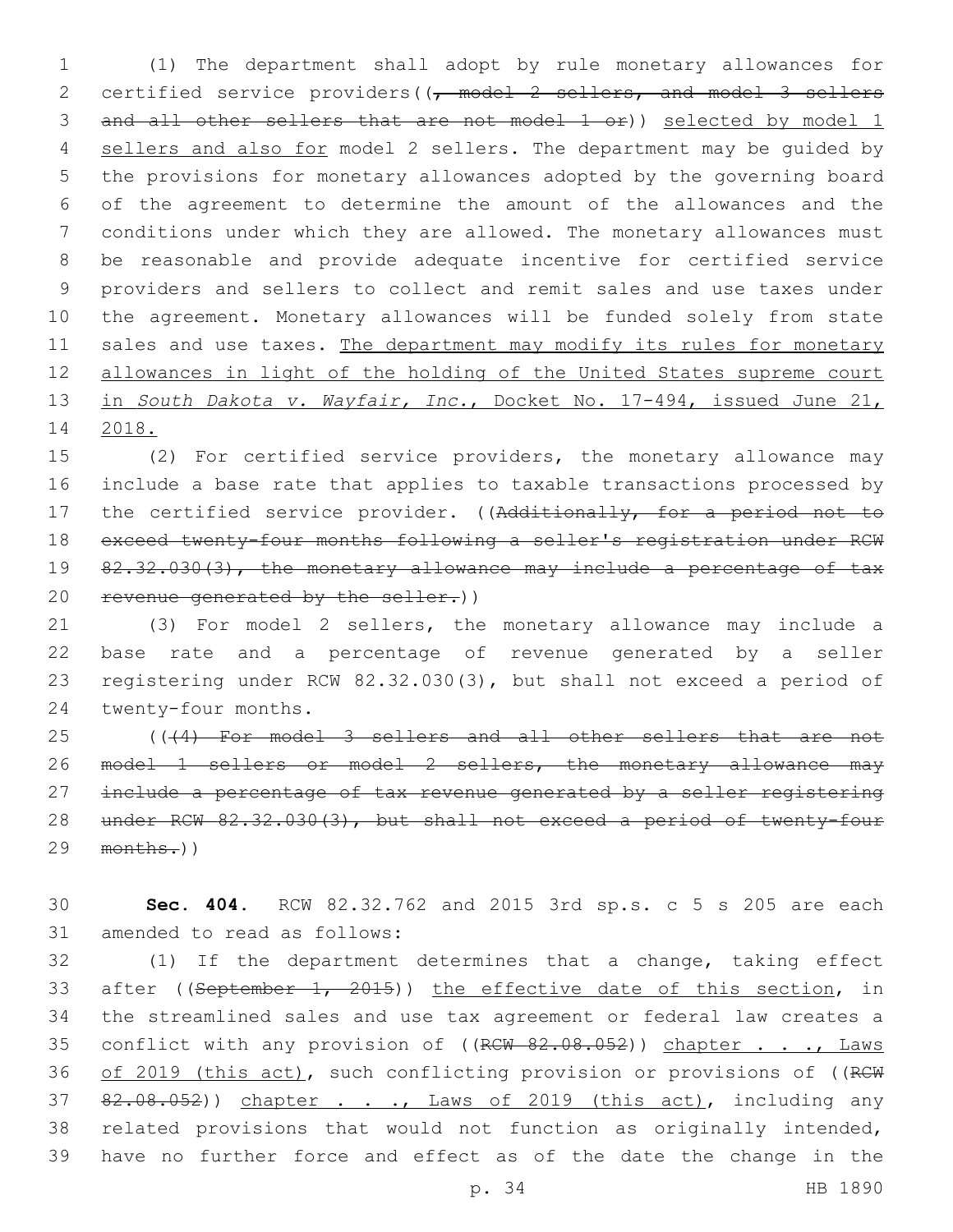1 streamlined sales and use tax agreement or federal law becomes 2 effective.

(2) For purposes of this section:3

4 (a) A change in federal law conflicts with ((RCW 82.08.052)) 5 chapter . . ., Laws of 2019 (this act) if the change ((elearly allows 6 states to impose greater sales and use tax collection obligations on 7 remote sellers than provided for, or)) clearly prevents states from 8 imposing sales and use tax collection obligations on remote sellers 9 to the extent provided for((<del>, under RCW 82.08.052</del>)) under 10 chapter . . ., Laws of 2019 (this act).

11 (b) A change in the streamlined sales and use tax agreement 12 conflicts with ((RCW 82.08.052)) chapter . . ., Laws of 2019 (this 13 act) if one or more provisions of ((RCW 82.08.052)) chapter . . . 14 Laws of 2019 (this act) causes this state to be found out of 15 compliance with the streamlined sales and use tax agreement by its 16 governing board.

17 (3)(a) If the department makes a determination under this section 18 that a change in federal law or the streamlined sales and use tax 19 agreement conflicts with one or more provisions of ((RCW 82.08.052, 20 the department)) chapter . . ., Laws of 2019 (this act):

21 (((+a))) (i) For purposes of conflicts between the streamlined 22 sales and use tax agreement and chapter . . ., Laws of 2019 (this 23 act), the department may adopt rules in accordance with chapter 34.05 24 RCW, including emergency rules, that are consistent with the 25 streamlined sales and use tax agreement ((and that impose sales and 26 use tax collection obligations on remote sellers to the fullest 27 extent allowed under state and federal law) ); and

28 (((b))) (ii) For purposes of conflicts between federal law and 29 chapter . . ., Laws of 2019 (this act), the department must, by rule 30 or rules adopted in accordance with chapter 34.05 RCW, including 31 emergency rules:

 (A) Impose sales and use tax collection obligations and business and occupation tax on remote sellers to the fullest extent allowed under state and federal law, which may include adopting provisions identical or substantially similar to those in sections 202 and 204(6)(c)(ii), chapter 5, Laws of 2015 3rd sp. sess.; and

 (B) Implement election, notice, and reporting provisions substantially similar to those in sections 202 through 207, chapter 28, Laws of 2017 3rd sp. sess. The department must impose such 40 election, notice, and reporting provisions only on remote sellers and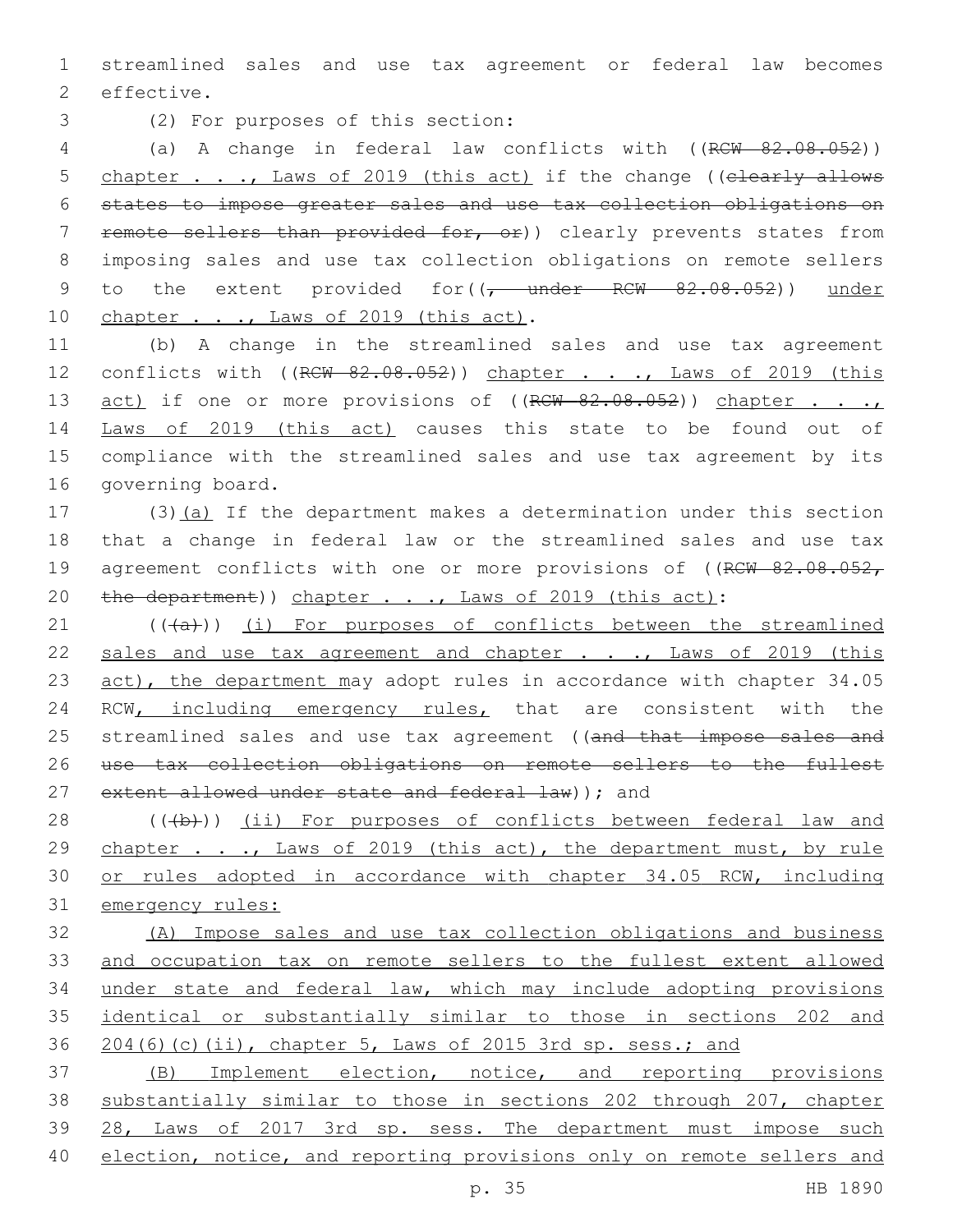marketplace facilitators against whom the department is unable to enforce a tax collection obligation as a result of a change in federal law. The department must not impose election, notice, and reporting provisions on referrers as defined in section 204, chapter 28, Laws of 2017 3rd sp. sess. The department must impose penalties for failure to comply with notice or reporting requirements consistent with those penalties imposed in section 206, chapter 28, 8 Laws of 2017 3rd sp. sess.

 (b) For purposes of (a)(i) and (ii) of this subsection (3), the department must include information on its web site informing 11 taxpayers and the public (i) of the provision or provisions of ((RCW 12 82.08.052)) chapter . . ., Laws of 2019 (this act) that will have no further force and effect, (ii) when such change will become effective, and (iii) about how to participate in any rule making 15 conducted by the department in accordance with (a)(i) and (ii) of 16 this subsection (3).

 (4) For purposes of this section, "remote seller" ((has the same meaning as in RCW 82.08.052)) and "marketplace facilitator" have the 19 same meaning as in RCW 82.13.010 through June 30, 2019, and RCW 20 82.08.010 beginning July 1, 2019.

 **Sec. 405.** RCW 34.05.328 and 2018 c 207 s 8 are each amended to read as follows:22

 (1) Before adopting a rule described in subsection (5) of this 24 section, an agency must:

 (a) Clearly state in detail the general goals and specific 26 objectives of the statute that the rule implements;

 (b) Determine that the rule is needed to achieve the general goals and specific objectives stated under (a) of this subsection, and analyze alternatives to rule making and the consequences of not 30 adopting the rule;

 (c) Provide notification in the notice of proposed rule making under RCW 34.05.320 that a preliminary cost-benefit analysis is available. The preliminary cost-benefit analysis must fulfill the requirements of the cost-benefit analysis under (d) of this subsection. If the agency files a supplemental notice under RCW 34.05.340, the supplemental notice must include notification that a revised preliminary cost-benefit analysis is available. A final cost- benefit analysis must be available when the rule is adopted under RCW 39 34.05.360;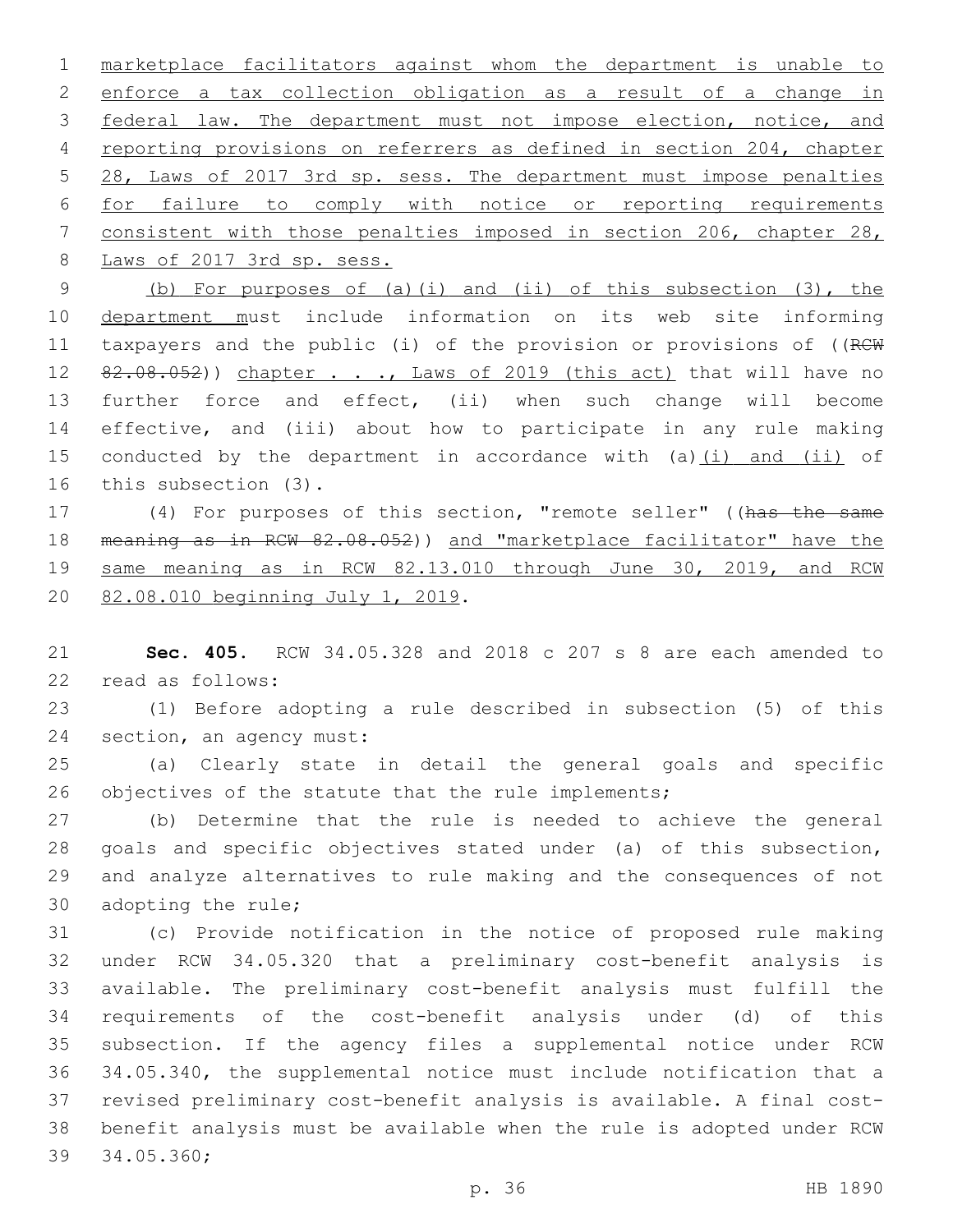(d) Determine that the probable benefits of the rule are greater than its probable costs, taking into account both the qualitative and quantitative benefits and costs and the specific directives of the 4 statute being implemented;

 (e) Determine, after considering alternative versions of the rule and the analysis required under (b), (c), and (d) of this subsection, that the rule being adopted is the least burdensome alternative for those required to comply with it that will achieve the general goals 9 and specific objectives stated under (a) of this subsection;

 (f) Determine that the rule does not require those to whom it applies to take an action that violates requirements of another 12 federal or state law:

 (g) Determine that the rule does not impose more stringent performance requirements on private entities than on public entities 15 unless required to do so by federal or state law;

 (h) Determine if the rule differs from any federal regulation or 17 statute applicable to the same activity or subject matter and, if so, determine that the difference is justified by the following:

 (i) A state statute that explicitly allows the agency to differ 20 from federal standards; or

 (ii) Substantial evidence that the difference is necessary to achieve the general goals and specific objectives stated under (a) of 23 this subsection; and

 (i) Coordinate the rule, to the maximum extent practicable, with other federal, state, and local laws applicable to the same activity 26 or subject matter.

 (2) In making its determinations pursuant to subsection (1)(b) through (h) of this section, the agency must place in the rule-making file documentation of sufficient quantity and quality so as to persuade a reasonable person that the determinations are justified.

 (3) Before adopting rules described in subsection (5) of this section, an agency must place in the rule-making file a rule implementation plan for rules filed under each adopting order. The 34 plan must describe how the agency intends to:

 (a) Implement and enforce the rule, including a description of 36 the resources the agency intends to use;

(b) Inform and educate affected persons about the rule;

(c) Promote and assist voluntary compliance; and

 (d) Evaluate whether the rule achieves the purpose for which it was adopted, including, to the maximum extent practicable, the use of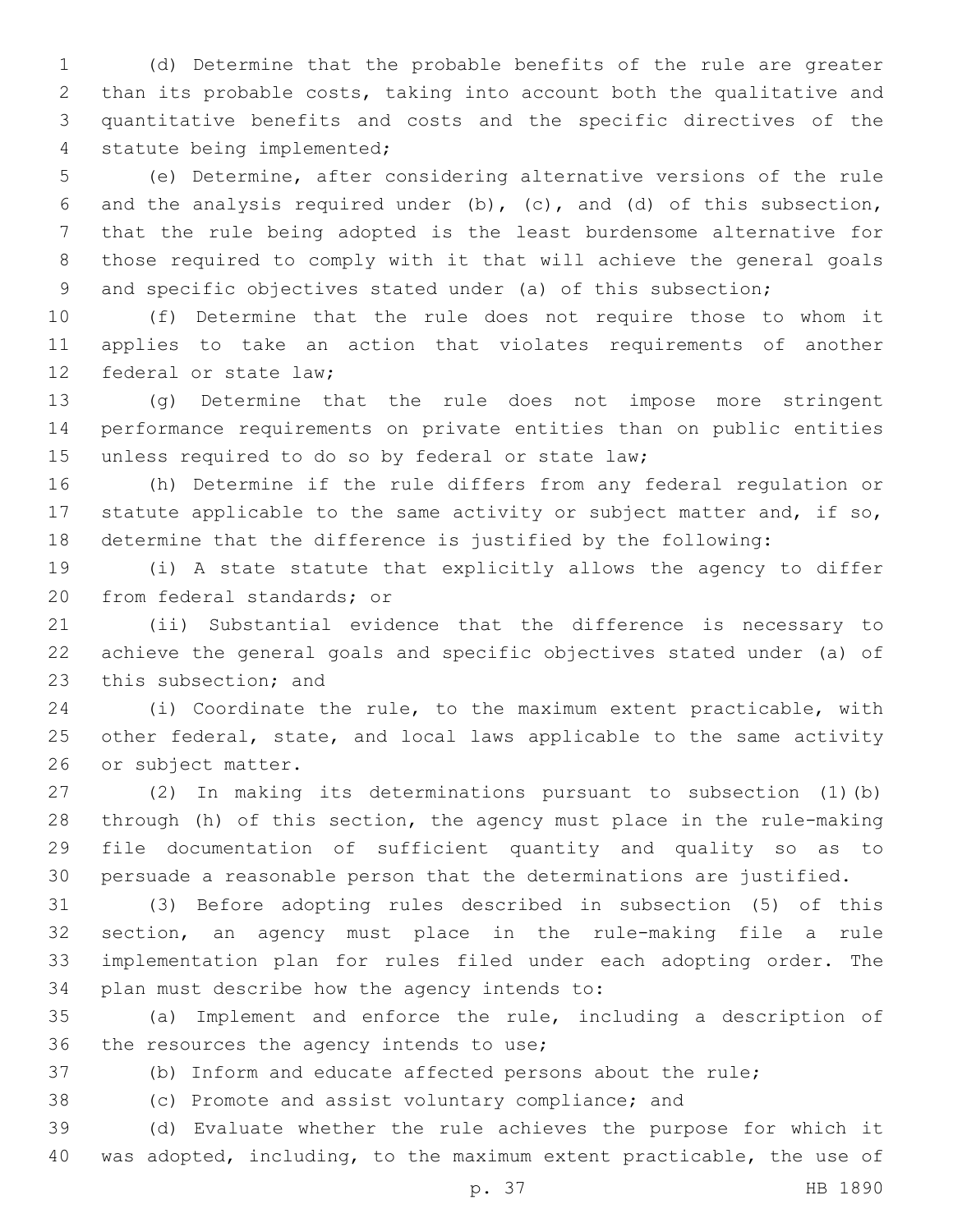interim milestones to assess progress and the use of objectively 2 measurable outcomes.

 (4) After adopting a rule described in subsection (5) of this section regulating the same activity or subject matter as another provision of federal or state law, an agency must do all of the following:6

 (a) Coordinate implementation and enforcement of the rule with the other federal and state entities regulating the same activity or subject matter by making every effort to do one or more of the 10 following:

11 (i) Deferring to the other entity;

12 (ii) Designating a lead agency; or

 (iii) Entering into an agreement with the other entities specifying how the agency and entities will coordinate implementation 15 and enforcement.

 If the agency is unable to comply with this subsection (4)(a), the agency must report to the legislature pursuant to (b) of this 18 subsection;

(b) Report to the joint administrative rules review committee:

 (i) The existence of any overlap or duplication of other federal 21 or state laws, any differences from federal law, and any known overlap, duplication, or conflict with local laws; and

 (ii) Make recommendations for any legislation that may be necessary to eliminate or mitigate any adverse effects of such 25 overlap, duplication, or difference.

 (5)(a) Except as provided in (b) of this subsection, this section 27 applies to:

 (i) Significant legislative rules of the departments of ecology, labor and industries, health, revenue, social and health services, and natural resources, the employment security department, the forest practices board, the office of the insurance commissioner, the state building code council, and to the legislative rules of the department of fish and wildlife implementing chapter 77.55 RCW; and

 (ii) Any rule of any agency, if this section is voluntarily made applicable to the rule by the agency, or is made applicable to the rule by a majority vote of the joint administrative rules review committee within forty-five days of receiving the notice of proposed 38 rule making under RCW 34.05.320.

39 (b) This section does not apply to:

(i) Emergency rules adopted under RCW 34.05.350;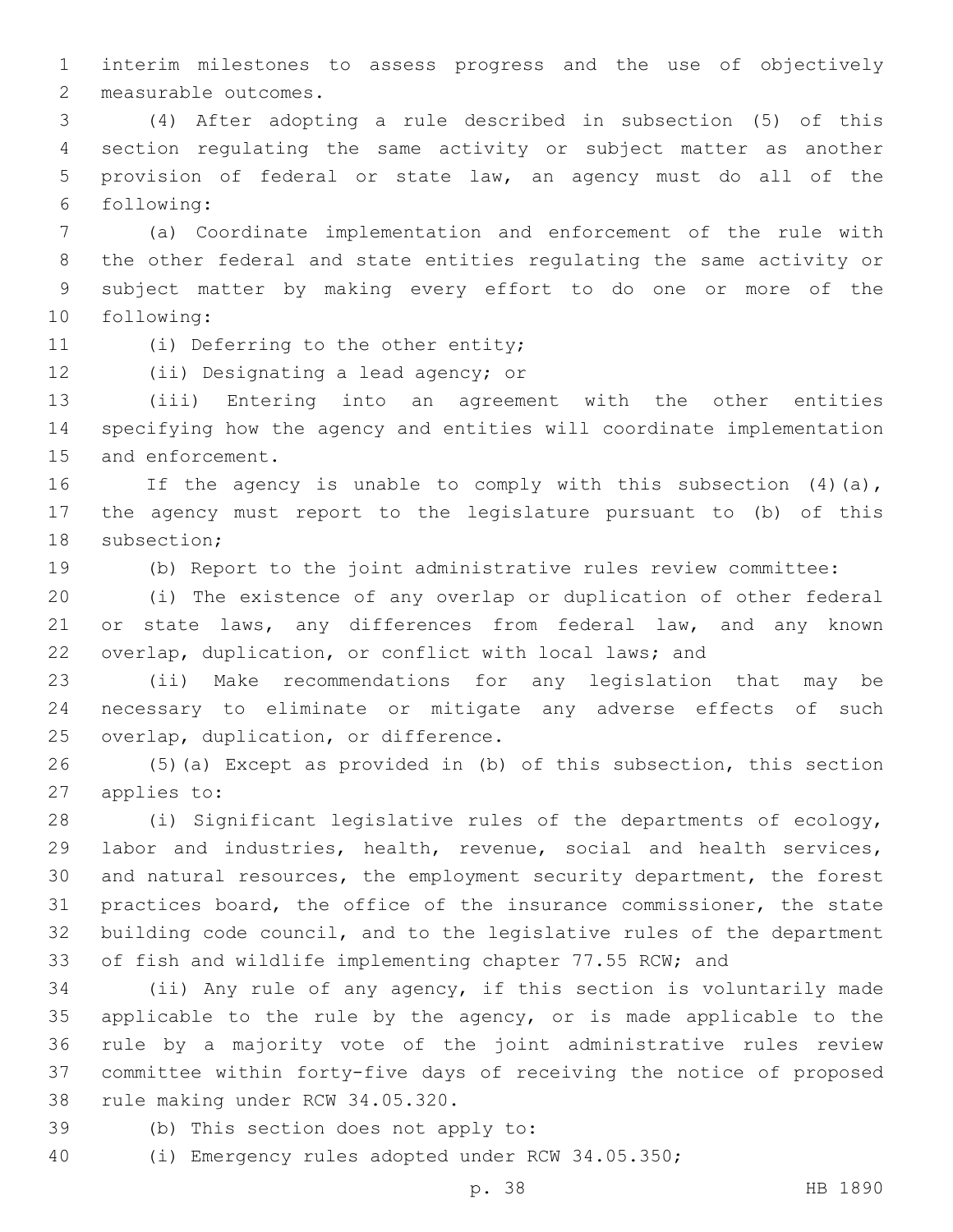(ii) Rules relating only to internal governmental operations that are not subject to violation by a nongovernment party;

 (iii) Rules adopting or incorporating by reference without material change federal statutes or regulations, Washington state statutes, rules of other Washington state agencies, shoreline master programs other than those programs governing shorelines of statewide significance, or, as referenced by Washington state law, national consensus codes that generally establish industry standards, if the material adopted or incorporated regulates the same subject matter 10 and conduct as the adopting or incorporating rule;

 (iv) Rules that only correct typographical errors, make address or name changes, or clarify language of a rule without changing its 13 effect;

 (v) Rules the content of which is explicitly and specifically 15 dictated by statute, including any rules of the department of revenue 16 adopted under the authority of RCW 82.32.762(3);

 (vi) Rules that set or adjust fees under the authority of RCW 19.02.075 or that set or adjust fees or rates pursuant to legislative standards, including fees set or adjusted under the authority of RCW 19.80.045;20

 (vii) Rules of the department of social and health services relating only to client medical or financial eligibility and rules 23 concerning liability for care of dependents; or

 (viii) Rules of the department of revenue that adopt a uniform expiration date for reseller permits as authorized in RCW 82.32.780 26 and 82.32.783.

27 (c) For purposes of this subsection:

 (i) A "procedural rule" is a rule that adopts, amends, or repeals (A) any procedure, practice, or requirement relating to any agency hearings; (B) any filing or related process requirement for making application to an agency for a license or permit; or (C) any policy statement pertaining to the consistent internal operations of an 33 agency.

 (ii) An "interpretive rule" is a rule, the violation of which does not subject a person to a penalty or sanction, that sets forth the agency's interpretation of statutory provisions it administers.

 (iii) A "significant legislative rule" is a rule other than a procedural or interpretive rule that (A) adopts substantive provisions of law pursuant to delegated legislative authority, the violation of which subjects a violator of such rule to a penalty or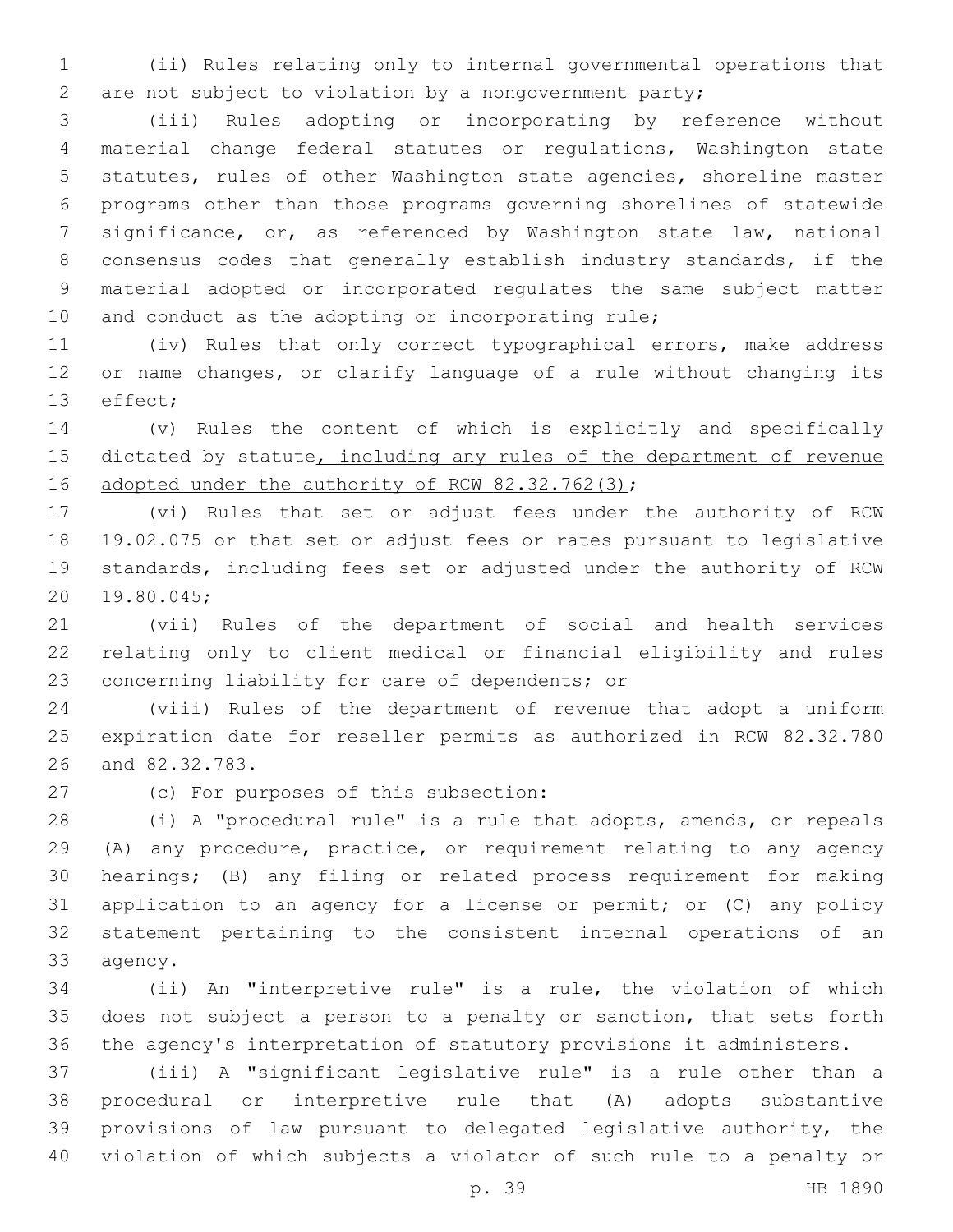sanction; (B) establishes, alters, or revokes any qualification or standard for the issuance, suspension, or revocation of a license or permit; or (C) adopts a new, or makes significant amendments to, a 4 policy or regulatory program.

 (d) In the notice of proposed rule making under RCW 34.05.320, an agency must state whether this section applies to the proposed rule pursuant to (a)(i) of this subsection, or if the agency will apply 8 this section voluntarily.

 (6) By January 31, 1996, and by January 31st of each even-10 numbered year thereafter, the office of regulatory assistance, after 11 consulting with state agencies, counties, and cities, and business, labor, and environmental organizations, must report to the governor and the legislature regarding the effects of this section on the regulatory system in this state. The report must document:

 (a) The rules proposed to which this section applied and to the extent possible, how compliance with this section affected the 17 substance of the rule, if any, that the agency ultimately adopted;

 (b) The costs incurred by state agencies in complying with this 19 section:

 (c) Any legal action maintained based upon the alleged failure of 21 any agency to comply with this section, the costs to the state of 22 such action, and the result;

 (d) The extent to which this section has adversely affected the capacity of agencies to fulfill their legislatively prescribed 25 mission;

 (e) The extent to which this section has improved the acceptability of state rules to those regulated; and

 (f) Any other information considered by the office of financial management to be useful in evaluating the effect of this section.

#### **Part V**

# **Eliminating Unfair Tax Advantages for Foreign Marketplace Sellers and Peer-to-Peer Car Rental Marketplace Facilitators**

 **Sec. 501.** RCW 82.04.610 and 2007 c 477 s 2 are each amended to 34 read as follows:

 (1) This chapter does not apply to the sale of tangible personal 36 property in  $((\text{import or})\)$  export commerce.

 (2) ((Tangible personal property is in import commerce while the property is in the process of import transportation. Except as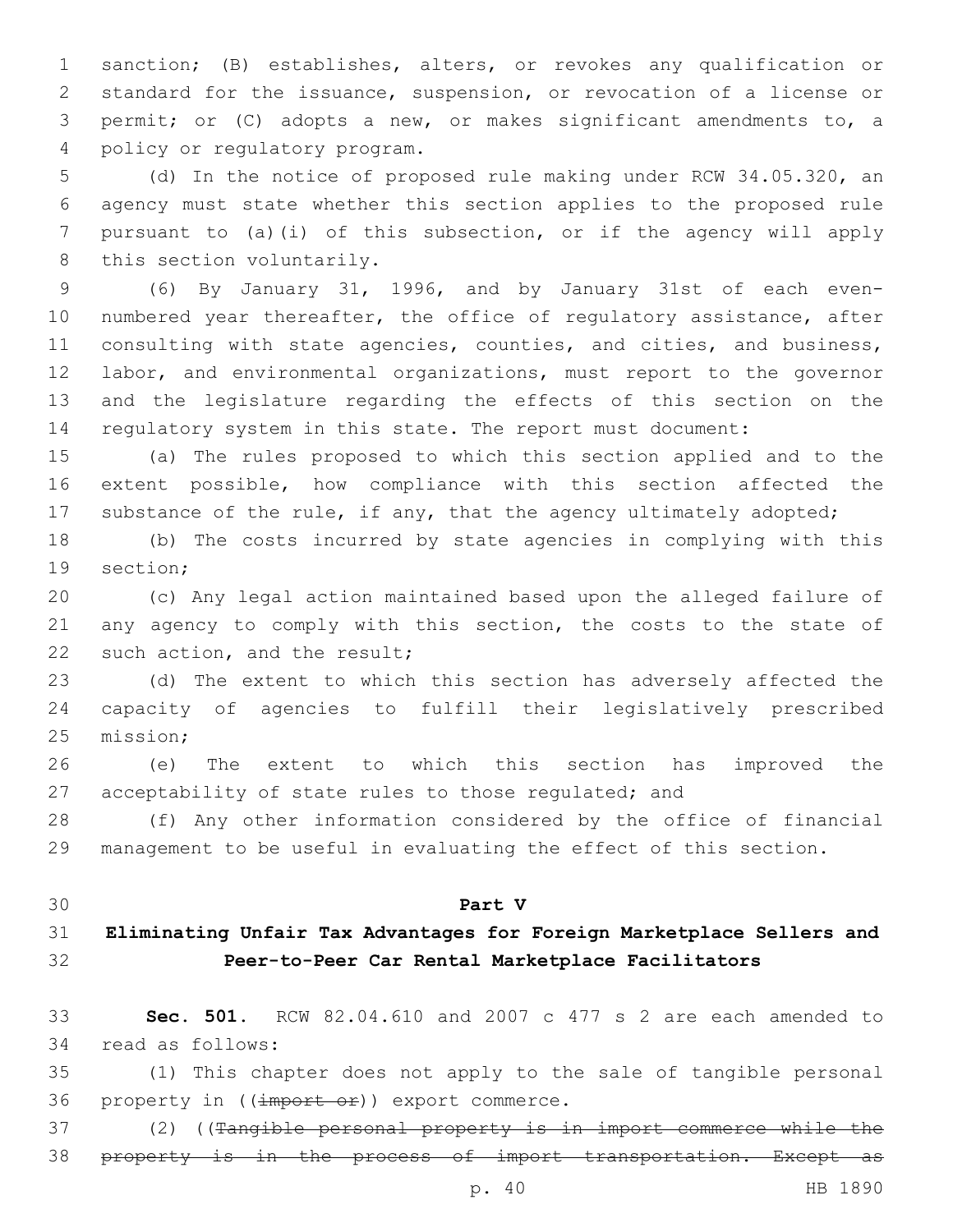provided in (a) through (c) of this subsection, property is in the process of import transportation from the time the property begins its transportation at a point outside of the United States until the 4 time that the property is delivered to the buyer in this state. Property is also in the process of import transportation if it is merely flowing through this state on its way to a destination in some other state or country. However, property is no longer in the process 8 of import transportation when the property is:

9 (a) Put to actual use in any state, territory, or possession of 10 the United States for any purpose;

11 (b) Resold by the importer or any other person after the property 12 has arrived in this state or any other state, territory, or 13 possession of the United States, regardless of whether the property 14 is in its original unbroken package or container; or

15 (c) Processed, handled, or otherwise stopped in transit for a 16 business purpose other than shipping needs, if the processing, 17 handling or other stoppage of transit occurs within the United 18 States, including any of its possessions or territories, or the 19 territorial waters of this state or any other state, regardless of 20 whether the processing, handling, or other stoppage of transit occurs 21 within a foreign trade zone.

 $(3)$ ))(a) Tangible personal property is in export commerce when 23 the seller delivers the property to:

24 (i) The buyer at a destination in a foreign country;

25 (ii) A carrier consigned to and for transportation to a 26 destination in a foreign country;

27 (iii) The buyer at shipside or aboard the buyer's vessel or other 28 vehicle of transportation under circumstances where it is clear that 29 the process of exportation of the property has begun; or

 (iv) The buyer in this state if the property is capable of being transported to a foreign destination under its own power, the seller files a shipper's export declaration with respect to the property listing the seller as the exporter, and the buyer immediately transports the property directly to a destination in a foreign 35 country. This subsection  $((+3+))$   $(2)$  (a)(iv) does not apply to sales 36 of motor vehicles as defined in RCW 46.04.320.

37 (b) The exemption under this subsection  $((+3+))$   $(2)$  applies with respect to property delivered to the buyer in this state if, at the time of delivery, there is a certainty of export, and the process of export has begun. The process of exportation will not be deemed to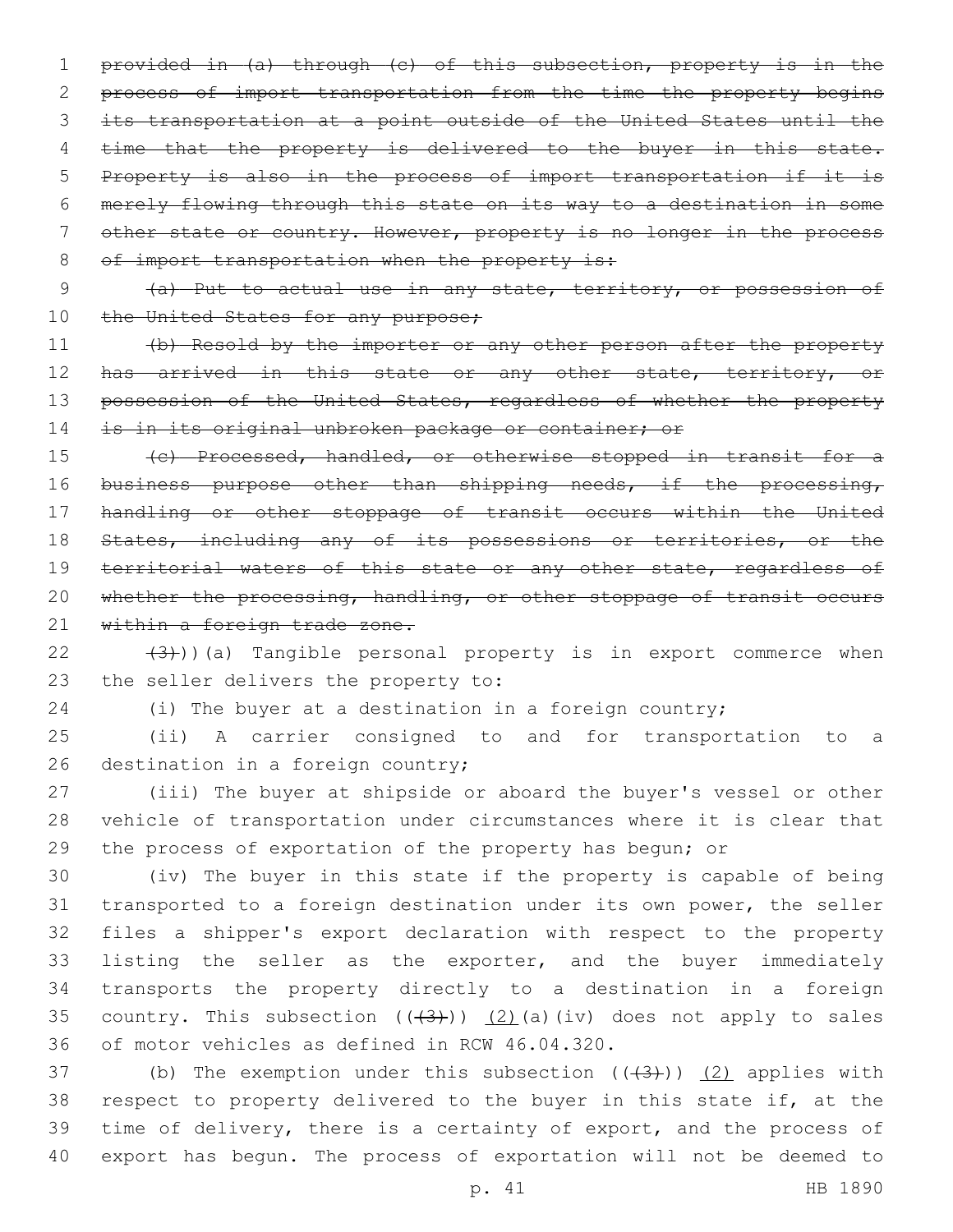have begun if the property is merely in storage awaiting shipment, even though there is reasonable certainty that the property will be exported. The intention to export, as evidenced for example, by financial and contractual relationships does not indicate certainty of export. The process of exportation begins when the property starts its final and certain continuous movement to a destination in a 7 foreign country.

8  $((44))$  (3) Persons claiming an exemption under this section must keep and maintain records for the period required by RCW 82.32.070 10 establishing their right to the exemption.

 **Sec. 502.** RCW 82.08.011 and 1992 c 194 s 2 are each amended to 12 read as follows:

 For purposes of this chapter, "retail car rental" means renting 14  $((a))$ , to a consumer, a:

15 (1) Rental car, as defined in RCW  $46.04.465$  ( $\sqrt{ }$  to a consumer)); or

 (2) Any other passenger car, as defined in RCW 46.04.382, that the owner, as defined in RCW 46.04.380, offers for rental, without an 19 operator, through a marketplace facilitator. A rental for periods exceeding thirty consecutive days is not a retail car rental under 21 this subsection (2).

#### **Part VI**

### **Sourcing Mitigation for Local Governments**

 **Sec. 601.** RCW 82.14.500 and 2017 3rd sp.s. c 28 s 402 are each 25 amended to read as follows:

 (1) In order to mitigate local sales tax revenue net losses as a result of the sourcing provisions of the streamlined sales and use tax agreement under this title, the state treasurer, on July 1, 2011, and each July 1st thereafter through July 1, 2019, must transfer into the streamlined sales and use tax mitigation account from the general fund the sum required to mitigate actual net losses as determined 32 under this section.

 (2) Beginning July 1, 2008, and continuing until the department determines annual losses under subsection (3) of this section, the department must determine the amount of local sales tax net loss each local taxing jurisdiction experiences as a result of the sourcing provisions of the streamlined sales and use tax agreement under this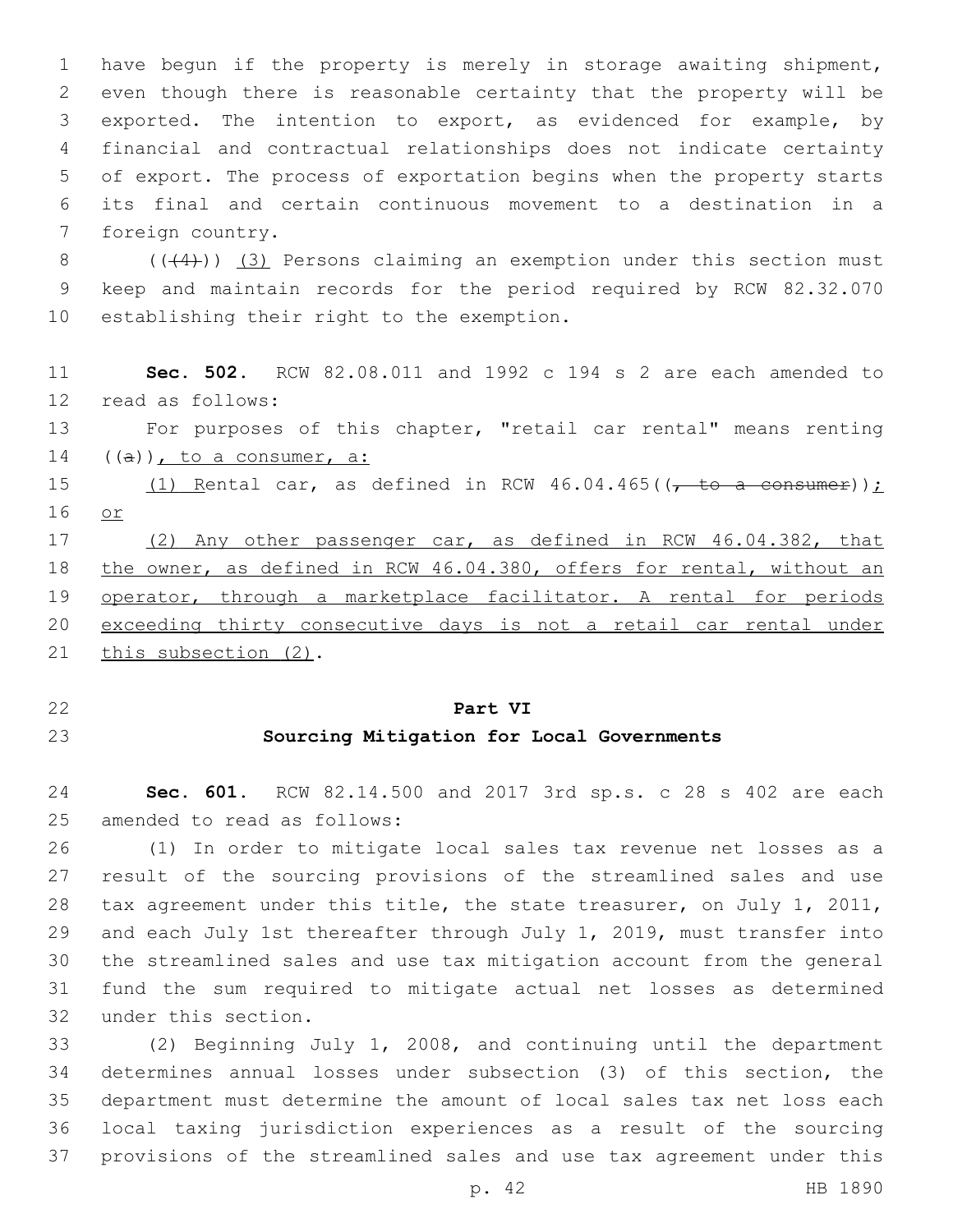title each calendar quarter. The department must determine losses by analyzing and comparing data from tax return information and tax collections for each local taxing jurisdiction before and after July 1, 2008, on a calendar quarter basis. The department's analysis may be revised and supplemented in consultation with the oversight committee as provided in subsection (4) of this section. To determine net losses, the department must reduce losses by the amount of voluntary compliance revenue for the calendar quarter analyzed. Beginning December 31, 2008, distributions must be made quarterly from the streamlined sales and use tax mitigation account by the state treasurer, as directed by the department, to each local taxing jurisdiction, other than public facilities districts for losses in respect to taxes imposed under the authority of RCW 82.14.390, in an amount representing its net losses for the previous calendar quarter. Distributions must be made on the last working day of each calendar quarter and must cease when distributions under subsection (3) of 17 this section begin.

 (3)(a) By December 31, 2009, or such later date the department in consultation with the oversight committee determines that sufficient data is available, the department must determine each local taxing jurisdiction's annual loss. The department must determine annual losses by comparing at least twelve months of data from tax return information and tax collections for each local taxing jurisdiction before and after July 1, 2008. The department is not required to determine annual losses on a recurring basis, but may make any adjustments to annual losses as it deems proper as a result of the annual reviews provided in (b) of this subsection. Beginning the 28 calendar quarter in which the department determines annual losses, and each calendar quarter thereafter through September 30, 2019, distributions must be made from the streamlined sales and use tax mitigation account by the state treasurer on the last working day of the calendar quarter, as directed by the department, to each local taxing jurisdiction, other than public facilities districts for losses in respect to taxes imposed under the authority of RCW 82.14.390, in an amount representing one-fourth of the jurisdiction's annual loss reduced by voluntary compliance revenue reported during the previous calendar quarter and marketplace facilitator/remote seller revenue reported during the previous calendar quarter.

 (b) The department's analysis of annual losses must be reviewed by December 1st of each year and may be revised and supplemented in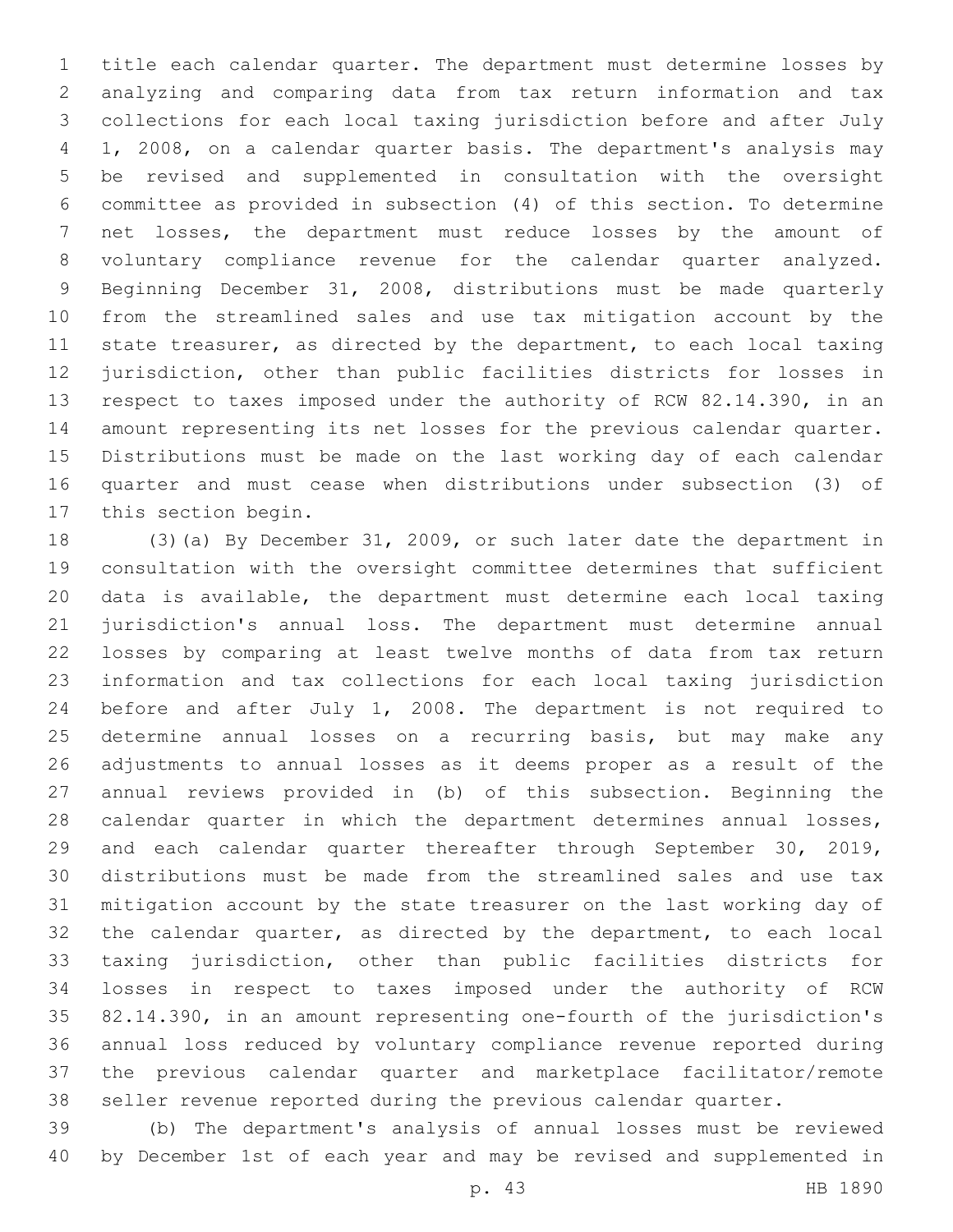consultation with the oversight committee as provided in subsection (4) of this section.2

 (4) The department must convene an oversight committee to assist in the determination of losses. The committee includes one representative of one city whose revenues are increased, one representative of one city whose revenues are reduced, one representative of one county whose revenues are increased, one representative of one county whose revenues are decreased, one representative of one transportation authority under RCW 82.14.045 10 whose revenues are increased, and one representative of one transportation authority under RCW 82.14.045 whose revenues are reduced, as a result of RCW 82.14.490 and the chapter 6, Laws of 2007 amendments to RCW 82.14.020. Beginning July 1, 2008, the oversight committee must meet quarterly with the department to review and provide additional input and direction on the department's analyses of losses. Local taxing jurisdictions may also present to the oversight committee additional information to improve the department's analyses of the jurisdiction's loss. Beginning January 1, 2010, the oversight committee must meet at least annually with the 20 department by December 1st.

 (5) The rule-making provisions of chapter 34.05 RCW do not apply 22 to this section.

 (6)(a) As a result of part II of chapter 28, Laws of 2017 3rd sp. sess., local sales and use tax revenue is anticipated to increase due to additional tax remittance by marketplace facilitators, remote sellers, and consumers. This additional revenue will further mitigate the losses that resulted from the sourcing provisions of the streamlined sales and use tax agreement under this title and should be reflected in mitigation payments to negatively impacted local 30 jurisdictions.

 (b) Beginning January 1, 2018, and continuing through September 30, 2019, the department must determine the increased sales and use tax revenue each local taxing jurisdiction experiences from marketplace facilitator/remote seller revenue as a result of ((RCW 82.08.053, 82.08.0531, 82.32.047, and 82.32.763, chapter 82.13 RCW,  $and)$  sections 201( $(-211, and)$ ) through 213, chapter 28, Laws of 2017 3rd sp. sess. each calendar quarter. The department must convene the mitigation advisory committee before January 1, 2018, to receive input on the determination of marketplace facilitator/remote seller revenue. Beginning with distributions made after March 31, 2018,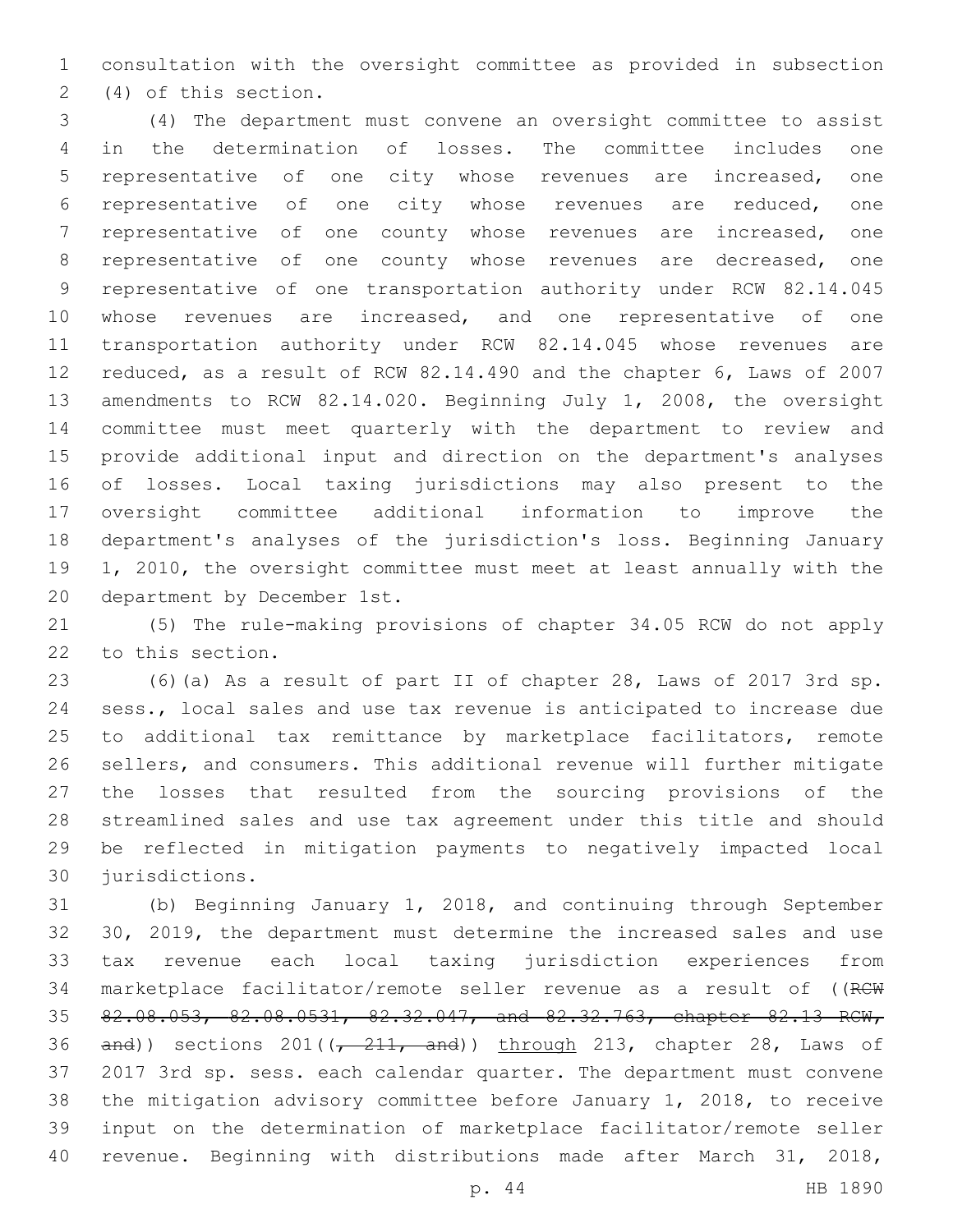distributions from the streamlined sales and use tax mitigation account by the state treasurer, as directed by the department, to each local taxing jurisdiction, must be reduced by the amount of its marketplace facilitator/remote seller revenue reported during the 5 previous calendar quarter. ((No later than December 1, 2019, the department will determine the total marketplace facilitator/remote seller revenue for each local taxing jurisdiction for reporting periods beginning January 1, 2018, through reporting periods ending June 30, 2019. If the total distribution made from the streamlined sales and use tax mitigation account to a local taxing jurisdiction was not fully reduced by its total amount of marketplace facilitator/ 12 remote seller revenue for reporting periods beginning January 1, 2018, through reporting periods ending June 30, 2019, the department must reduce the local taxing jurisdiction's distribution of local 15 sales and use tax under RCW 82.14.060 by the excess amount 16 received.))

- 
- 

# **Part VII Conforming Amendments**

 **Sec. 701.** RCW 34.05.010 and 2014 c 97 s 101 are each amended to read as follows:20

 The definitions in this section apply throughout this chapter 22 unless the context clearly requires otherwise.

 (1) "Adjudicative proceeding" means a proceeding before an agency in which an opportunity for hearing before that agency is required by statute or constitutional right before or after the entry of an order by the agency. Adjudicative proceedings also include all cases of licensing and rate making in which an application for a license or rate change is denied except as limited by RCW 66.08.150, or a license is revoked, suspended, or modified, or in which the granting of an application is contested by a person having standing to contest 31 under the law.

 (2) "Agency" means any state board, commission, department, institution of higher education, or officer, authorized by law to make rules or to conduct adjudicative proceedings, except those in the legislative or judicial branches, the governor, or the attorney general except to the extent otherwise required by law and any local governmental entity that may request the appointment of an 38 administrative law judge under chapter 42.41 RCW.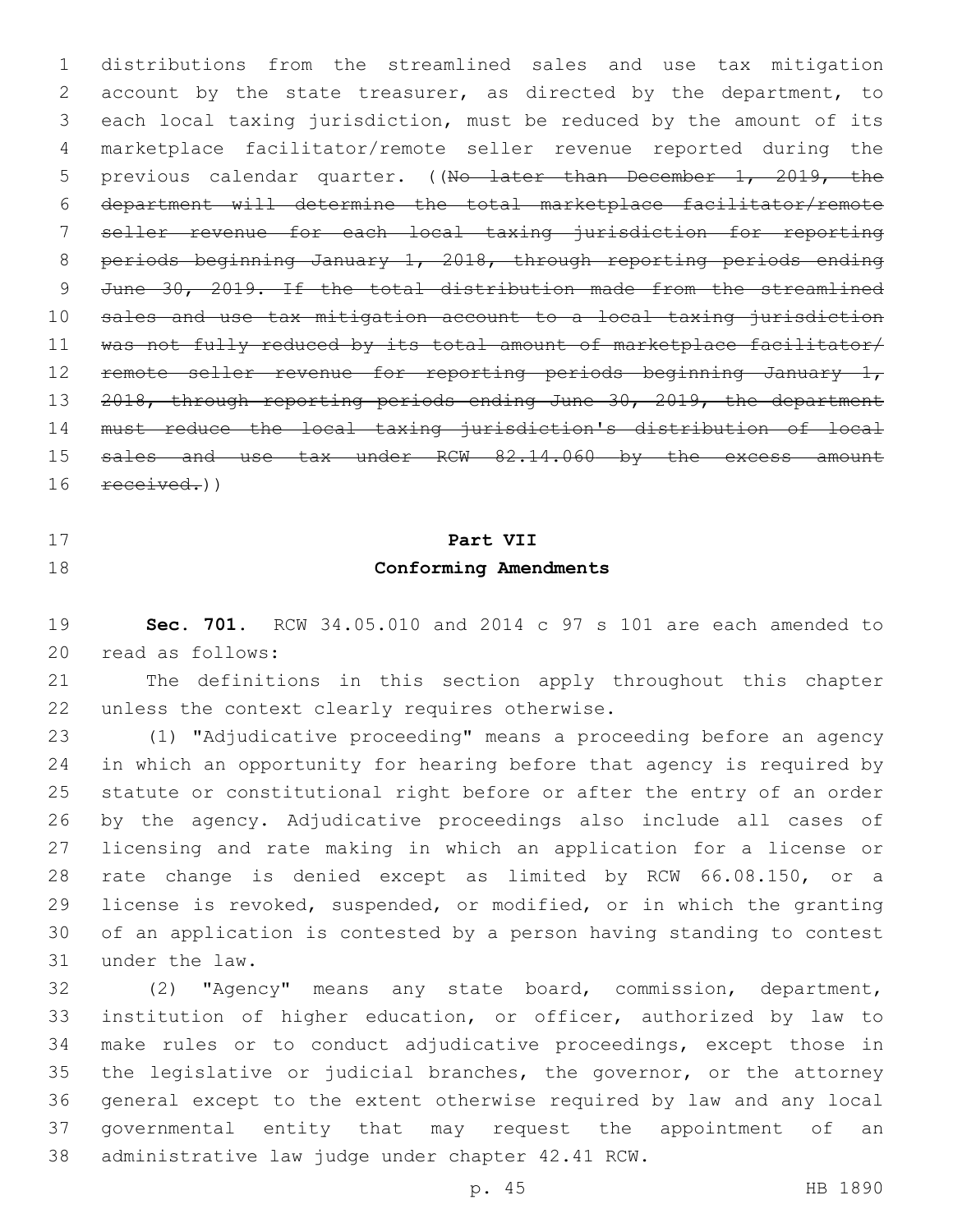(3) "Agency action" means licensing, the implementation or enforcement of a statute, the adoption or application of an agency rule or order, the imposition of sanctions, or the granting or 4 withholding of benefits.

 Agency action does not include an agency decision regarding (a) contracting or procurement of goods, services, public works, and the purchase, lease, or acquisition by any other means, including eminent domain, of real estate, as well as all activities necessarily related to those functions, or (b) determinations as to the sufficiency of a showing of interest filed in support of a representation petition, or mediation or conciliation of labor disputes or arbitration of labor disputes under a collective bargaining law or similar statute, or (c) any sale, lease, contract, or other proprietary decision in the management of public lands or real property interests, or (d) the granting of a license, franchise, or permission for the use of trademarks, symbols, and similar property owned or controlled by the 17 agency.

 (4) "Agency head" means the individual or body of individuals in whom the ultimate legal authority of the agency is vested by any provision of law. If the agency head is a body of individuals, a majority of those individuals constitutes the agency head.

 (5) "Entry" of an order means the signing of the order by all persons who are to sign the order, as an official act indicating that 24 the order is to be effective.

 (6) "Filing" of a document that is required to be filed with an agency means delivery of the document to a place designated by the agency by rule for receipt of official documents, or in the absence 28 of such designation, at the office of the agency head.

 (7) "Institutions of higher education" are the University of Washington, Washington State University, Central Washington University, Eastern Washington University, Western Washington University, The Evergreen State College, the various community colleges, and the governing boards of each of the above, and the various colleges, divisions, departments, or offices authorized by the governing board of the institution involved to act for the institution, all of which are sometimes referred to in this chapter as "institutions."37

 (8) "Interpretive statement" means a written expression of the opinion of an agency, entitled an interpretive statement by the

p. 46 HB 1890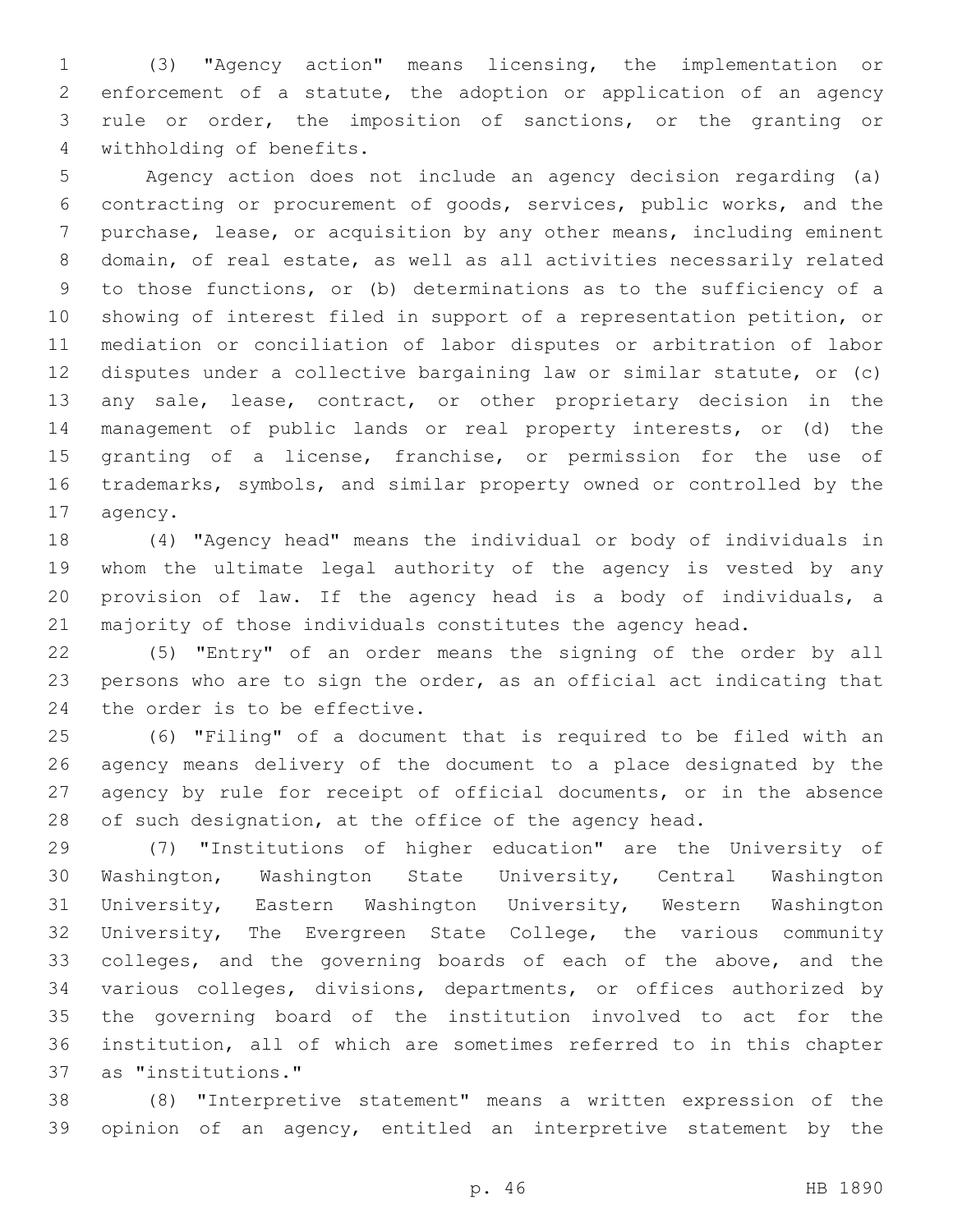agency head or its designee, as to the meaning of a statute or other provision of law, of a court decision, or of an agency order.

 (9)(a) "License" means a franchise, permit, certification, approval, registration, charter, or similar form of authorization required by law, but does not include (i) a license required solely for revenue purposes, or (ii) a certification of an exclusive bargaining representative, or similar status, under a collective bargaining law or similar statute, or (iii) a license, franchise, or permission for use of trademarks, symbols, and similar property owned 10 or controlled by the agency.

 (b) "Licensing" includes the agency process respecting the issuance, denial, revocation, suspension, or modification of a 13 license.

 (10) "Mail" or "send," for purposes of any notice relating to rule making or policy or interpretive statements, means regular mail or electronic distribution, as provided in RCW 34.05.260. "Electronic 17 distribution" or "electronically" means distribution by ((electronie 18 mail or facsimile mail) email or fax.

 (11)(a) "Order," without further qualification, means a written statement of particular applicability that finally determines the legal rights, duties, privileges, immunities, or other legal 22 interests of a specific person or persons.

 (b) "Order of adoption" means the official written statement by which an agency adopts, amends, or repeals a rule.

 (12) "Party to agency proceedings," or "party" in a context so 26 indicating, means:

 (a) A person to whom the agency action is specifically directed; 28 or

 (b) A person named as a party to the agency proceeding or allowed to intervene or participate as a party in the agency proceeding.

 (13) "Party to judicial review or civil enforcement proceedings," 32 or "party" in a context so indicating, means:

 (a) A person who files a petition for a judicial review or civil 34 enforcement proceeding; or

 (b) A person named as a party in a judicial review or civil enforcement proceeding, or allowed to participate as a party in a 37 judicial review or civil enforcement proceeding.

 (14) "Person" means any individual, partnership, corporation, association, governmental subdivision or unit thereof, or public or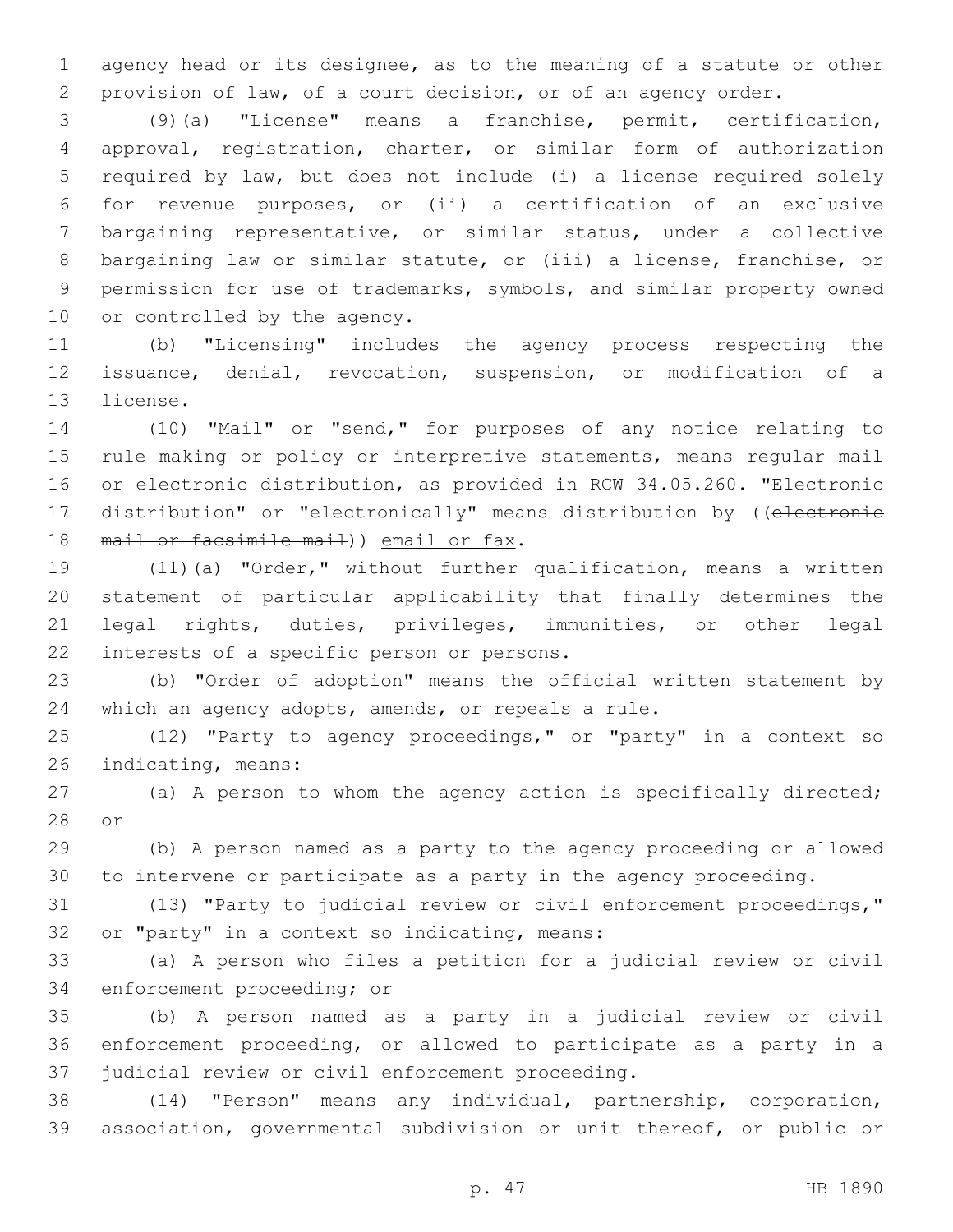private organization or entity of any character, and includes another 2 agency.

 (15) "Policy statement" means a written description of the current approach of an agency, entitled a policy statement by the agency head or its designee, to implementation of a statute or other provision of law, of a court decision, or of an agency order, including where appropriate the agency's current practice, procedure, 8 or method of action based upon that approach.

 (16) "Rule" means any agency order, directive, or regulation of general applicability (a) the violation of which subjects a person to a penalty or administrative sanction; (b) which establishes, alters, 12 or revokes any procedure, practice, or requirement relating to agency hearings; (c) which establishes, alters, or revokes any qualification or requirement relating to the enjoyment of benefits or privileges 15 conferred by law; (d) which establishes, alters, or revokes any qualifications or standards for the issuance, suspension, or revocation of licenses to pursue any commercial activity, trade, or profession; or (e) which establishes, alters, or revokes any mandatory standards for any product or material which must be met before distribution or sale. The term includes the amendment or repeal of a prior rule, but does not include (i) statements concerning only the internal management of an agency and not affecting private rights or procedures available to the public, (ii) declaratory rulings issued pursuant to RCW 34.05.240, (iii) traffic 25 restrictions for motor vehicles, bicyclists, and pedestrians established by the secretary of transportation or his or her designee where notice of such restrictions is given by official traffic 28 control devices, or (iv) rules of institutions of higher education involving standards of admission, academic advancement, academic credit, graduation and the granting of degrees, employment 31 relationships, or fiscal processes  $((\tau, or \rightarrow (v)$  the determination and publication of updated nexus thresholds by the department of revenue 33 in accordance with RCW 82.04.067)).

 (17) "Rules review committee" or "committee" means the joint administrative rules review committee created pursuant to RCW 34.05.610 for the purpose of selectively reviewing existing and 37 proposed rules of state agencies.

 (18) "Rule making" means the process for formulation and adoption 39 of a rule.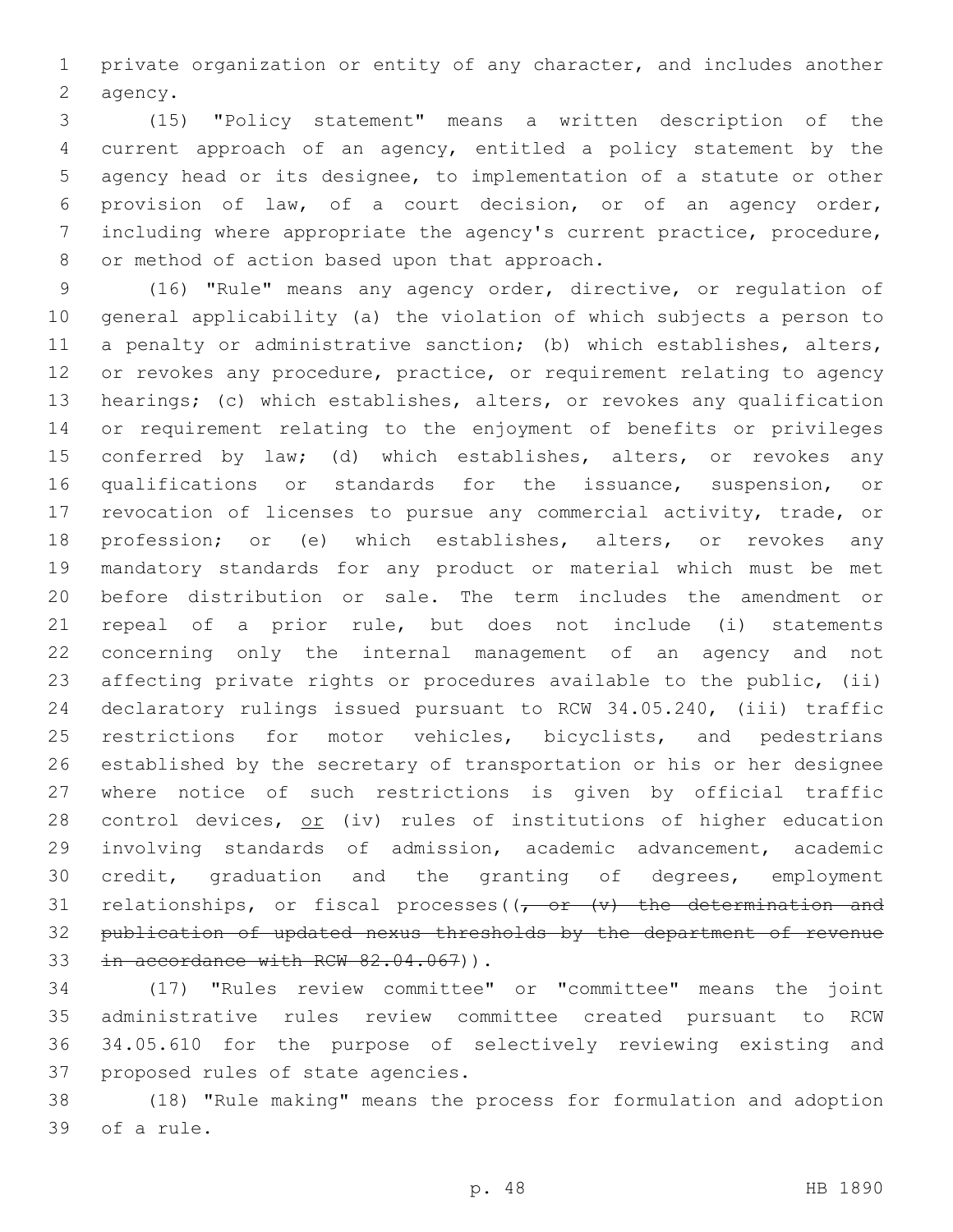(19) "Service," except as otherwise provided in this chapter, means posting in the United States mail, properly addressed, postage prepaid, or personal or electronic service. Service by mail is complete upon deposit in the United States mail. Agencies may, by rule, authorize service by electronic transmission, or by commercial 6 parcel delivery company.

 **Sec. 702.** RCW 82.04.066 and 2017 3rd sp.s. c 28 s 301 are each 8 amended to read as follows:

 "Engaging within this state" and "engaging within the state," when used in connection with any apportionable activity as defined in RCW 82.04.460 or selling activity taxable under RCW 82.04.250(1), 12 82.04.257(1), (( $\Theta$ )) 82.04.270, or other provision of this chapter means that a person generates gross income of the business from sources within this state, such as customers or intangible property located in this state, regardless of whether the person is physically 16 present in this state.

 **Sec. 703.** RCW 82.04.43391 and 2017 c 323 s 503 are each amended 18 to read as follows:

 (1) In computing tax there may be deducted from the measure of tax interest and fees on loans secured by commercial aircraft primarily used to provide routine air service and owned by:

 (a) An air carrier, as defined in RCW 82.42.010, which is 23 primarily engaged in the business of providing passenger air service; 24 (b) An affiliate of such air carrier; or

(c) A parent entity for which such air carrier is an affiliate.

 (2) The deduction authorized under this section is not available to any person who is physically present in this state as determined 28 under RCW 82.04.067((<del>(6)</del>)).

 (3) For purposes of this section, the following definitions 30 apply:

 (a) "Affiliate" means a person is "affiliated," as defined in RCW 82.04.645, with another person; and

 (b) "Commercial aircraft" means a commercial airplane as defined 34 in RCW 82.32.550.

 **Sec. 704.** RCW 82.12.040 and 2017 3rd sp.s. c 28 s 213 are each 36 amended to read as follows: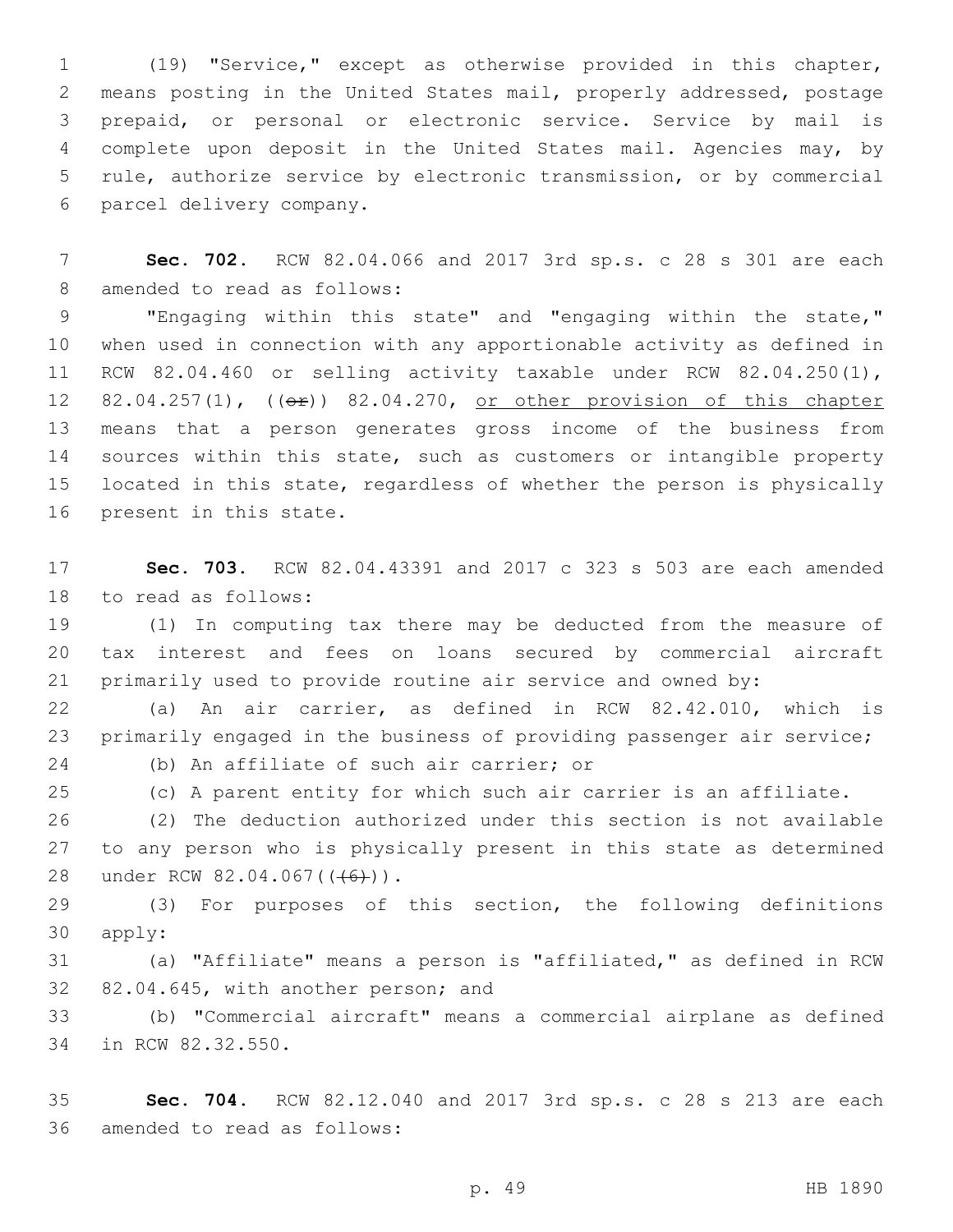(1) Every person who is subject to a collection obligation under 2 chapter 82.08 RCW((<del>, except a person making a valid election to</del> 3 comply with the notice and reporting provisions of RCW  $82.13.020<sub>r</sub>$ )) 4 must obtain from the department a certificate of registration( $(\tau)$  and)). Such persons must, at the time of making sales of tangible personal property, digital goods, digital codes, digital automated services, extended warranties, or sales of any service defined as a retail sale in RCW 82.04.050 (2) (a) or (g) or (6)(c), or making transfers of either possession or title, or both, of tangible personal property for use in this state, collect from the purchasers or transferees the tax imposed under this chapter. The tax to be collected under this section must be in an amount equal to the purchase price multiplied by the rate in effect for the retail sales 14 tax under RCW 82.08.020. This section does not apply to any retail 15 sale if, in respect to such sale, the seller is subject to a tax collection obligation under chapter 82.08 RCW.

 (2) Every person who engages in this state in the business of acting as an independent selling agent for persons who do not hold a valid certificate of registration, and who receives compensation by reason of sales of tangible personal property, digital goods, digital codes, digital automated services, extended warranties, or sales of any service defined as a retail sale in RCW 82.04.050 (2) (a) or (g) 23 or (6)(c), of his or her principals for use in this state, must, at 24 the time such sales are made, collect from the purchasers the tax 25 imposed on the purchase price under this chapter, and for that purpose is deemed a retailer as defined in this chapter.

 (3) The tax required to be collected by this chapter is deemed to 28 be held in trust by the retailer until paid to the department, and any retailer who appropriates or converts the tax collected to the retailer's own use or to any use other than the payment of the tax provided herein to the extent that the money required to be collected is not available for payment on the due date as prescribed is guilty of a misdemeanor. In case any seller fails to collect the tax herein imposed or having collected the tax, fails to pay the same to the department in the manner prescribed, whether such failure is the result of the seller's own acts or the result of acts or conditions beyond the seller's control, the seller is nevertheless personally liable to the state for the amount of such tax, unless the seller has taken from the buyer a copy of a direct pay permit issued under RCW 82.32.087.40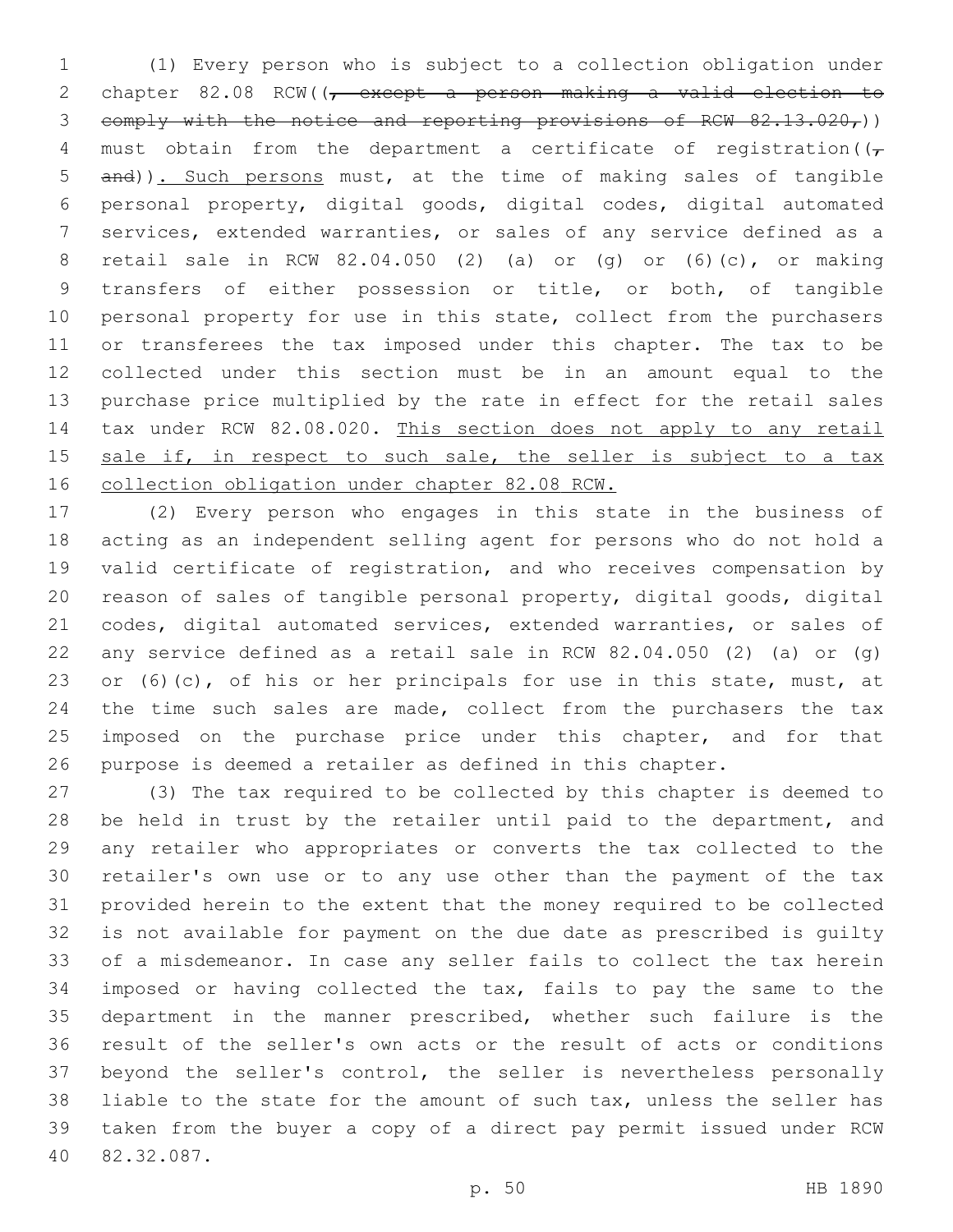(4) Any retailer who refunds, remits, or rebates to a purchaser, 2 or transferee, either directly or indirectly, and by whatever means, all or any part of the tax levied by this chapter is guilty of a misdemeanor.4

 (5) Notwithstanding subsections (1) through (4) of this section, any person making sales is not obligated to collect the tax imposed by this chapter if the person would have been obligated to collect retail sales tax on the sale absent a specific exemption provided in chapter 82.08 RCW, and there is no corresponding use tax exemption in this chapter. Nothing in this subsection (5) may be construed as relieving purchasers from liability for reporting and remitting the tax due under this chapter directly to the department.

 (6) Notwithstanding subsections (1) through (4) of this section, any person making sales is not obligated to collect the tax imposed by this chapter if the state is prohibited under the Constitution or laws of the United States from requiring the person to collect the 17 tax imposed by this chapter.

 (7) Notwithstanding subsections (1) through (4) of this section, any licensed dealer facilitating a firearm sale or transfer between two unlicensed persons by conducting background checks under chapter 9.41 RCW is not obligated to collect the tax imposed by this chapter.

## **Part VIII**

### **Miscellaneous**

 NEW SECTION. **Sec. 801.** The repeals and amendments in this act do not affect any existing right acquired or liability or obligation incurred under the statutes repealed or amended, or under any rule or 27 order adopted under those statutes, nor do they affect any proceeding instituted under them.

 NEW SECTION. **Sec. 802.** If any provision of this act or its application to any person or circumstance is held invalid, the remainder of the act or the application of the provision to other persons or circumstances is not affected.

 NEW SECTION. **Sec. 803.** This act applies prospectively only, except for sections 106 and 201 of this act, which apply both prospectively and retroactively to October 1, 2018.